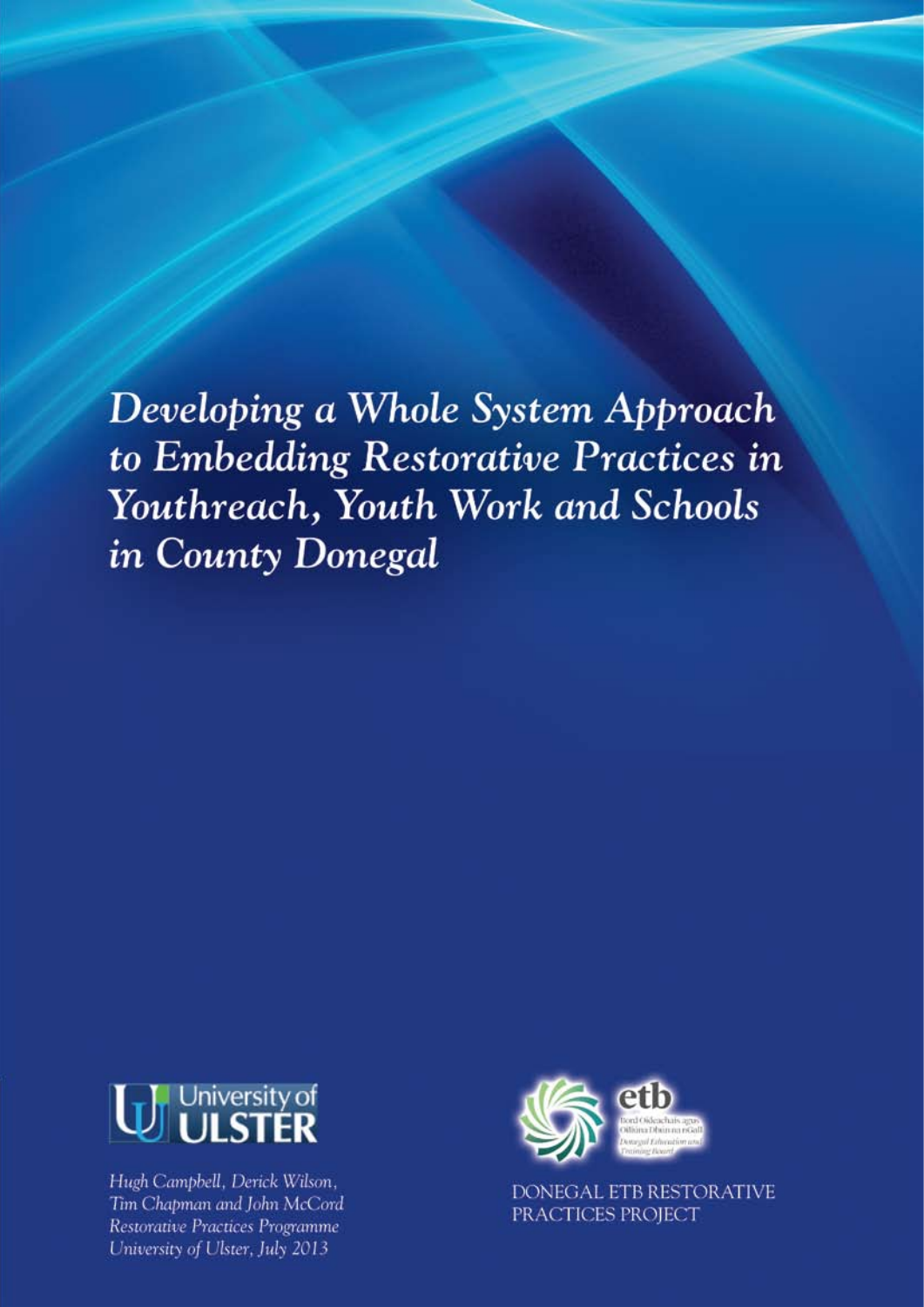# **Table of Contents**

### ACKNOWLEDGEMENTS 4

| 1.0 INTRODUCTION                                                    | 5  |
|---------------------------------------------------------------------|----|
| 1.1<br>Understanding the Donegal Landscape                          | 5  |
| 2.0 METHODOLOGY                                                     | 7  |
| 2.1 Questionnaires                                                  | 7  |
| 2.1.1 Questionnaire One                                             | 7  |
| 2.1.2 Questionnaire Two                                             | 7  |
| 2.2 Questionnaire Pilot                                             | 8  |
| 2.3 Analysis of the Questionnaires                                  | 8  |
| 2.3.1 SPSS Analysis                                                 | 8  |
| 2.3.2 NVIVO Analysis                                                | 8  |
| 2.4 Distribution and Response Rate                                  | 9  |
| 2.5 Data Validity and Ethics                                        | 9  |
| 2.6 Limitations of the Data                                         | 9  |
| 3.0 RESTORATIVE PRACTICES IN SCHOOLS                                | 10 |
| 4.0 ESTABLISHING A BASELINE ON INAPPROPRIATE BEHAVIOURS             | 12 |
| 4.1 Teacher 'Warnings' as a Result of Poor Behaviour                | 12 |
| 4.2 'On Report'                                                     | 14 |
| 4.3 Detentions                                                      | 15 |
| 4.4 Time Out                                                        | 16 |
| 4.5 Use of 1-3 Day Suspension                                       | 19 |
| 4.6 Suspensions for Four Days and Longer                            | 23 |
| 4.7 Expulsion                                                       | 26 |
| 5.0 ESTABLISHING AN OVERALL BASELINE OF INAPPROPRIATE BEHAVIOURS    | 27 |
| 6.0 RESTORATIVE PRACTICES IN YOUTH WORK ORGANISATIONS IN CO DONEGAL | 28 |
| 6.1 Youth Worker Warnings                                           | 28 |
| 6.2 One to One Contracts                                            | 28 |
| 6.3 Time Out                                                        | 28 |
| 6.4 Suspensions                                                     | 3C |
| 6.5 Expulsions                                                      | 3C |
| 7.0 RESTORATIVE PRACTICES IN YOUTHREACH CENTRES IN COUNTY DONEGAI   | 31 |
| 7.1 The Use of Sanctions                                            | 31 |
| 7.2 The Use of Suspension                                           | 32 |
| 7.3 The Use of Expulsions                                           | 33 |
| 7.4 Overall Assessment                                              | 34 |
| 8.0 CONCLUSIONS AND RECOMMENDATIONS                                 | 35 |
| 8.1 Conclusions                                                     | 35 |
| 8.2 Recommendations                                                 | 37 |
| 9.0 APPENDICES                                                      | 38 |
| Appendix 1: Paired Sample Statistics                                | 38 |
| Appendix 2: Participating Organisations                             | 41 |
| 10.0 BIBLIOGRAPHY                                                   | 42 |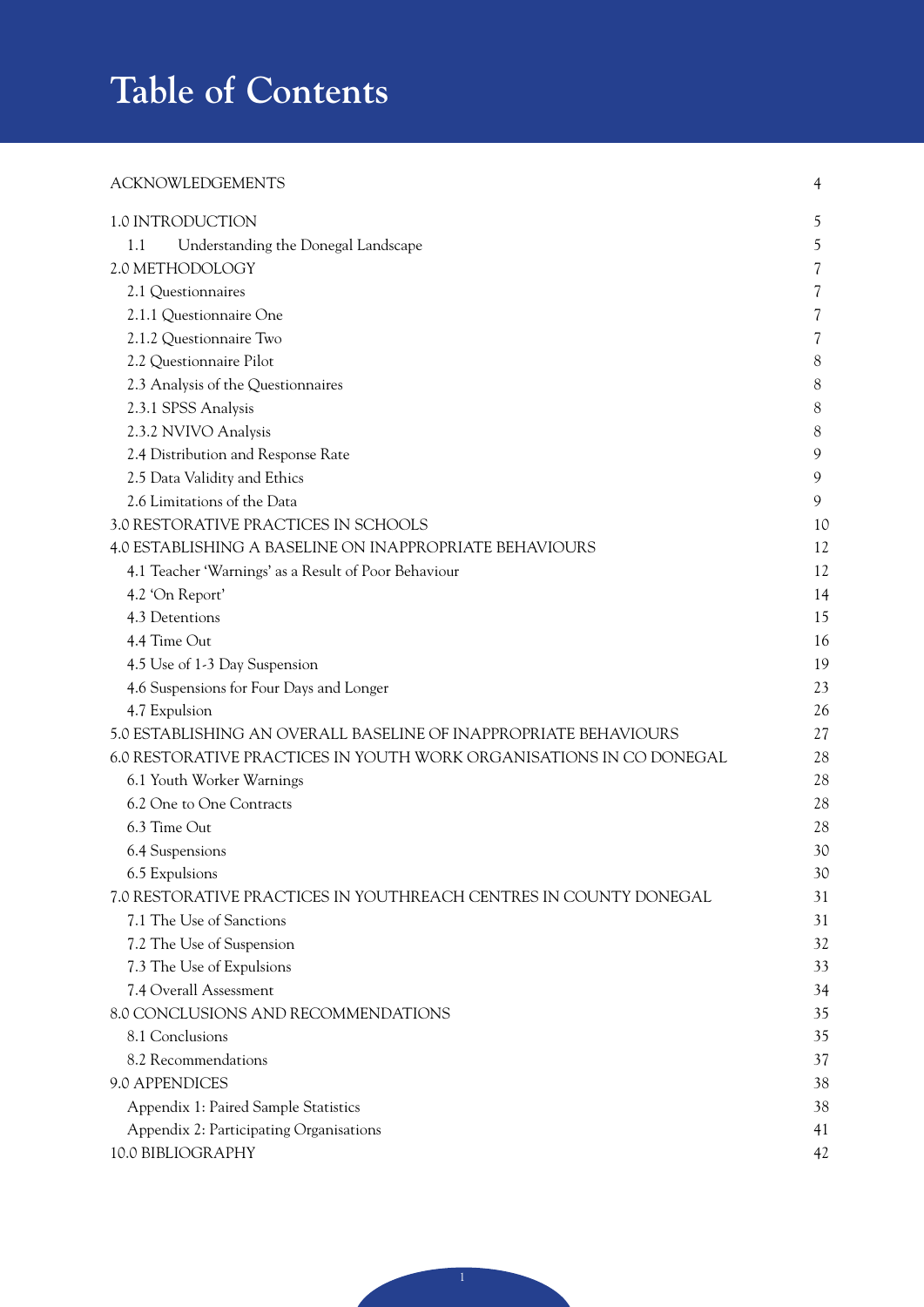## **List of Tables**

| TABLE 1: QUESTIONNAIRE RESPONSE RATE                                                        | 9  |
|---------------------------------------------------------------------------------------------|----|
| TABLE 2: TOTAL PUPILS BY YEAR GROUP AND GENDER                                              | 10 |
| TABLE 3: SHOWING THE PROPORTION OF SCHOOLS WHO USE INFORMAL<br>AND FORMAL WARNINGS          | 12 |
| TABLE 4: SHOWING CROSS TABULATION OF FORMAL WARNING WITH THE<br>NUMBER OF INFORMAL WARNINGS | 13 |
| TABLE 5: FORMS OF INAPPROPRIATE BEHAVIOUR WHICH GENERATES ON REPORT                         | 14 |
| TABLE 6: SHOWING FREQUENCY OF REASONS TO CONCLUDE ON REPORT                                 | 15 |
| TABLE 7: SHOWING THE PROPORTION OF SCHOOLS USING FORMAL<br>AND INFORMAL DETENTIONS          | 16 |
| TABLE 8: SHOWING TYPES OF INAPPROPRIATE BEHAVIOUR WHICH GENERATES DETENTION                 | 16 |
| TABLE 9: SHOWING THE PROPORTION OF SCHOOLS USING TIME OUT                                   | 16 |
| TABLE 10: SHOWING THE NUMBER OF TIME OUT SANCTIONS USED<br>BY BEHAVIOUR TYPE AND YEAR GROUP | 17 |
| TABLE 11: SHOWING THE PERCENTAGE CHANGE IN INCIDENTS<br>BY SELECTED BEHAVIOUR TYPES         | 18 |
| TABLE 12: T-TEST FINDINGS FOR TIME OUT                                                      | 19 |
| TABLE 13: SHOWING THE PROPORTION OF SCHOOLS USING 1-3 DAY SUSPENSION                        | 19 |
| TABLE 14: SHOWING THE NUMBER OF 1-3 DAY SUSPENSIONS<br>BY BEHAVIOUR TYPE AND YEAR GROUP     | 20 |
| TABLE 15: SHOWING THE NUMBER AND PERCENTAGE CHANGE IN 1-3 DAY<br>SUSPENSION INCIDENTS       | 21 |
| TABLE 16: T-TEST FOR 1-3 DAY SUSPENSION                                                     | 23 |
| TABLE 17: SHOWING THE PROPORTION OF SCHOOLS USING 4 DAY<br>AND LONGER SUSPENSIONS           | 23 |
| TABLE 18: SHOWING THE NUMBER OF 4 DAYS AND LONGER SUSPENSIONS<br>BY TYPE AND YEAR GROUP     | 24 |
| TABLE 19: SHOWING NUMBER AND PERCENTAGE CHANGE IN 4 DAYS<br>AND LONGER SUSPENSION INCIDENTS | 25 |
| TABLE 20: T-TEST FOR 4 DAYS AND LONGER SUSPENSIONS                                          | 26 |
| TABLE 21: SUMMATIVE TABLE SHOWING OVERALL BASELINE OF<br><b>INAPPROPRIATE BEHAVIOURS</b>    | 27 |
| TABLE 22: NUMBER OF TIME OUT SANCTIONS USED<br>BY ONE YOUTH WORK ORGANISATION 2012          | 29 |
| TABLE 23: NUMBER OF TIME OUT USED BY YOUTH WORK ORGANISATIONS IN 2013                       | 29 |
| TABLE 24: NUMBER OF SUSPENSIONS USED BY ONE YOUTH WORK ORGANISATION IN 2012                 | 30 |
| TABLE 25: NUMBER OF EXPULSION USED BY ONE YOUTH WORK ORGANISATION                           | 30 |
| TABLE 26: REPORTED USE OF TIME OUT IN 2012*                                                 | 31 |
| TABLE 27: REPORTED USE OF TIME OUT IN 2013*                                                 | 32 |
| TABLE 28: REPORTED USE OF SUSPENSION IN 2012                                                | 33 |
| TABLE 29: NUMBER OF EXPULSION USED BY CENTRES*                                              | 33 |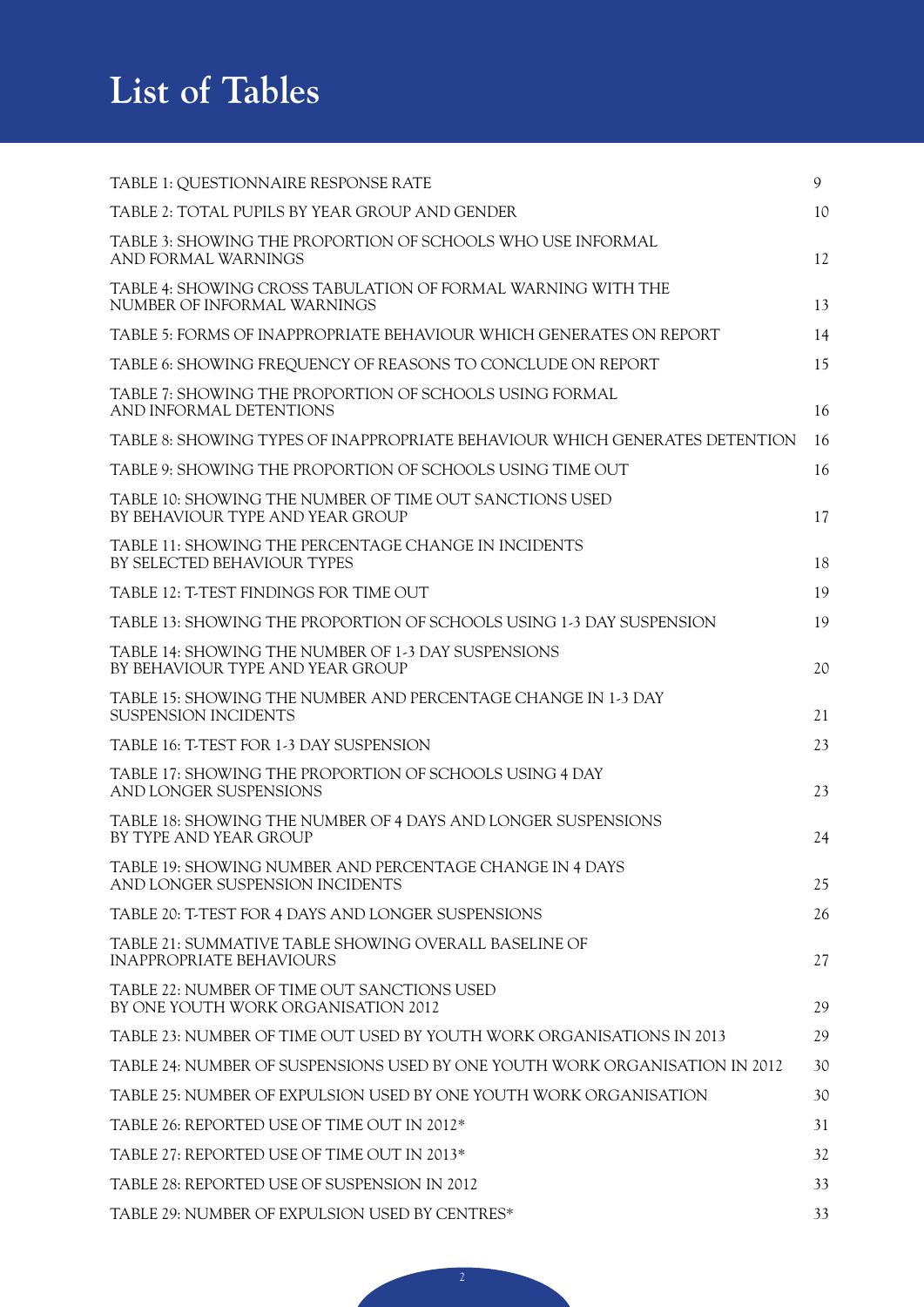# **List of Figures**

| FIGURE 1: PUPILS BY YEAR AND GENDER                                      | 10  |
|--------------------------------------------------------------------------|-----|
| FIGURE 2: PERCENTAGE OF PUPILS IDENTIFIED WITH SPECIAL EDUCATIONAL NEEDS | 11  |
| FIGURE 3: SHOWING STAFF WHO MONITOR ON REPORT                            | 15  |
| FIGURE 4: SHOWING TOTAL INCIDENTS BY YEAR GROUP AND TIME PERIOD          | 18  |
| FIGURE 5: SHOWING TOTAL INCIDENTS BY YEAR GROUP AND TIME PERIOD          | 22. |
| FIGURE 6: SHOWING TOTAL INCIDENTS BY YEAR GROUP AND TIME PERIOD          | 25  |
| FIGURE 7: TIMEFRAME AND INDICATORS OF CHANGE                             | 27  |
| FIGURE 8: THE RESTORATIVE SCHOOL: A DYNAMIC MODEL                        | 36  |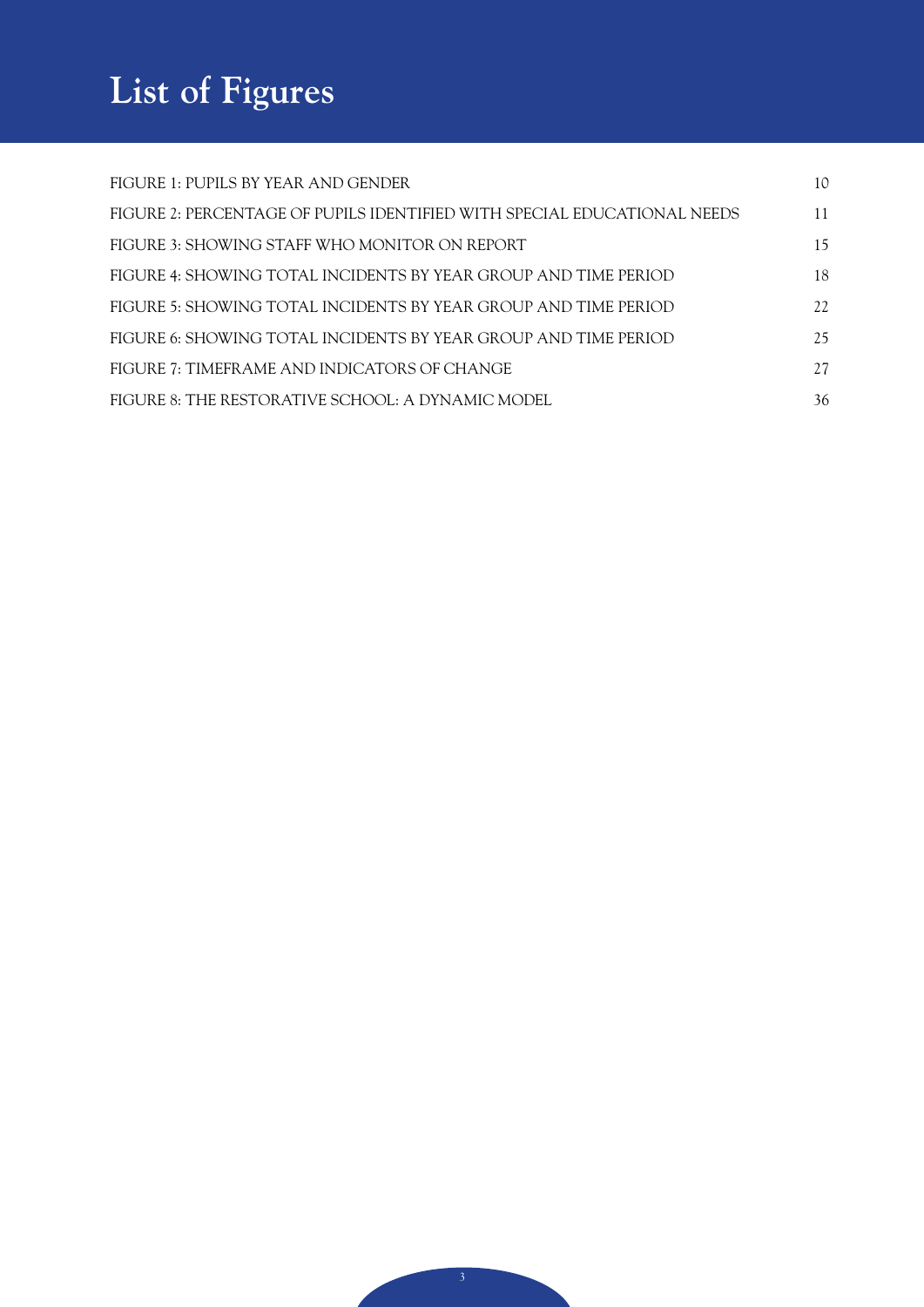## **Acknowledgements**

The research seeks to contribute to previous research and knowledge on Restorative Practices in schools and outlines an empirical baseline on Restorative Schooling in Donegal ETB (Education and Training Board).

We wish to extend our gratitude to Donegal ETB whose initiative made this research possible. Particular thanks are extended to Sandra Buchanan, Cróna Gallagher and the Restorative Practices Working Group (Mary Doherty, Liam Galbraith, Finola Furey, Anne McHugh, Paddy Muldoon and Fiona Ní Chnáimhsí) for all their help and guidance and Lorraine Majury for her administrative support.

We are also grateful to the leadership of all the participating organisations for their attention to the questionnaires.

*Hugh, Derick, Tim, John*

**Restorative Practices Programme, University of Ulster, June 2013**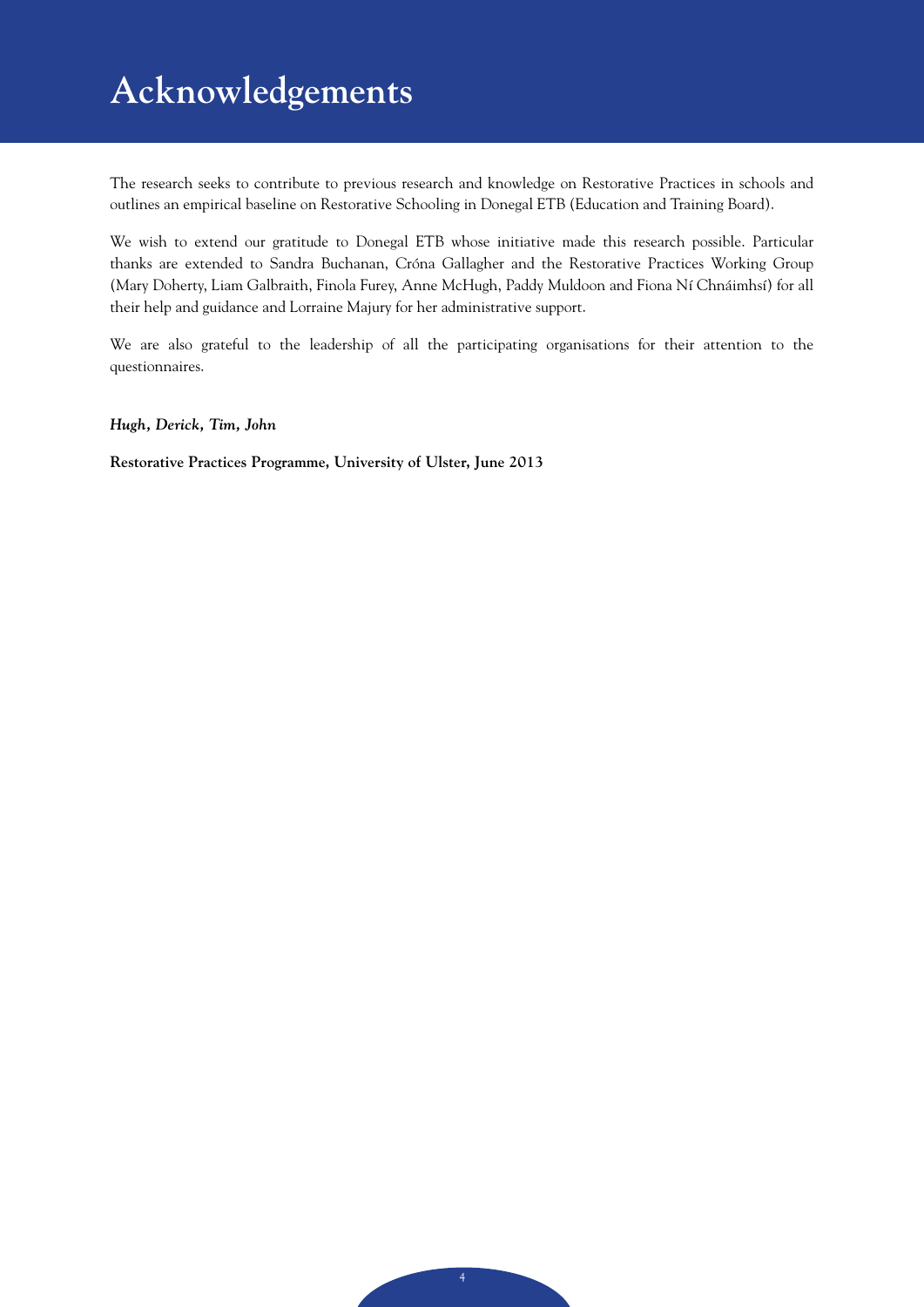## **1.0 Introduction**

Donegal ETB has been developing restorative practices in schools, colleges, and Youthreach centres throughout the county for a number of years. Through the EU Peace III Programme, Donegal ETB was funded to expand restorative practices within education, informal education and the youth service. This represents a significant step towards the vision of Co. Donegal becoming a 'Restorative Practices' county.

The University of Ulster has contributed to this in the following ways:

- Four one day workshops exploring core concepts held in November/December 2011. Ninety-nine participants from schools, Youthreach and youth work organisations took part.
- The delivery of a Postgraduate Certificate in Restorative Practices to fifteen participants from across these settings, held between September 2012 and May 2013.
- • Research to capture the development and delivery of restorative practices from Spring 2012 to Spring 2013. This report concentrates on the material from this research.

## **1.1 Understanding the Donegal Landscape**

In 2012, the Restorative Practice team at the University of Ulster was commissioned to research the application of restorative practices in schools, Youthreach and youth work organisations in County Donegal participating in Donegal ETB's Peace III funded Restorative Practice project. The purpose was to investigate and establish a baseline measure of behaviours that caused difficulties and gauge current practice and application of restorative principles in these settings.

An initial step for the University was consultation with staff, managers and young people in Donegal. This was done through focus groups and individual interviews held in October/November 2011. This process informed the design of self-assessment instruments to enable organisations to measure and assess their progress towards the delivery of restorative practices. The impression at that point in time was of the commitment of principals, Youthreach Co-ordinators, youth service personnel and young people to meet with us and speak openly about the value and relevance of restorative practices in their programmes and organisations.

The important themes that emerged from these conversations included:

- • A strand of restorative practices in the county that some traced to the 2004 Restorative Justice in Schools Initiative promoted by the HSE.
- The contributions of Paddy O'Connor, Margaret McGarrigle and Jim McGrath as individual trainers.
- The tension around restorative practices being viewed as central to the culture of the organisation or regarded as a behavior management tool.
- Variations from one setting to another in the ways restorative practices were used.
- An account that some staff saw restorative practices as a 'weak' response to problem behaviour in young people.
- The perspective of some that restorative practice was a movement that was dismissive of other good practice.
- The ways in which social media was used to cause harm to relationships.
- How young people discerned favourable differences between the approach from Youthreach staff compared to school staff.
- Some of the young people we met had a sound understanding of restorative practices and supported it. However, they also had expressed scepticism over how much power teachers are willing to give up and whether teachers would ever admit being in the wrong.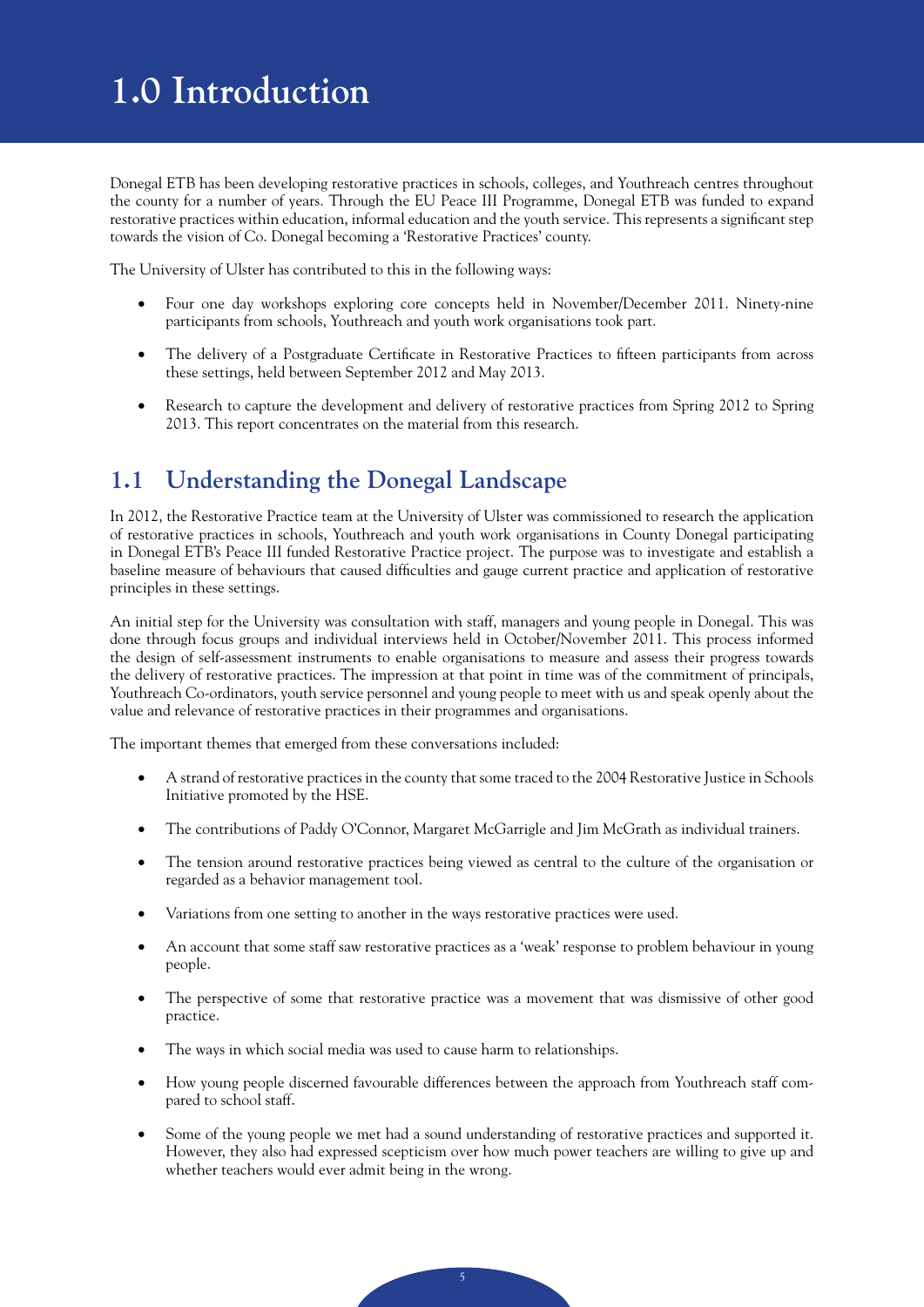The success of restorative approaches, as an alternative tool to resolve difficult social issues, has extended beyond the domain of youth justice into a variety of sectors including education (Buckley, 2007). In the last decade, the application of restorative concepts within the field of formal and informal education has largely developed in response to the demands of improving inclusive practice within these environments. Within school settings some concerns have been raised about the effectiveness of traditional approaches to deal with issues associated with pupil disaffection, disengagement, non-attendance (DfES 2004; Webb and Vulliamy 2004) and growing concerns relating to disruption and increasing violence in schools (Cremin 2007; Hayden 2007; McCluskey 2008, Reid 2006, Parsons 2005; Munn, Lloyd, and Cullen 2000). As a result some schools have been looking for solutions to such concerns.

Some research studies have demonstrated that restorative conferencing offers a constructive mechanism to respond to inappropriate behaviour of a serious nature in schools (Blood and Thorsborne, 2005; Varnham, 2005). In this regard, Bitel concludes that although restorative practice in schools is not a panacea, if implemented correctly it can "improve the school environment, enhance learning and encourage young people to become more responsible and empathetic'' (Bitel, 2005:13). In our view restorative practices are also understood and relevant in youth work and Youthreach programmes.

Restorative practices are based on valuing respectful relationships. To take restorative practices seriously implies that organisations will address their relational practices. This will mean cherishing caring, supportive relationships within which everyone is supported and challenged to grow. When harm occurs it is understood as damaging relationships. All restorative responses are directed at addressing the harm in ways in which relationships are restored. Some researchers have highlighted a more limited approach to restorative practices where it is viewed as another plank in a behavioural management strategy (McCluskey et al, 2008: Buckley and Maxwell, 2007; Blood 2005; Chmelynski 2005; Drewery 2004).

International research evidence suggests that comprehensive approaches to implementation through the integration of restorative philosophy, practices and principles into the wider relational culture are therefore required. A holistic approach to restorative practice, with its emphasis on relationships, requires that organisations attend to all aspects of the culture and organisation by developing relational practices which can help prevent incidents of inappropriate behaviour from occurring. In this context, Cameron and Thorsborne (2001) suggest that restorative practices must focus attention on the relationships between all members of the community to achieve quality outcomes and that "*Restorative Justice views misconduct not as rule-breaking….but as a violation against people and relationships in the wider community*" (*ibid*., 183). Therefore, restorative practice in all education settings involves the whole community, including all staff, young people and parents to be involved and supportive (Hopkins 2004). This permits a more proactive approach to cultivate the best environment for the development of healthy relationships across the community which are critical for the delivery of improved student learning outcomes (Lingard et al., 2002; Blum et al., 2002; Weare, 2004).

In this report, the findings reveal the experiences of the sample of participating organisations. This includes their view of the challenges and benefits of restorative practice. The findings may have a number of policy and practice implications across all the settings researched in Co Donegal.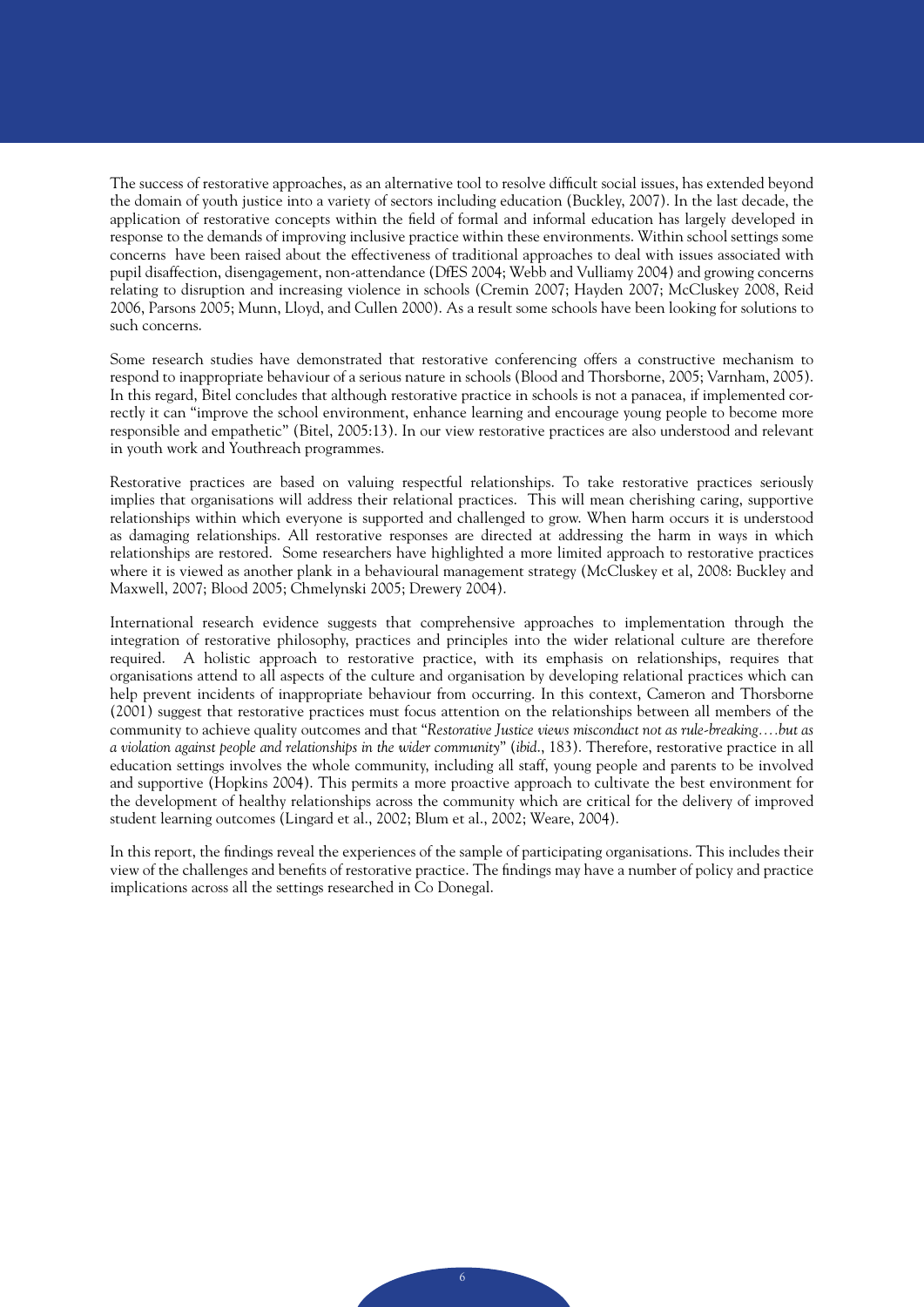## **2.0 Methodology**

The Restorative Practices project was premised on a sample of ten participating post-primary schools, five Youthreach centres and two youth work organisations in County Donegal over a continuous one year period. The study utilised a non-probability sample, which is a sample that is not selected through random sampling. The sampling procedure was purposive in that the participating organisations were identified as utilising or being interested in utilising restorative practices and invited to participate in the research. This procedure was considered suitable for the study because it was essential for the sample group to comprise of organisational leaders within a defined geographic location in order to collate meaningful and accurate data (Grinnell, 1993). Initially, fourteen post-primary schools participated in round one of the study, however, four schools did not participate in the second stage of the research.

## **2.1 Questionnaires**

Questionnaires can be exploratory in nature (Bryman, 2004) and useful to compare responses over a set of standardised questions. As questionnaires are perceived to be a prompt method of obtaining data, this approach was adopted as it both permits a number of stages to be used over a period of time and facilitates data collection over large distances.

The purpose of the questionnaire was to provide an empirical measure of the inappropriate behaviours by young people within the organisational cohort and to empirically establish the use and understanding of the cohort in the application and use of Restorative Practices. To achieve this, focus groups and interviews with staff, managers and young people in Donegal (n=20) were conducted in October/November 2011. This process informed the design of self-assessment instruments to enable organisations to measure and assess their progress towards the delivery of restorative practices. Furthermore, academic literature and research were used in the questionnaire construction to formulate questions (DeVos, 1998). It was also important that the questionnaires collected both quantitative and qualitative data in order to generate multi-dimensional information to triangulate data and achieve greater validity of results (Ragin, 1994). Therefore, the questionnaires included both quantitative and qualitative data collection measures through the use of Likert Scale responses to establish measures of attitudes (Bryman, 2008) and qualitative questions to understand and interpret the findings.

## **2.1.1 Questionnaire One**

Questionnaire One was designed to explore how inappropriate behaviours by young people can be identified and classified as base lines for each organisation and collectively. The instrument was divided into eight areas which sought to unearth information relating to behaviour encompassing the mechanisms and sanctions utilized to control and respond to inappropriate behaviour and what restorative practices, if any, each organisation has initiated. This would provide a baseline from which to measure progress. After a period of 12 months, and following a period of work with participating organisations, they were again asked to complete Questionnaire One. This would allow the responses to be compared in order to identify and access what progress has been made over the year period.

## **2.1.2 Questionnaire Two**

Questionnaire One was designed to establish the use of Restorative Practices amongst the participating organisational cohort. The instrument was divided into four component strands to identify and assess a whole organisational approach to restorative practices. After a period of 12 months the organisations were asked to complete Questionnaire Two. This would allow the responses to be compared with time period one in order to identify and access what progress has been made.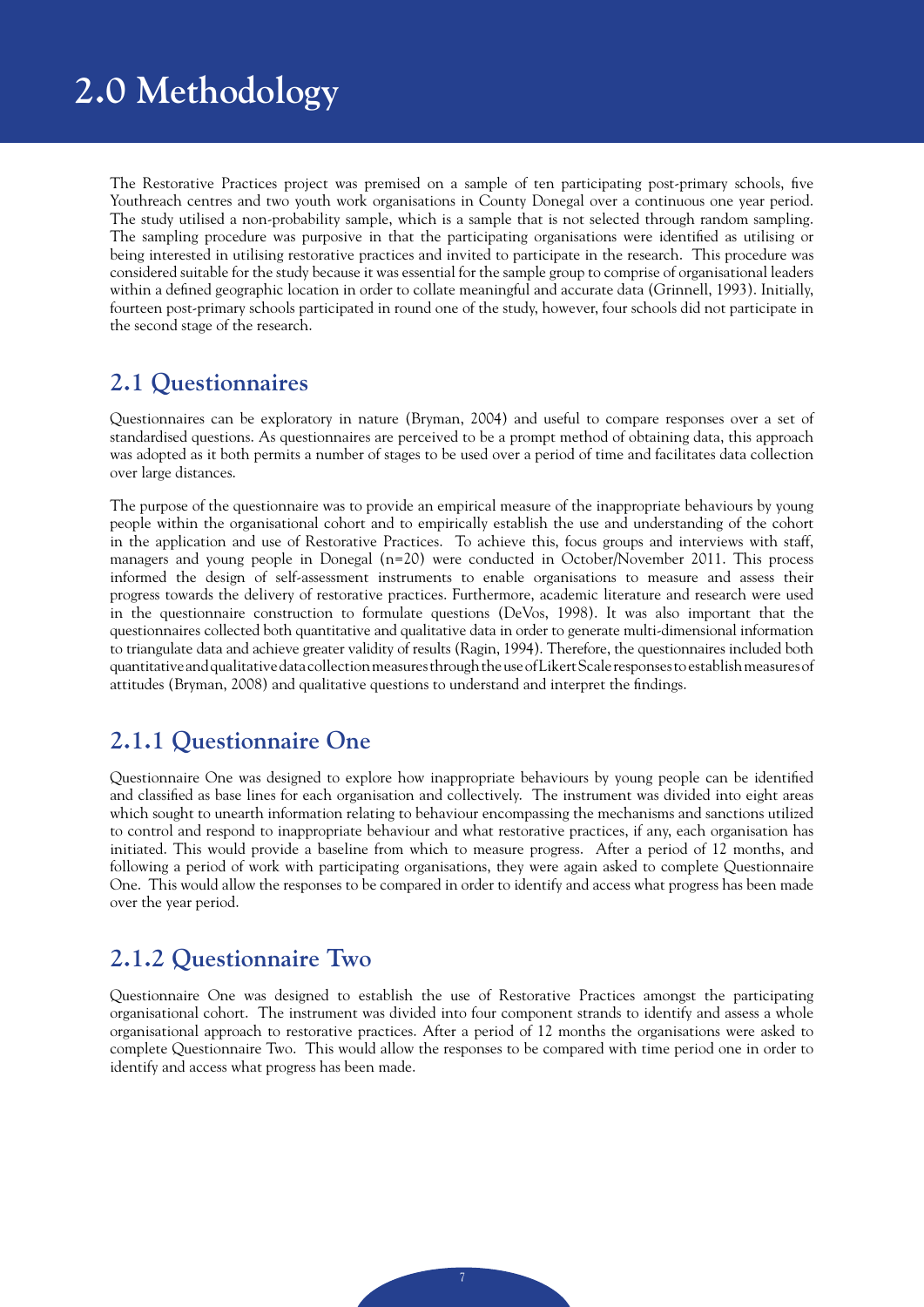## **2.2 Questionnaire Pilot**

A pilot study of the questionnaire instrument can help to improve understanding and procedural difficulty. Prior to the questionnaire dissemination, a small number of education professionals (n=4) were provided with a copy of the questionnaire to streamline ambiguity, clarity of language, and confusion in format, which were contained within the initial design (Mason, 1996). The principal alterations from the pilot responses necessitated mainly cosmetic adjustments to the layout of the questionnaire, with a few changes to the terminology suggested to make issues less ambiguous.

## **2.3 Analysis of the Questionnaires**

The results from Questionnaire One were organised and analysed around a number of areas pertaining to the identification and classification of behaviour including (1) use of warnings; (2) on report and warnings; (3) detention (schools); (4) time out; (5) suspension; and (6) expulsion. The results from Questionnaire Two were analysed pertaining to the four thematic stands relevant to a whole organisational approach and the elements and context in which restorative practice is used including: (1) the strategy supporting the governance, structures and processes; (2) whole organisation approaches with all staff and young people; (3) targeted approaches to maintaining relationships and resolving conflict in the daily management of the organisation; and (4) intensive responses on those occasions when significant harm has occurred.

## **2.3.1 SPSS Analysis**

The results from the questionnaires were imputed into IMB SPSS Statistics software. This allowed the collated data to be easily analysed to produce descriptive statistics and frequency outputs, revealing which issues were particularly significant and recurrent throughout the sample. SPSS further facilitates the application of additional statistical analyses including cross-tabulations to explore the relationship between some variables. As the sample size is small (N< 30) it is appropriate to apply an exact sampling theory (Spiegel and Stephens, 1999). Therefore, the analysis applied a paired-samples *t*-test to gauge statistically significant differences between the sample population across the two experimental conditions. This test applies the t-statistic in order to establish whether two means collected from the same sample (or related observations) differ significantly from zero (Field, 2012).

## **2.3.2 NVIVO Analysis**

The qualitative evidence from the Questionnaires was analysed using NVivo 8 'computer assisted qualitative data analysis software' (CAQDAS). This software facilitates the systematic management of qualitative data (Bazeley, 2007) and adds rigour to the research in that it also allows for a degree of triangulation to the methodology (Sarantakos, 2005).

The use of NVivo provided a platform from which qualitative data can be analysed down to the finest levels of granularity to capture the concepts, categories and ontologies that describe and constitute the issue under investigation (Gibb, 2002). Considering this, the research approached the data analysis in two ways: the first approach was a content analysis along particular themes and categories to extract various groupings among the cohort to explore additional correlation and identification of any linearity of relationships between issues. The second approach was a holistic narrative analysis to identify the subject matters to be grouped together according to the prevailing characteristics and fruitful groupings of the results. Therefore, the qualitative evidence will be used to explicate and interpret the baseline statistics, identifying congruence with Restorative Principles and Practice and revealing potential areas of weakness and where change is required**.**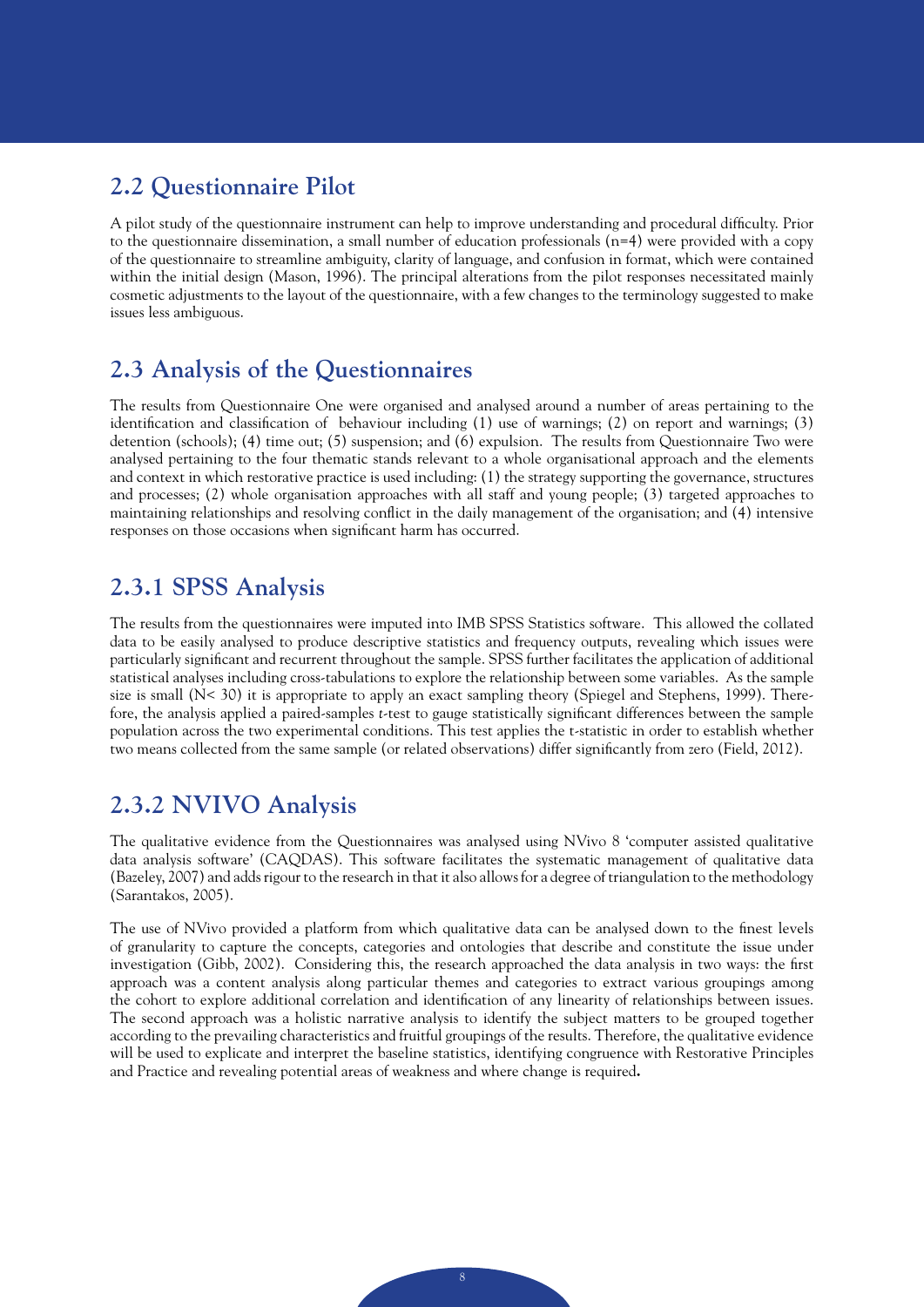## **2.4 Distribution and Response Rate**

The questionnaires were distributed to schools, Youthreach Centres and youth projects who identified themselves as using or interested in using restorative practices. At stage one (T1), fourteen schools completed responses for Questionnaire One and twelve for Questionnaire Two. At stage two (T2) of the research, ten completed responses were obtained for Questionnaire One and Two respectively (Table 1). Five Youthreach centres and two youth projects completed questionnairres at stage one (T1) and stage two (T2).

### **TABLE 1: QUESTIONNAIRE RESPONSE RATE**

| <b>Response Rates</b>    | <b>T</b> <sub>t</sub> Responses<br>(Jan 2012) | <b>T</b> <sub>i</sub> Response<br>Rate $(\%)$ | $T_2$ Responses (Mar 2013) $T_2$ Response Rate (%) |     |
|--------------------------|-----------------------------------------------|-----------------------------------------------|----------------------------------------------------|-----|
| <b>Ouestionnaire One</b> |                                               | 88%                                           | 10                                                 | 63% |
| Questionnaire Two        |                                               | 75%                                           |                                                    | 63% |

## **2.5 Data Validity and Ethics**

The research involved the collation and analysis of primary data. The data was therefore confidential and held in full compliance with section 1 of the Data Protection Act 1998 and the University of Ulster's '*Code of Practice for Professional Integrity in the Conduct of Research*'. Ethical approval to conduct the research was obtained from the Filter Committee of the School of Education, University of Ulster, in January 2012.

The primary data was collected at two stages over a one year period in March 2012 and March 2013. As some of the participating schools withdrew from the research after the first stage, for robustness, it was necessary to discount these responses from these schools from the overall sample results and final analysis. Also, as the research sample was a purposive non-probability sample, it may not be representative. Finally, it is important to bear in mind the subjective nature of the research and that the data may be skewed or subject to bias.

## **2.6 Limitations of the Data**

The questionnaires were not designed to be comprehensive in every case as this would be impractical and difficult to achieve. It was highlighted from the outset that the participating organisations would be at different stages in the development of restorative practices within their idiosyncratic and contextual settings. Moreover, it was acknowledged that each organisation may wish to develop in their respective method and pace. Furthermore, when conducting statistical analyses the small sample size of the research means that the findings of the research should be treated with an element of caution.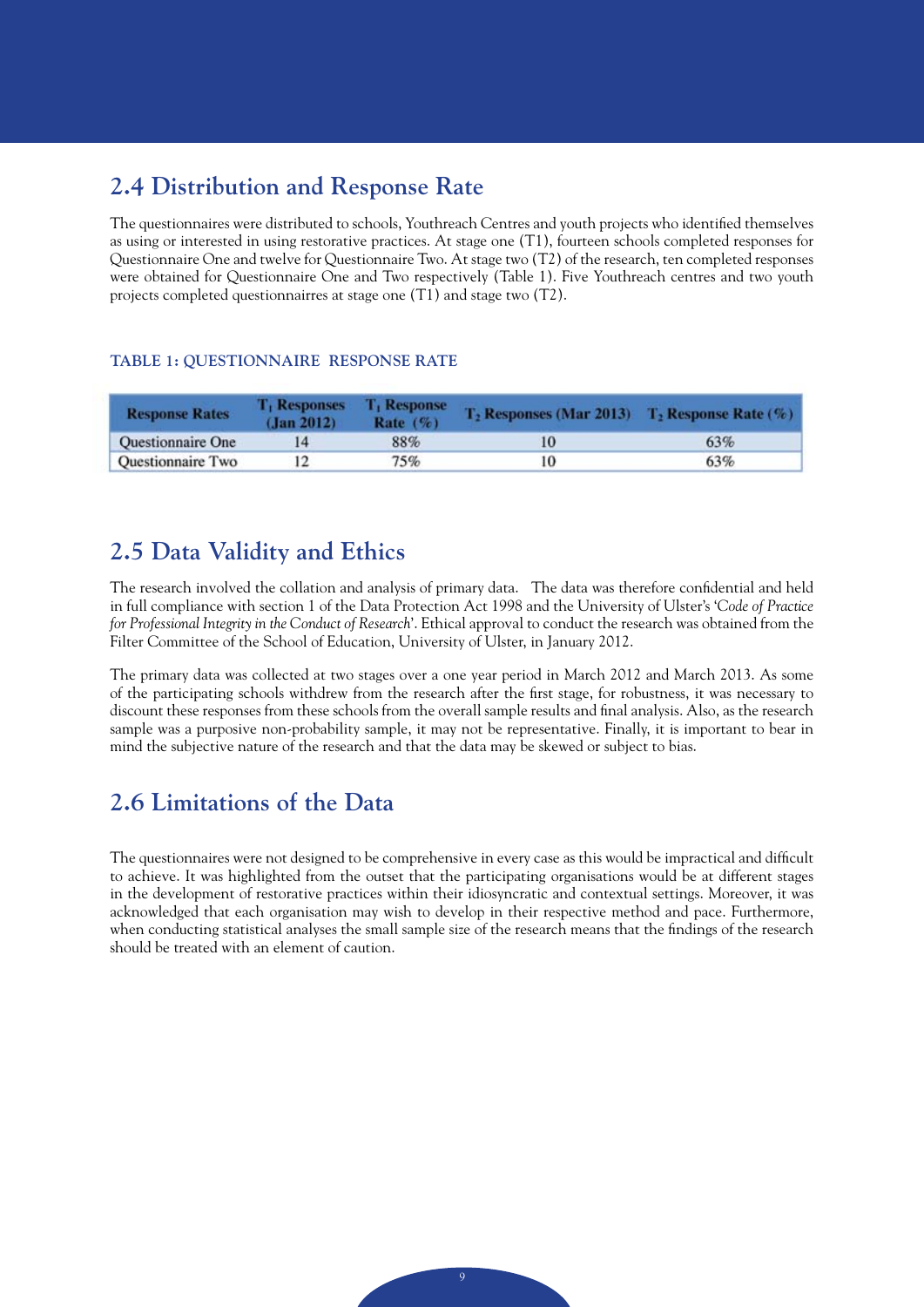## **3.0 Restorative Practices in Schools**

The Restorative Practices project purposively sampled ten schools in County Donegal from a variety of socio-economic contexts and education backgrounds. It should be noted that the research sample measures the behaviour and potential restorative outcomes for 4,388 pupils (Table 2). This indicates the potential expansive nature of the project and should a whole school approach be achieved and fully embedded across the school cohort this has the potential to radiate restorative philosophy to the wider macro population and community.

| <b>Pupil Year Group</b> | <b>Total Pupils</b> | Female | Male |
|-------------------------|---------------------|--------|------|
| Year 1                  | 836                 | 321    | 515  |
| Year 2                  | 833                 | 331    | 502  |
| Year 3                  | 812                 | 328    | 484  |
| Year 4                  | 532                 | 232    | 300  |
| Year 5                  | 829                 | 331    | 498  |
| Year 6                  | 546                 | 212    | 334  |
| <b>Total Pupils</b>     | 4388                | 1755   | 2633 |

#### **TABLE 2: TOTAL PUPILS BY YEAR GROUP AND GENDER**

When the student cohort is disaggregated by year group (Figure 1, below), the figures reveal there to be relatively consistent numbers of pupils across year groups one (836), two (833), three (829) and five (829) with a lower, but similar, numbers observed in years four (532) and six (546). It is also notable that there are a higher proportion of males (60%) across each year group than females (40%).



#### **FIGURE 1: PUPILS BY YEAR AND GENDER**

Overall, 11.7% of pupils of the school cohort were identified as having special educational needs and 0.73% were identified as 'other' students who did not have special educational needs. The figures also indicate that there is a high level of pupils with special educational needs in year six (19.6%) compared with other year groups (Figure 2).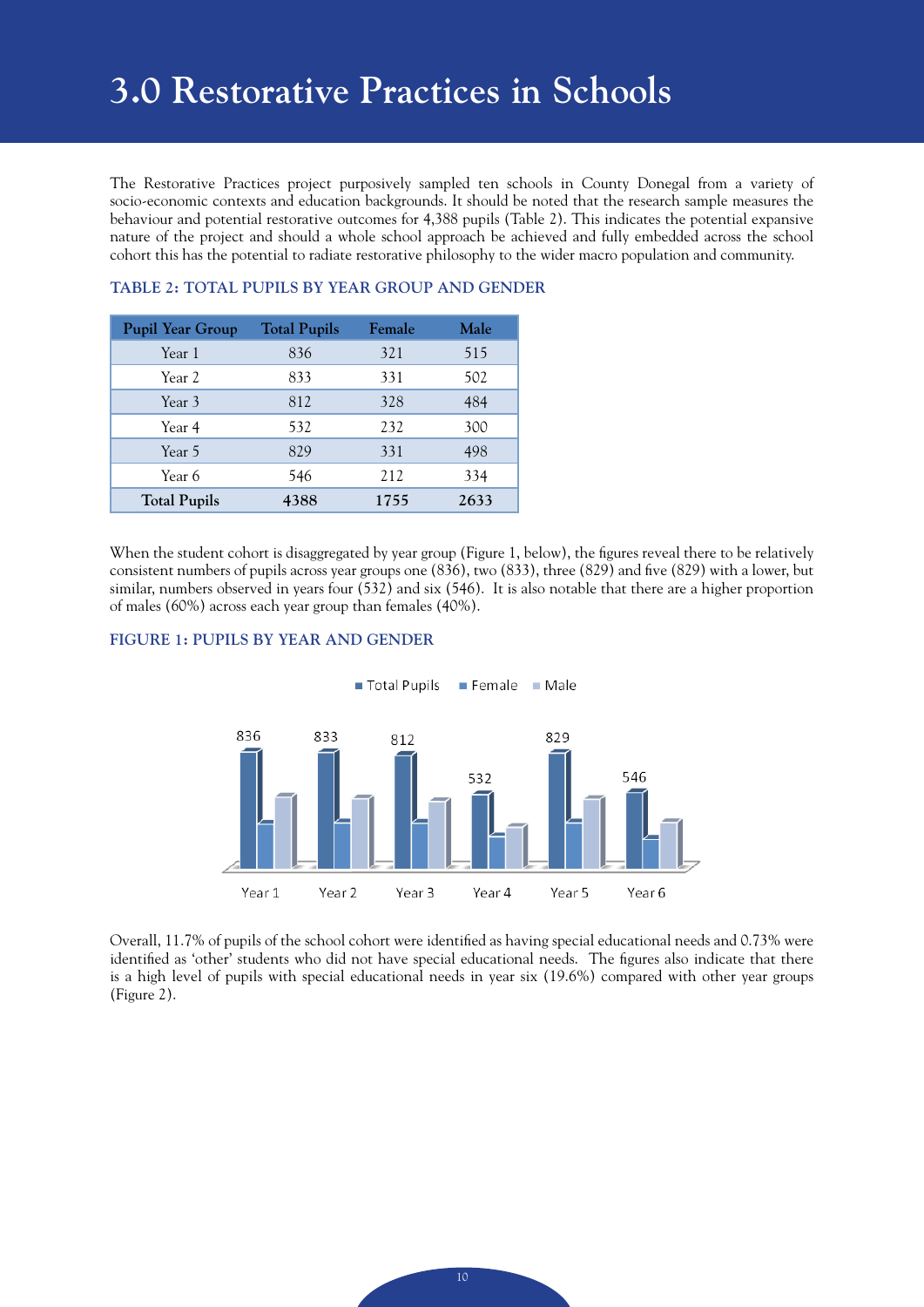

#### **FIGURE 2: PERCENTAGE OF PUPILS IDENTIFIED WITH SPECIAL EDUCATIONAL NEEDS**

These figures are important to bear in mind, in that the application of restorative principles and practices within each school setting may need to be tailored to the differing needs of the young people within the context of managing behaviours, attitudes and outcomes.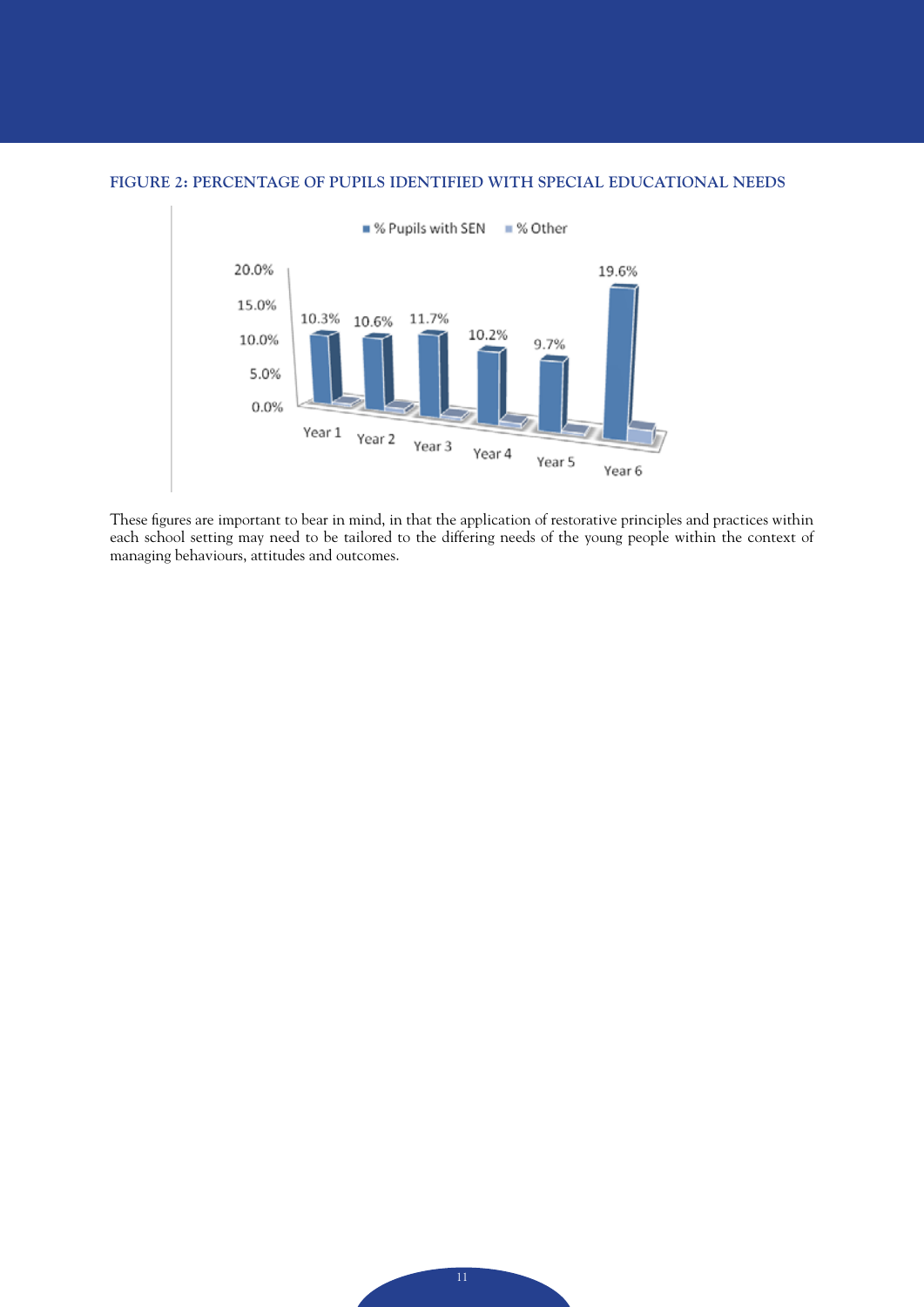## **4.0 Establishing a Baseline on Inappropriate Behaviours**

In order to develop an understanding and baseline of school experiences of inappropriate behaviour by pupils, it was necessary to identify and measure what disciplinary sanctions were in operation and employed in the sample. To achieve this, the first questionnaire instrument was designed to obtain responses relating to (1) Teacher warnings; (2) On Report and Warnings; (3) Detention; (4) Time Out; (5) Suspension; and (6) Expulsion. This would establish an understanding of the current experience and application of restorative practices within the participating organisation and would be measured approximately one year apart to gauge what progress, if any, had been achieved in affecting student behaviour.

## **4.1 Teacher 'Warnings' as a Result of Poor Behaviour**

The findings revealed that nine out of ten schools in the sample used an informal warning system in class for disruptive pupils at  $T_1$  (Table 3). The distinction between an informal and formal warning centres around recording. An informal warning is applied verbally and not formally logged within the school system. Notably, when this was surveyed almost a year later, all schools were using this system. Furthermore, 70% of the schools operated a formal warning system after an informal warning was given to pupils. The fact that three schools did not operate a formal warning system suggests that informal warnings are followed by pupils and is a positive approach to holding young people accountable.

#### **TABLE 3: SHOWING THE PROPORTION OF SCHOOLS WHO USE INFORMAL AND FORMAL WARNINGS**

| <b>Teacher Warnings</b> | Yes    | Nο     | Yes  | No  |
|-------------------------|--------|--------|------|-----|
| Informal Warning system | $90\%$ | $10\%$ | 100% | 0%  |
| Formal Warning system   | 70%    | 30%    | 70%  | 30% |

The results indicate that teachers' discretion around the use of informal warnings is significant. Exploring this further, cross-tabulation of the formal warning system results with the number of informal warnings results revealed that, at  $T_1$ , teacher discretion (42.9%) and 3-4 informal warnings (28.6%) were the prominent reasons. However, at  $T_2$ , 60% of the sample recorded 1-2 informal warnings as sufficient to escalate to the formal warning system, with 3-4 informal warnings accounting for 20% of responses (Table 4).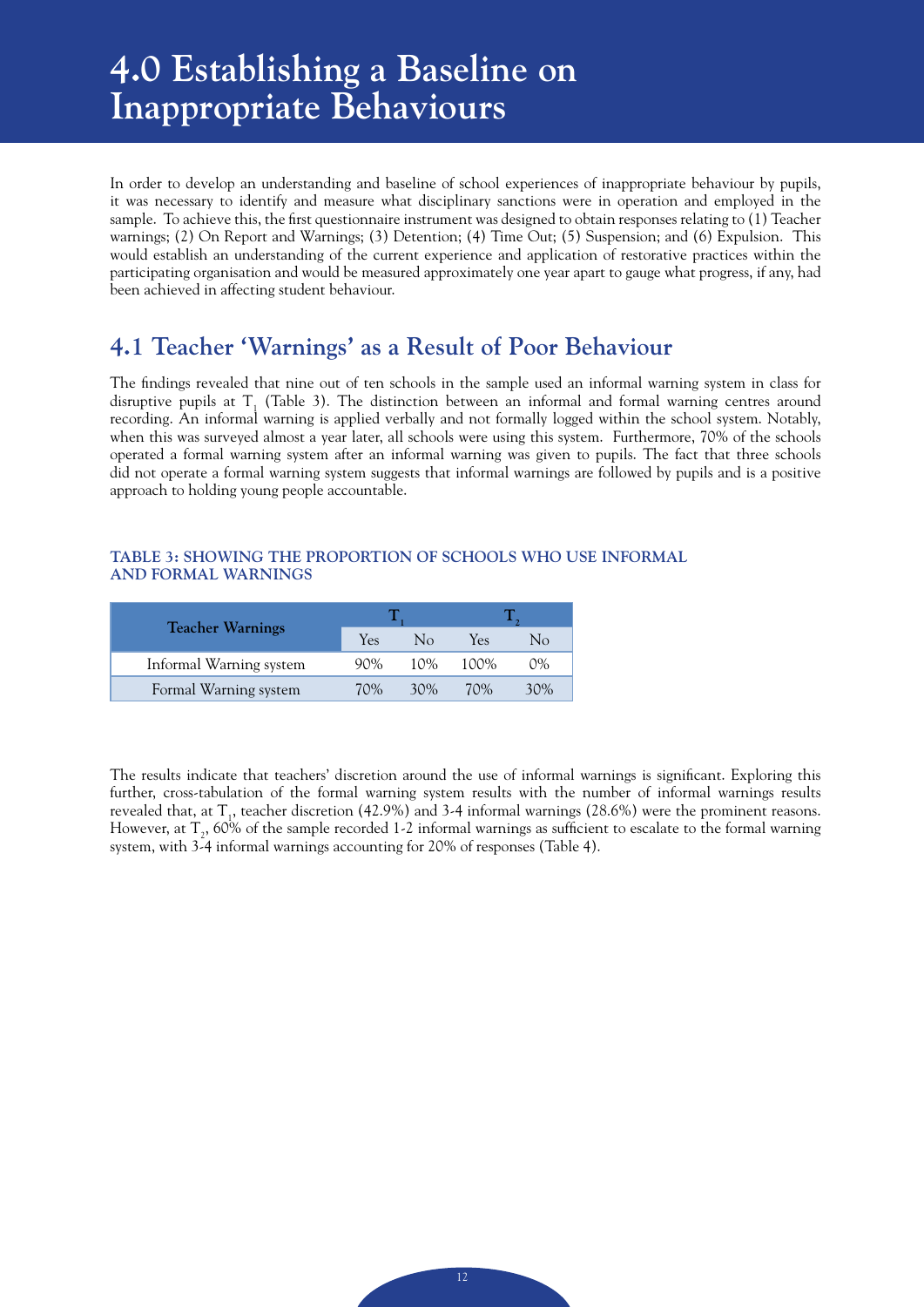| Time           |              |     |                         | No. For<br>Warn |              |                |                |                          | <b>Total</b>   |
|----------------|--------------|-----|-------------------------|-----------------|--------------|----------------|----------------|--------------------------|----------------|
|                |              |     |                         | No System       | $1-2$        | $3-4$          | $5-6$          | Teacher<br>Discretion    |                |
| T1             | Form<br>Warn | No  | Count                   | 3               | 0            | $\mathcal{O}$  | $\mathcal{O}$  | $\circ$                  | $\mathfrak{Z}$ |
|                |              |     | % within Form Warn      | 100%            | 0%           | 0%             | 0%             | 0%                       | 100%           |
|                |              |     | % within No. For<br>War | 100%            | 0%           | 0%             | 0%             | 0%                       | 30%            |
|                |              |     | % of Total              | 30%             | 0%           | 0%             | 0%             | 0%                       | 30%            |
|                |              | Yes | Count                   | $\mathbb O$     | $\mathbf{1}$ | $\mathfrak{2}$ | $\mathbf{1}$   | $\mathfrak{Z}$           | 7              |
|                |              |     | % within Form Warn      | 0%              | 14.3%        | 28.6%          | 14.3%          | 42.9%                    | 100%           |
|                |              |     | % within No. For<br>War | 0%              | 100%         | 100%           | 100%           | 100%                     | 70%            |
|                |              |     | % of Total              | 0%              | 10%          | 20.0%          | 10%            | 30%                      | 70%            |
|                | Total        |     | Count                   | 3               | 1            | $\mathfrak{2}$ | $\mathbf{1}$   | 3                        | 10             |
|                |              |     | % within Form Warn      | 30%             | 10%          | 20%            | 10%            | 30%                      | 100%           |
|                |              |     | % within No. For<br>War | 100%            | 100%         | 100%           | 100%           | 100%                     | 100%           |
|                |              |     | % of Total              | 30%             | 10%          | 20%            | 10%            | 30%                      | 100%           |
| T <sub>2</sub> | Form<br>Warn | No  | Count                   | 2               | $\mathbf{1}$ | $\circ$        |                |                          | 3              |
|                |              |     | % within Form Warn      | 66.7%           | 33%          | 0%             | ,              |                          | 100%           |
|                |              |     | % within No. For<br>War | 100%            | 16.7%        | 0%             |                | $\overline{a}$           | 30%            |
|                |              |     | % of Total              | 20%             | 10%          | 0%             |                |                          | 30%            |
|                |              | Yes | Count                   | $\mathcal{O}$   | 5            | $\overline{2}$ | $\overline{a}$ | $\overline{a}$           | 7              |
|                |              |     | % within Form Warn      | 0%              | 71.4%        | 28.6%          | ,              |                          | 100%           |
|                |              |     | % within No. For<br>War | 0%              | 83.3%        | 100%           | $\overline{a}$ |                          | 70%            |
|                |              |     | % of Total              | 0%              | 50%          | 20%            |                |                          | 70%            |
|                | Total        |     | Count                   | $\sqrt{2}$      | 6            | $\sqrt{2}$     | $\overline{a}$ | $\overline{\phantom{a}}$ | 10             |
|                |              |     | % within Form Warn      | 20%             | 60%          | 20%            |                |                          | 100%           |
|                |              |     | % within No. For<br>War | 100%            | 100%         | 100%           |                |                          | 100%           |
|                |              |     | % of Total              | 20%             | 60%          | 20%            |                |                          | 100%           |

### **TABLE 4: SHOWING CROSS TABULATION OF FORMAL WARNING WITH THE NUMBER OF INFORMAL WARNINGS**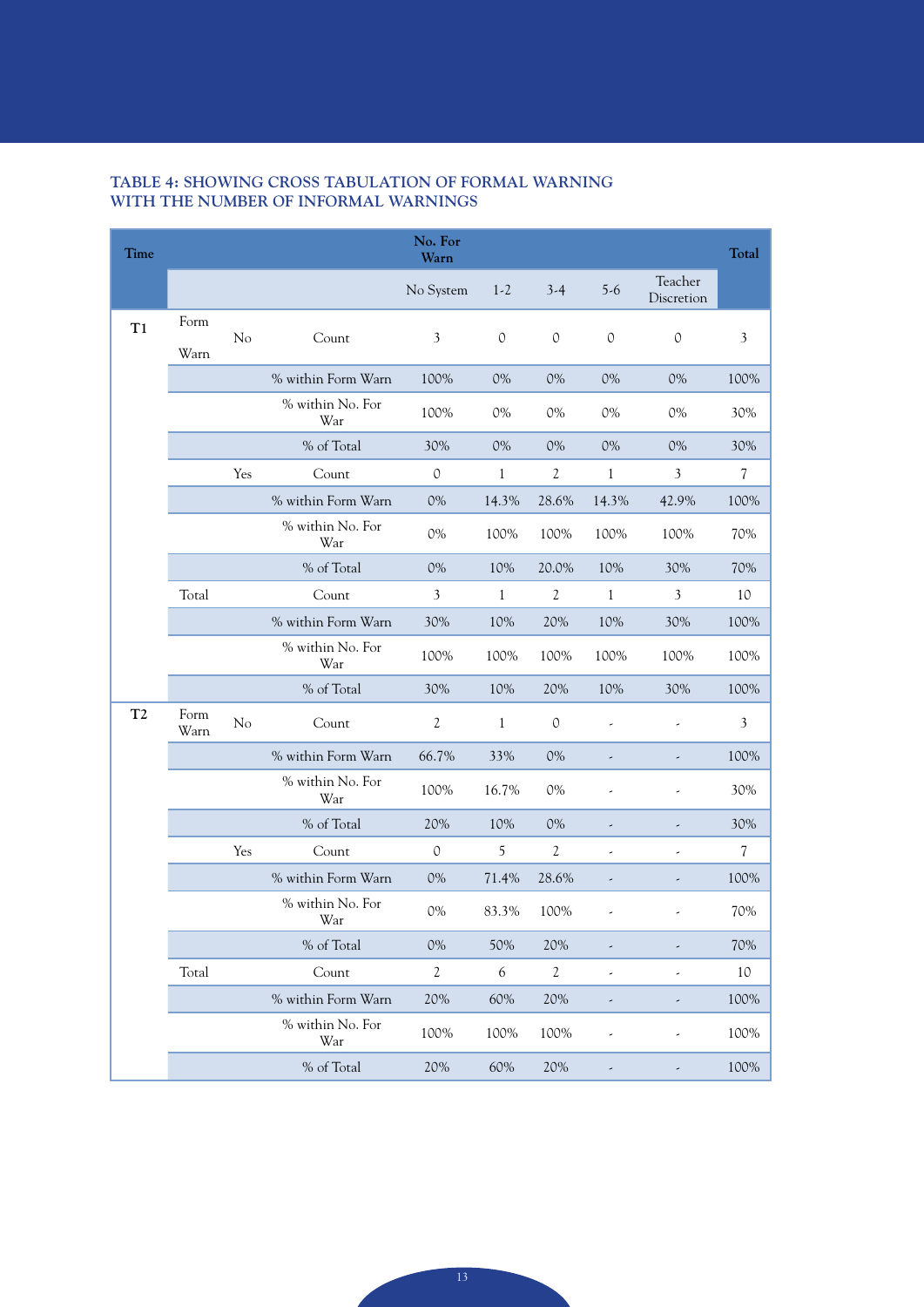The change in the number of informal warnings over time suggests that there appeared to be no uniform view on what was understood as inappropriate behaviour, with an implicit assumption that the behaviour was a low level incident. Furthermore, against a background of the idiosyncratic nature of each school and the unique levels of recording incidents to each school, it is difficult and indeed questionable whether there should be a uniform 'situation description' applied across all schools. The findings also showed that it was generally the Year Head who oversaw formal warnings  $(T, 50\%, T, 40\%)$  with the Assistant/Principal overseeing this in 20% of cases and the teacher in 10% at both points in time. This indicates that across the sample the formal warning system is concomitant with higher authority and possibly disciplinary sanctions.

Overall, the findings indicate that this issue is worth some follow up although it was positive that there appeared to be a relational culture in many of the descriptions that saw the relationship between teacher and student capable of resolving many behavioural challenges before they progressed to a formal situation. That said, the lack of change over the year in relation to the proportion of schools using the formal warning system suggests that there is a value in maintaining and developing a 'relationship culture' to promote the resolution of difficulties without the over use of formal warnings or losing authority.

## **4.2 'On Report'**

The results showed that 90% of the school cohort offered a system of 'On Report' at  $T_1$  and that this increased to all schools over the year period  $(T<sub>2</sub> 100%)$ . The responses also highlight a range of inappropriate behaviours which generated 'On Report' however, these could be generalized under a number of categories (Table 5).

|                                  | Time   |       |  |
|----------------------------------|--------|-------|--|
| Forms of Inappropriate Behaviour | T.     |       |  |
| Low level disruption             | 10%    | $0\%$ |  |
| Breach of rules                  | 10%    | 10%   |  |
| Persistent behaviour             | 70%    | 60%   |  |
| When required                    | $10\%$ | 30%   |  |

#### **TABLE 5: FORMS OF INAPPROPRIATE BEHAVIOUR WHICH GENERATES ON REPORT**

Considering this, evidence of positive practice can be glimpsed at with the reduction of the use of On Report for persistent behavior and low level disruption. The increased incidence of "when required" further suggests that teachers are using their discretion more to determine when the threshold for On Report has been reached and, in the context of restorative practice, suggests that tolerance and greater understanding are being applied. In general, this indicates that punitive action for low level incidents has reduced.

Similarly, a range of reasons were advanced relating to the redemption or conclusion of the On Report sanction. Grouping these reasons thematically (Table 6), the results found that the prominent reasons to conclude the On Report sanction is related to a perceived improvement in behavior (50%) and end of one week probation (30%). It was also observed that meetings with parents/pastoral care and formal meetings with Assistant Principal/Year Head were also used. Notably, there was no change in these reasons over the year period showing little movement in policy and greater involvement of parents and pastoral care teams.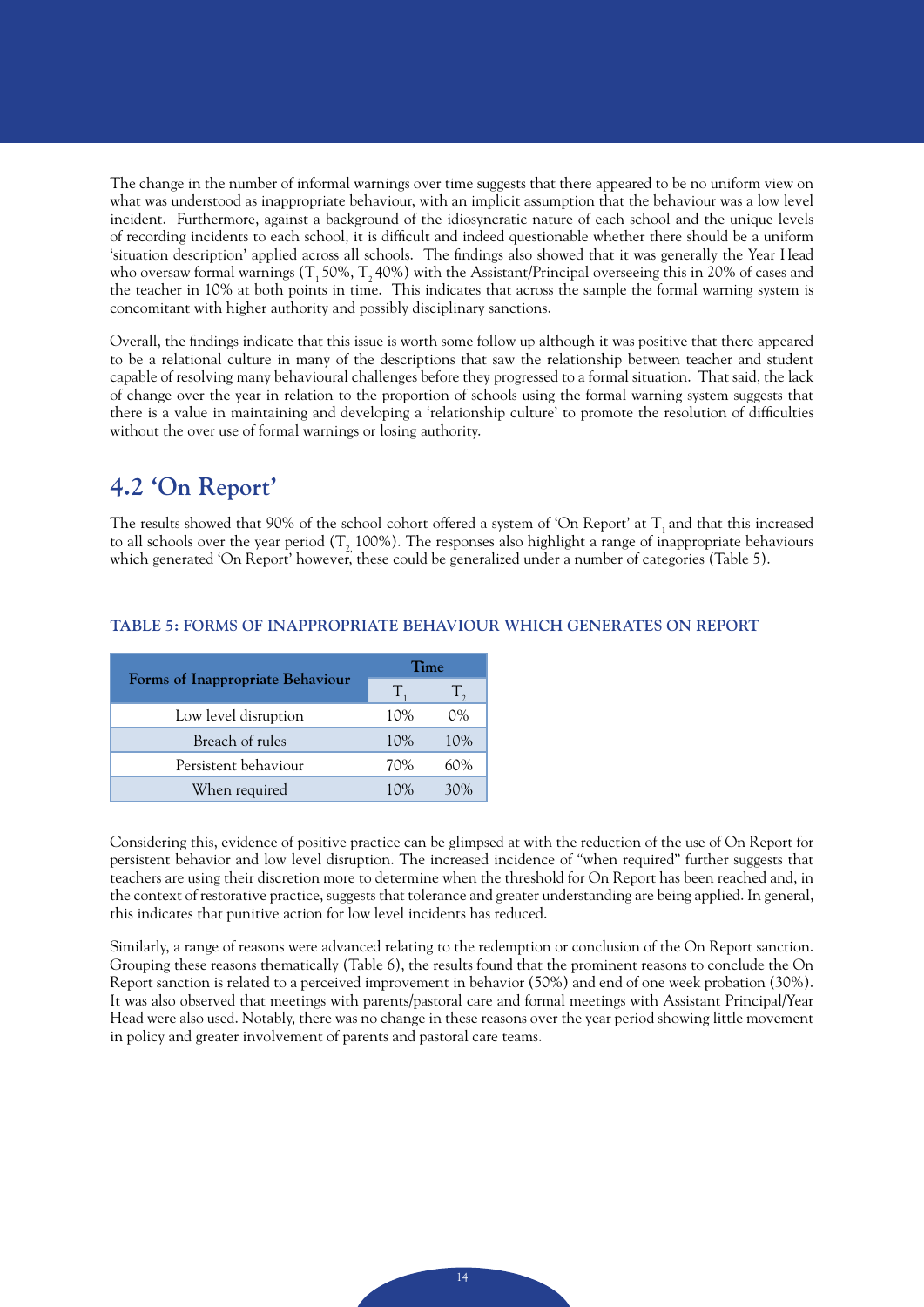#### **TABLE 6: SHOWING FREQUENCY OF REASONS TO CONCLUDE ON REPORT**

| Form of Conclusion                                   | Time |     |  |
|------------------------------------------------------|------|-----|--|
|                                                      | Т    |     |  |
| Behaviour improves                                   | 50%  | 50% |  |
| 1 week probation                                     | 30%  | 30% |  |
| Meeting with Parents/Pastoral Care                   | 10%  | 10% |  |
| Formal meeting with Assistant Principal/Year<br>Head | 10%  | 10% |  |

Finally, the responses also identified the responsible person(s) associated with the supervision of On Report sanction. The results indicate that at  $T_1$ , there were a mix of staff involved in this sanction. Although the results at  ${\rm T_2}$  show that there has been greater streamlining in supervision, possibly bringing an element of consistency. It also seems that there is a movement towards greater involvement with parents alongside some decrease in senior school management directly being involved in responses. The findings also show a significant change in the supervisory role of teachers and Year Heads for this sanction, which may have repercussions for informal outcomes and relationship building (Figure 3). In general the findings point to the need for consistency in this approach across schools and that lower level authority monitoring (Teacher/Year Head) and pastoral/parental involvement is needed.



#### **FIGURE 3: SHOWING STAFF WHO MONITOR ON REPORT**

## **4.3 Detentions**

The responses show that 90% of the school sample used a detention system to respond to types of pupil inappropriate behaviour. Of the nine schools that operated a detention system, seven used formal detention as a sanction with two adopting an informal approach (Table 7). The results further highlight that use of the detention system adopted did not change over the year period inferring a lack of change in policy or approach.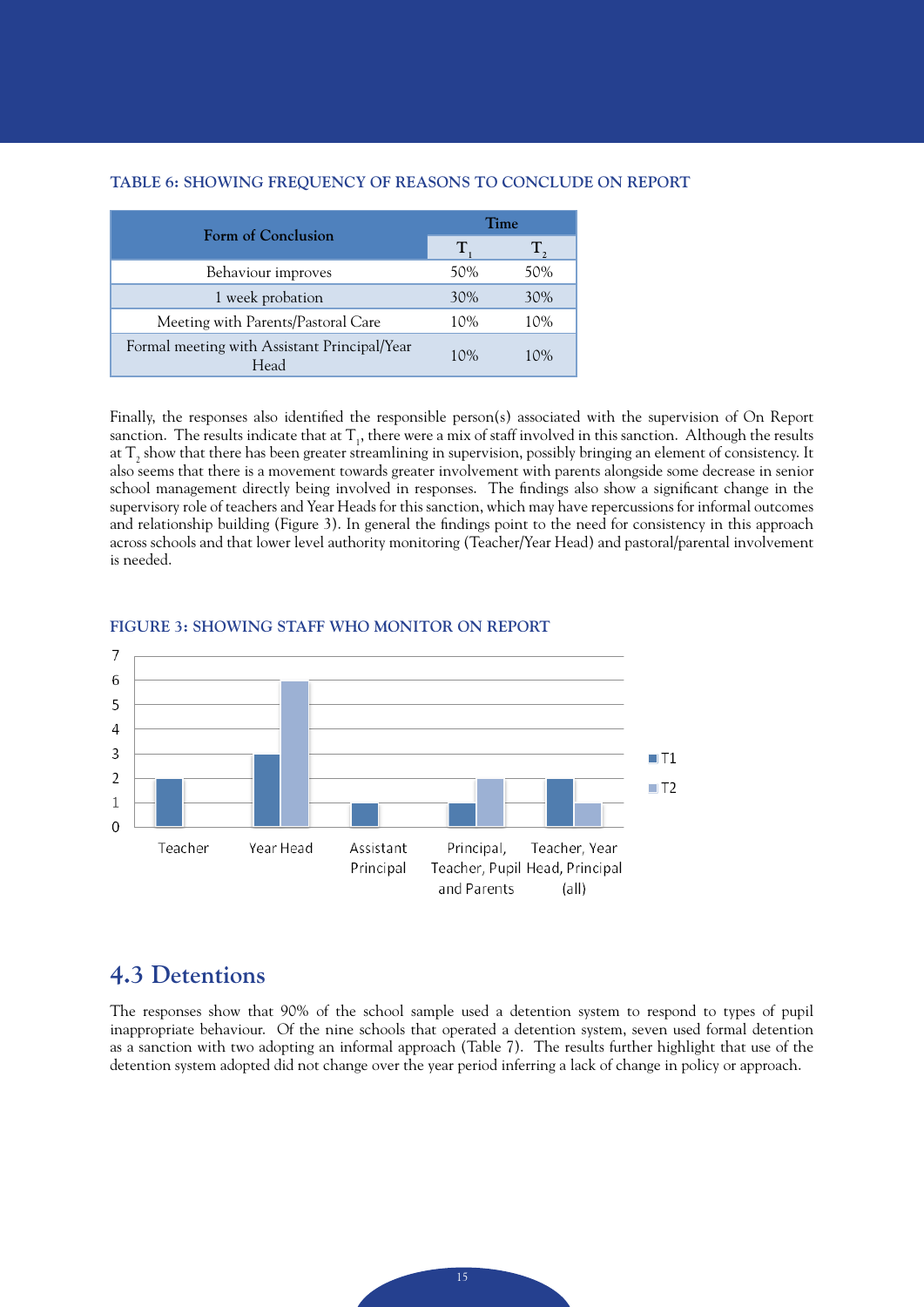#### **TABLE 7: SHOWING THE PROPORTION OF SCHOOLS USING FORMAL AND INFORMAL DETENTIONS**

|                         | Time |     |  |  |
|-------------------------|------|-----|--|--|
| <b>Detention System</b> |      |     |  |  |
| Informal Warning system | 22%  | 22% |  |  |
| Formal Warning system   | 78%  | 78% |  |  |

This table indicates that two schools proceed directly from using informal warning to using detention. The other schools state that they moved through a process from informal warning to formal warning before arriving at detention as a sanction. Unfortunately, the research did not collate the number of recorded detentions across the sample. Responses on the reasons for detention were collated in addition to the number of incidents which typically result in the use of detention. Reasons for the use of the sanction were wide but could be grouped into a number of component themes (Table 8). At  $T<sub>1</sub>$ , the results indicate that use of detention was related to accumulation and frequency of specific types of low level incidents such as disruption, failure to do homework and lateness. In many cases, it was reported by schools that some of the infringements around homework and lateness generate an automatic detention.

#### **TABLE 8: SHOWING TYPES OF INAPPROPRIATE BEHAVIOUR WHICH GENERATES DETENTION**

| Inappropriate behaviour resulting | Frequency over time | Percentage |           |
|-----------------------------------|---------------------|------------|-----------|
| in detention                      |                     |            | change    |
| Low level disruption              |                     |            | 0%        |
| Homework/performance/lateness     |                     |            | $-42.9\%$ |
| After Formal Warning              |                     |            | 300%      |

The results from  $T_2$  suggests that there has been some movement insofar as 44% of those schools operating detention systems now relate it to behaviour after the issuance of a formal warning to pupils. However, despite the significant improvement in practice, from a restorative perspective, the continued use of automatic detention for specific offences in 44% of schools using this sanction may need to be reconsidered. Indeed, instead of detention, use of a timeout sanction with pastoral care may be a better option or the enhanced use of an informal approach could mitigate the chastisement element of the detention approach.

## **4.4 Time Out**

The results reveal that four of the schools operated a time out system where pupils were required to attend a time out room to consider their behaviour or to meet with a senior teacher for reflection of behaviour (Table 9). The application of this system remained the same (40%) over the year period.

#### **TABLE 9: SHOWING THE PROPORTION OF SCHOOLS USING TIME OUT**

| Time Out               |     |              |     |     |
|------------------------|-----|--------------|-----|-----|
|                        | Yes | $N_{\Omega}$ | Yes | Nο  |
| Use of Time Out System | 40% | 60%          | 40% | 60% |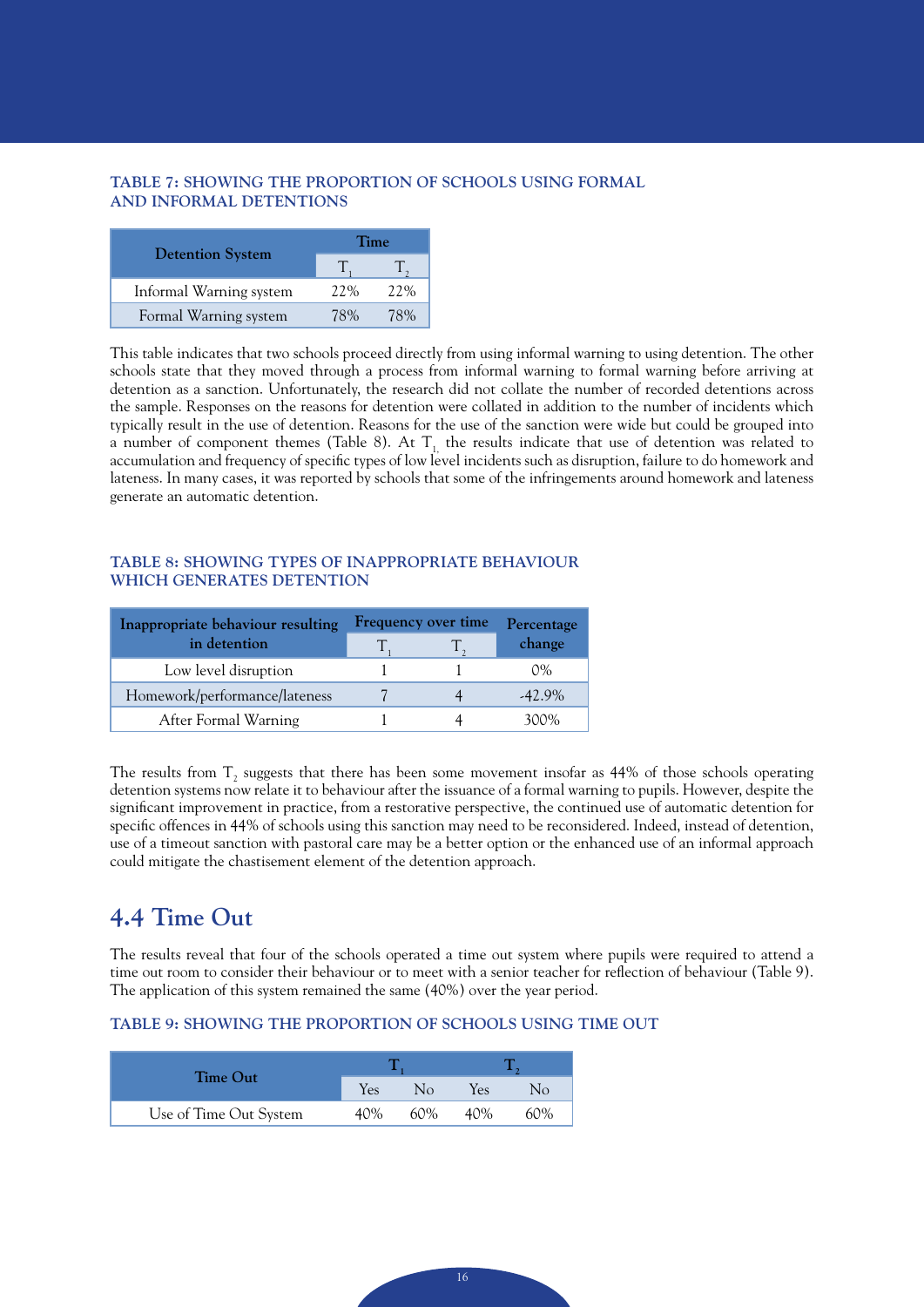Comments on the use of time out suggest this sanction was used for anger management issues, as a form of internal suspension, 'cooling down' upset students or to create time with counsellors, Year Heads and Deputy Heads. Cross-tabulation of those schools who use time out systems with the use of sanctions shows that, at T<sup>1,</sup> 75% linked the use of this sanction to both the accumulation of warnings or triggered by a single incident. At  $T^2$ , 50% of schools linked this to both the accumulation of warnings or triggered by a single incident. Half the schools said they may use time out with a pupil even if there is no previous record of inappropriate behaviour.

When considered by year group, it was observed that the time out sanction was used most frequently for year group three (30%) and year group five (28%). The findings show that the frequency across the school cohort who operate this approach was extremely high at  $T^1$  (Table 10 below). The incidents that time out was used for include disruptive behaviour (176), challenging teacher's authority (99), physical horseplay (58), verbally demeaning other students (57) and verbally demeaning staff (40). Year groups three and five accumulate the highest number of incident.

| Behaviour                     | <b>Time</b> |                          |                |                | Year Group     |                          |                |                |
|-------------------------------|-------------|--------------------------|----------------|----------------|----------------|--------------------------|----------------|----------------|
| Type                          | Period      | Year 1                   | Year 2         | Year 3         | Year 4         | Year 5                   | Year 6         | Total          |
| Disruptive                    | $T_{1}$     | $\overline{2}$           | 35             | 60             | 33             | 34                       | 12             | 176            |
| Behaviour                     | $T_{2}$     | 8                        | 8              | 5              | 6              | $\overline{4}$           | $\mathcal{O}$  | 31             |
| Physical Horse-               | T,          | $\overline{7}$           | 8              | 24             | 8              | 11                       | $\mathcal{O}$  | 58             |
| play                          | $T_{2}$     | $\mathcal{O}$            | $\mathcal{O}$  | $\mathcal{O}$  | $\mathbf{1}$   | $\mathbf{1}$             | $\overline{2}$ | $\overline{4}$ |
| Verbally De-                  | T.          | 3                        | 8              | 19             | 10             | 16                       | $\mathbf{1}$   | 57             |
| meaning other<br>students     | $T_{2}$     | 6                        | $\mathbf{1}$   | $\Omega$       | $\Omega$       | $\mathbf{1}$             | $\Omega$       | 8              |
| Verbally de-                  | $T_{\rm i}$ | $\mathbf{1}$             | $\overline{3}$ | 14             | 10             | 10                       | $\overline{2}$ | 40             |
| meaning Staff                 | $T_{2}$     | $\mathbf{1}$             | 6              | 6              | $\overline{3}$ | $\overline{4}$           | $\mathcal{O}$  | 20             |
| Relationally                  | $T_{1}$     | $\overline{\mathcal{U}}$ | 11             | 8              | $\overline{4}$ | 14                       | 1              | 45             |
| Diminishing<br>other students | $T_{2}$     | $\mathcal{O}$            | $\mathcal{O}$  | $\mathcal{O}$  | $\mathcal{O}$  | $\mathcal{O}$            | $\mathcal{O}$  | $\Omega$       |
| Challeng-                     | $T_{1}$     | $\mathcal{O}$            | 18             | 27             | 15             | 33                       | 6              | 99             |
| ing Teacher<br>authority      | $T_{2}$     | $\overline{3}$           | $\overline{3}$ | $\mathbf{1}$   | $\mathbf{1}$   | $\mathbf{1}$             | $\overline{3}$ | 12             |
| Cyber bullying                | $T_{1}$     | $\mathbf{1}$             | $\mathfrak{2}$ | 5              | 1              | $\overline{\mathcal{L}}$ | $\mathbf{1}$   | 17             |
| 1st offence                   | $T_{2}$     | $\mathcal{O}$            | 5              | $\overline{3}$ | $\overline{2}$ | $\mathbf{1}$             | $\mathcal{O}$  | 9              |
| Smoking                       | T,          | $\mathcal{O}$            | $\mathbf{1}$   | 1              | $\mathcal{O}$  | 11                       | $\overline{4}$ | 17             |
|                               | $T_{2}$     | $\Omega$                 | $\mathcal{O}$  | $\mathcal{O}$  | $\mathcal{O}$  | $\Omega$                 | $\mathcal{O}$  | $\Omega$       |
| Other                         | $T_{1}$     | $\mathcal{O}$            | $\mathcal{O}$  | $\mathcal{O}$  | $\mathcal{O}$  | 10                       | $\mathcal{O}$  | 10             |
|                               | $T_{2}$     | $\Omega$                 | $\Omega$       | $\Omega$       | $\Omega$       | $\Omega$                 | $\Omega$       | $\mathcal{O}$  |
| <b>Total Incidents</b>        | $T_{1}$     | 21                       | 86             | 158            | 81             | 146                      | 27             | 519            |
| by year & time                | $T_{2}$     | 18                       | 23             | 15             | 13             | 12                       | 5              | 84             |

#### **TABLE 10: SHOWING THE NUMBER OF TIME OUT SANCTIONS USED BY BEHAVIOUR TYPE AND YEAR GROUP**

Comparative analysis of the findings at  $T_2$  highlight that, following additional work with schools, the incidence of time out sanctions has generally decreased across all behaviour categories with a significant decline observed in the total number of incidents at  $T_2$  (84) compared with  $T_1$  (519), representing an overall percentage change decrease of 83.8% (Table 11). This table also indicates a decline in incidents of disruptive behaviour and incidents of challenging teacher authority.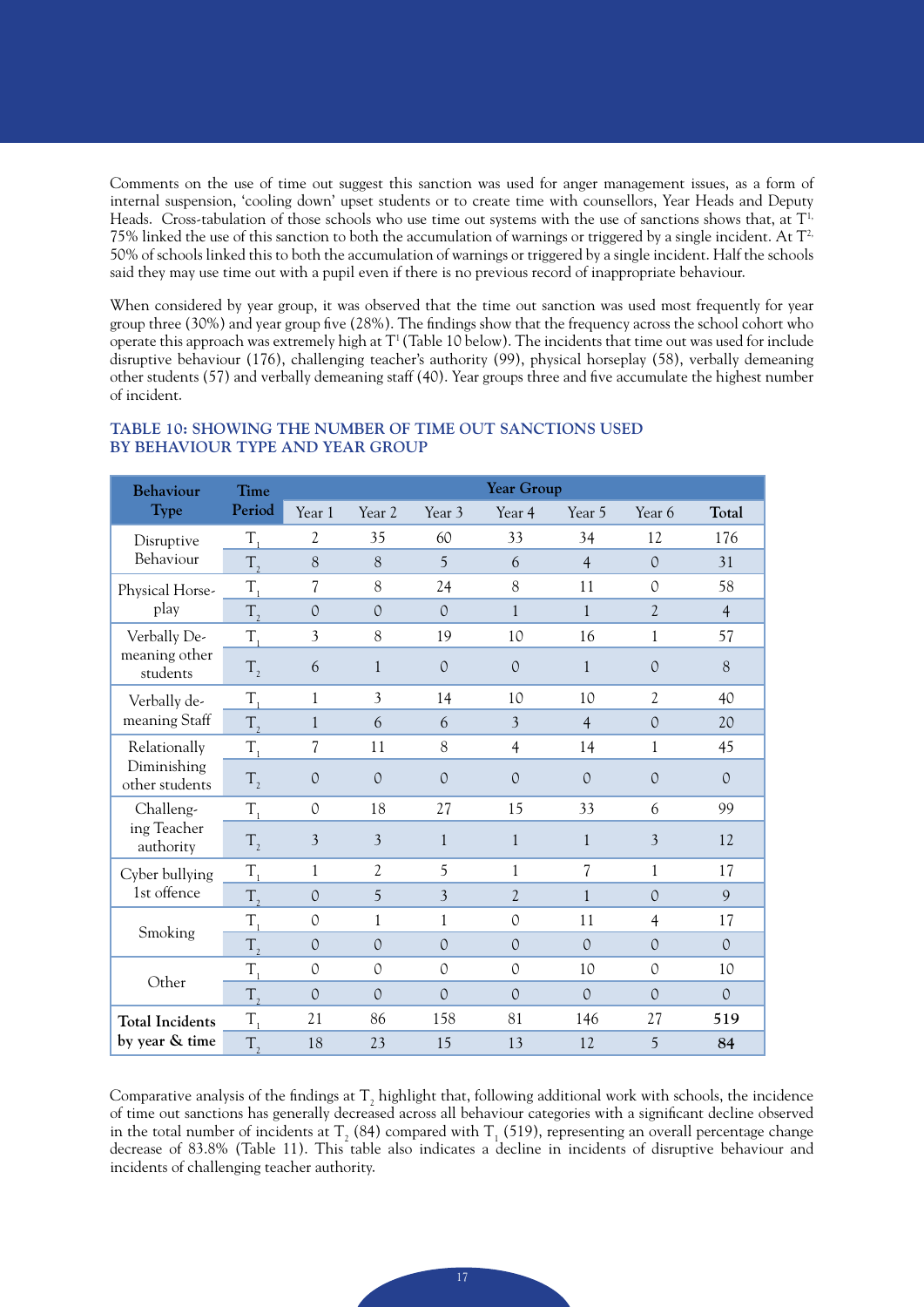#### **TABLE 11: SHOWING THE PERCENTAGE CHANGE IN INCIDENTS BY SELECTED BEHAVIOUR TYPES**

| <b>Behaviour type</b>                        | Total inci-<br>dents |             | Percentage<br>Change |  |
|----------------------------------------------|----------------------|-------------|----------------------|--|
|                                              | $T_{\rm a}$          | $T_{\rm o}$ | (%)                  |  |
| Disruptive Behaviour                         | 176                  | 31          | $-82.4%$             |  |
| Verbally Demeaning other students            | 57                   | 8           | $-86\%$              |  |
| Relationally Diminishing other stu-<br>dents | 45                   | 0           | $-100\%$             |  |
| Challenging Teacher authority                | 99                   | 12          | $-87.9\%$            |  |
| Total Incidents by year and period           | 519                  | 84          | $-83.8\%$            |  |

These findings are extremely encouraging and also reveal distinct decreases in the year groups three and five across all behaviour types. In this context, the findings show that across the year three group there was a significant overall percentage change decrease (90.5%) in incidents resulting in this use of time out sanction. Similar findings were evident for the year group five cohort which saw a percentage change decrease in incidents of 91.8% and years two (73.3%) and four (84%).



#### **FIGURE 4: SHOWING TOTAL INCIDENTS BY YEAR GROUP AND TIME PERIOD**

The results suggest change is occurring in the way staff and students address issues of misbehaviour.

These findings are further validated by the application of *t*-test (summary statistics and paired correlation coefficients for the experimental conditions are evidenced in (Appendix 1). Analysis of the paired *t*-test findings are observed in Table 12, which illustrates whether the difference between means at each time dimension is statistically different. Examination of the timeout system across all year groups reveals that a number of the type of incidents recorded over the two conditions display a statistically significant difference, inferring that additional work with schools significantly affected the amount of incidents recorded. Specifically, with regards to 'timeout' incidents, disruptive behaviour across the time periods is significantly different  $(t = 2.697, p < .01)$ . This is similar for the physical play predictor (*t* = 2.264, *p* <.05), the verbal demeanour of fellow students level (*t* = 2.346, *p* <.05), relationally diminishing other students (*t* = 3.628, *p* <.01) and challenging teacher authority ( $t = 2.672$ ,  $p < 01$ ). The results do however, show no statistically significant difference for a number of the incidents including verbally demeaning staff members ( $t = 1.110$ ,  $p > .05$ ), cyber bullying ( $t = .871$ ,  $p > .05$ ), s moking (*t* = 1.578, *p* >.05) and other incidents (*t* = 1.000, *p* >.05). These findings show this may have been due to an endogenous change in the nature of the relationship between student and teacher and the improved relational culture.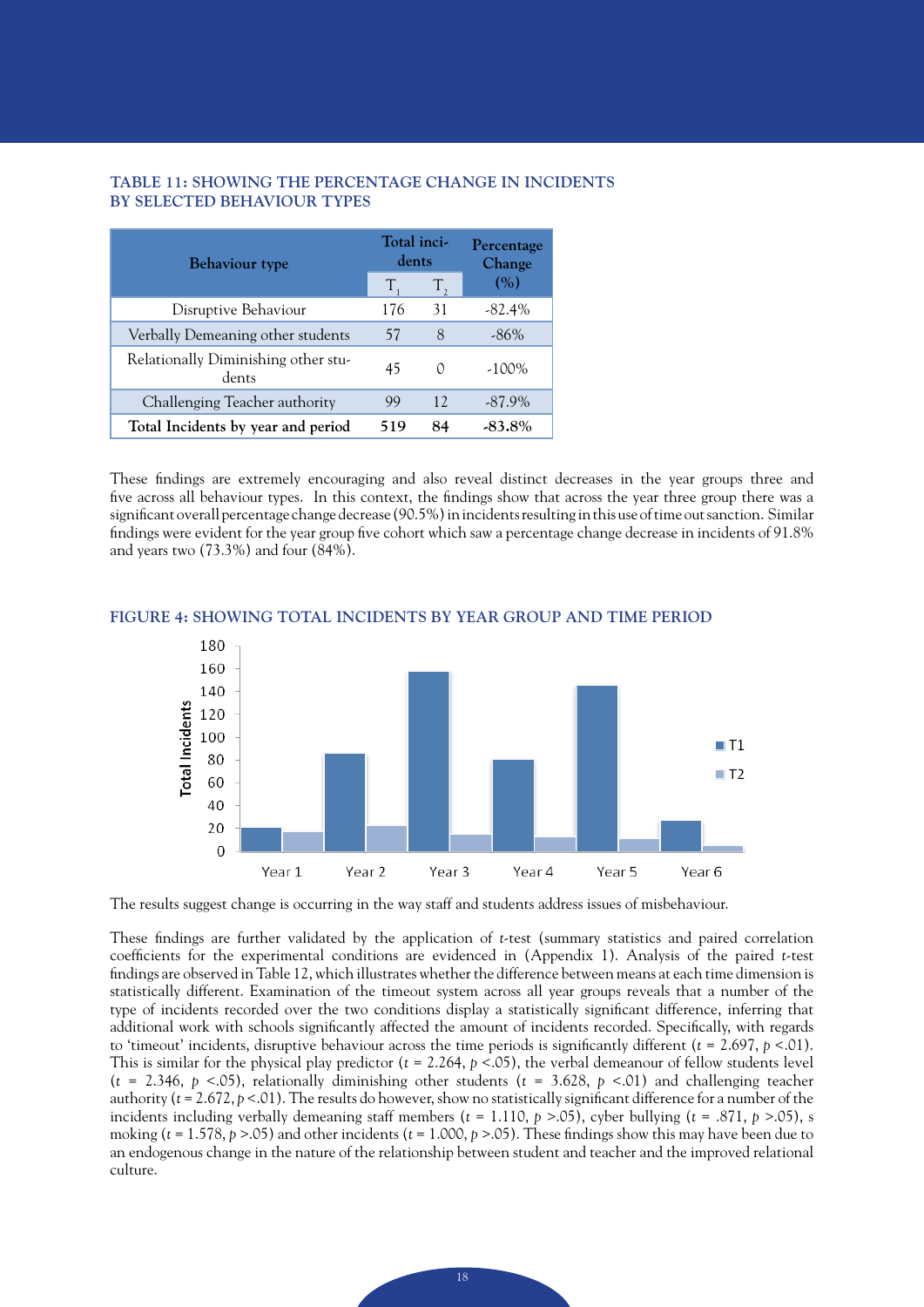|                                                | Mean  | Std. D | S. E Mean | $\mathbf t$ | Sig. |  |  |  |  |  |
|------------------------------------------------|-------|--------|-----------|-------------|------|--|--|--|--|--|
| Time out                                       |       |        |           |             |      |  |  |  |  |  |
| A_Disrup_Behav - A_Dis-<br>rup_Behav2          | 2.417 | 6.941  | .896      | 2.697       | .009 |  |  |  |  |  |
| B_Phys_Play - B_Phys_Play2                     | .900  | 3.079  | .398      | 2.264       | .027 |  |  |  |  |  |
| C_Verb_Demean_Stu - C_<br>Verb Demean Stu2     | .817  | 2.696  | .348      | 2.346       | .022 |  |  |  |  |  |
| C_Verb_Demean_Staff - C_<br>Verb Demean Staff2 | .333  | 2.326  | .300      | 1.110       | .272 |  |  |  |  |  |
| D_Relat_Demean_Stu - D_<br>Relat_Demean_Stu2   | .750  | 1.601  | .207      | 3.628       | .001 |  |  |  |  |  |
| D_Chall_Teach_Auth - D_<br>Chall_Teach_Auth2   | 1.450 | 4.204  | .543      | 2.672       | .010 |  |  |  |  |  |
| E_Cyber_Bull - E_Cyber_<br>Bull <sub>2</sub>   | .133  | 1.186  | .153      | .871        | .387 |  |  |  |  |  |
| F_Smoking - Smoking2                           | .283  | 1.391  | .180      | 1.578       | .120 |  |  |  |  |  |
| K_Other - K_Other2                             | .167  | 1.291  | .167      | 1.000       | .321 |  |  |  |  |  |

#### **TABLE 12: T-TEST FINDINGS FOR TIME OUT**

## **4.5 Use of 1-3 Day Suspension**

The results in Table 13 show that the entire school cohort (100%) operated a 1-3 day suspension system within their disciplinary code and that there was no change in this policy over the time period.

#### **TABLE 13: SHOWING THE PROPORTION OF SCHOOLS USING 1-3 DAY SUSPENSION**

| <b>SUSPENSION</b>                |      |       |      |            |
|----------------------------------|------|-------|------|------------|
|                                  | Yes  | Nο    | Yes  |            |
| Use of 1-3 Day suspension System | 100% | $0\%$ | 100% | $\gamma\%$ |

Cross-tabulation of the number of suspensions shows that at  $T<sub>1</sub>$  80% linked the use of this sanction to both the accumulation of warnings or triggered by a single incident, with 10% willing to use this sanction irrespective of warnings and 10% linking this to warnings only. At  $T<sub>2</sub>$  60% of schools linked this to both the accumulation of warnings or triggered by a single incident. 30% stated use can be triggered by an isolated incident only. Additional analysis of the suspension figures reveals some notable findings. When considered by year group, it was observed this sanction was used across all year groups and that, overall, year groups three (25%) and five (24%) accounted for half of all suspensions. The findings show that the incidence of this sanction is high at  $T<sub>1</sub>$  (Table 14), particularly for incidents involving continued disobedience (55), physical assaults on other students (35), verbal assault on staff (30) and smoking (20). Moreover, when these categories are analysed by year group, it was observed that incidents of continued disobedience and verbal assault on staff were generally spread across year groups two, three, five and six. Year one had the highest number of recorded incidents (37%) with years two and three accounting for 23% respectively.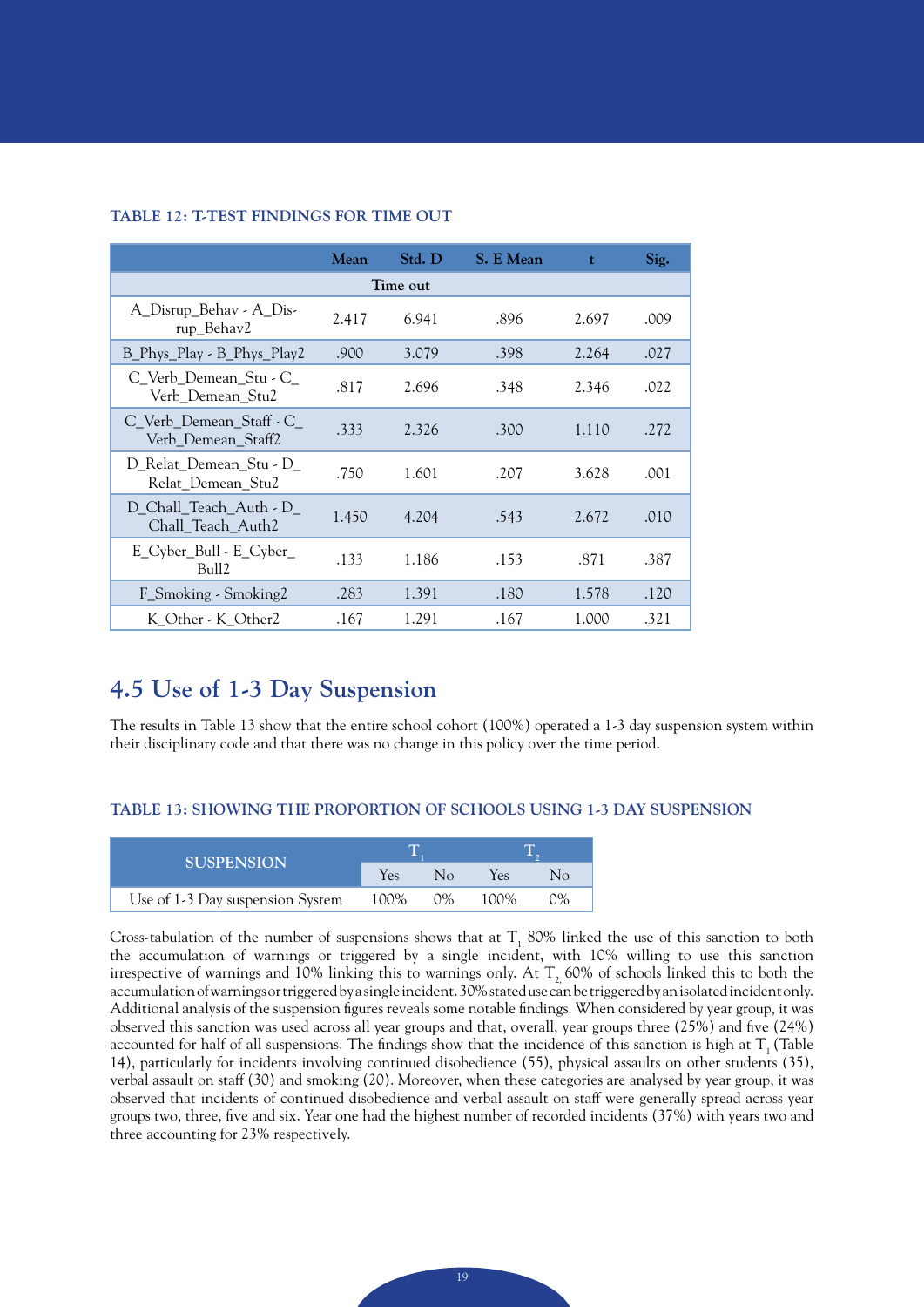#### **TABLE 14: SHOWING THE NUMBER OF 1-3 DAY SUSPENSIONS BY BEHAVIOUR TYPE AND YEAR GROUP**

| <b>Behaviour Type</b>  | <b>Time</b>      | Year Group     |                          |                          |                                                                                                                                                                                                                                                                                                |                |                |                |  |
|------------------------|------------------|----------------|--------------------------|--------------------------|------------------------------------------------------------------------------------------------------------------------------------------------------------------------------------------------------------------------------------------------------------------------------------------------|----------------|----------------|----------------|--|
|                        | Period           | Year 1         | Year 2                   | Year 3                   | Year 4                                                                                                                                                                                                                                                                                         | Year 5         | Year 6         | Total          |  |
| Continued Disobedi-    | $T_{1}$          | $\overline{2}$ | 14                       | 12                       | $\overline{7}$                                                                                                                                                                                                                                                                                 | 12             | 8              | 55             |  |
| ence                   | $T_{1}$          | $\overline{2}$ | $\mathbf{1}$             | $\overline{\mathcal{L}}$ | $\mathbf{1}$                                                                                                                                                                                                                                                                                   | $\overline{3}$ | $\mathbf{1}$   | 15             |  |
| Physical assault on    | $T_{1}$          | 13             | 8                        | 8                        | 0                                                                                                                                                                                                                                                                                              | 6              | $\mathcal{O}$  | 35             |  |
| other students         | $T_{2}$          | $\overline{2}$ | $\overline{\mathcal{L}}$ | 11                       | 5                                                                                                                                                                                                                                                                                              | $\overline{3}$ | $\mathbf{1}$   | 29             |  |
| Physical aggression    | $T_{1}$          | $\mathcal{O}$  | $\mathcal{O}$            | 0                        | $\mathcal{O}$                                                                                                                                                                                                                                                                                  | $\overline{2}$ | 3              | 5              |  |
| on staff               | $T_{2}$          | $\mathcal{O}$  | $\mathbf{1}$             | $\mathcal{O}$            | $\mathcal{O}$                                                                                                                                                                                                                                                                                  | $\mathcal{O}$  | $\mathcal{O}$  | $\mathbf{1}$   |  |
| Verbal assault other   | $T_{1}$          | $\mathcal{O}$  | $\mathcal{O}$            | $\overline{4}$           | $\overline{2}$                                                                                                                                                                                                                                                                                 | $\mathcal{L}$  | $\mathcal{O}$  | $8\,$          |  |
| students               | $T_{2}$          | $\mathcal{O}$  | $\mathbf{1}$             | $\mathcal{O}$            | $\mathcal{O}$                                                                                                                                                                                                                                                                                  | $\mathcal{O}$  | $\mathcal{O}$  | $\mathbf{1}$   |  |
| Verbal assault staff   | $T_{1}$          | 3              | $\overline{\mathcal{L}}$ | 8                        | $\mathbf{1}$                                                                                                                                                                                                                                                                                   | 5              | 6              | 30             |  |
|                        | $T_{2}$          | $\mathcal{O}$  | 9                        | 9                        | $\overline{2}$                                                                                                                                                                                                                                                                                 | 12             | $\overline{3}$ | 35             |  |
| Relational assaults on | $T_{1}$          | 1              | 0                        | 1                        | 0                                                                                                                                                                                                                                                                                              | 2              | 0              | $\overline{4}$ |  |
| other students         | $T_{2}$          | $\mathcal{O}$  | $\Omega$                 | $\mathcal{O}$            | $\mathcal{O}$                                                                                                                                                                                                                                                                                  | $\Omega$       | $\mathbf{1}$   | $\mathbf{1}$   |  |
| Relational Assaults    | $T_{1}$          | 0              | 0                        | 2                        | 1                                                                                                                                                                                                                                                                                              | 2              | 0              | 5              |  |
| on staff               | $T_{2}$          | $\mathcal{O}$  | $\mathcal{O}$            | $\mathcal{O}$            | $\mathcal{O}$                                                                                                                                                                                                                                                                                  | $\mathcal{O}$  | $\mathcal{O}$  | $\mathcal{O}$  |  |
| Cyber Bullying other   | $T_{1}$          | $\mathfrak{2}$ | 0                        | 2                        | 3                                                                                                                                                                                                                                                                                              | 3              | 0              | 10             |  |
| pupils                 | $T_{2}$          | $\mathcal{O}$  | $\overline{2}$           | $\mathcal{O}$            | $\overline{2}$                                                                                                                                                                                                                                                                                 | $\mathbf{1}$   | $\mathcal{O}$  | $\overline{5}$ |  |
| Breaking Rules on      | $T_{1}$          | 0              | 0                        | 3                        | 3                                                                                                                                                                                                                                                                                              | 9              | 5              | 20             |  |
| Smoking                | $T_{2}$          | $\mathcal{O}$  | $\mathcal{O}$            | $\mathcal{O}$            | $\mathcal{O}$                                                                                                                                                                                                                                                                                  | $\mathbf{1}$   | $\overline{3}$ | $\overline{4}$ |  |
| Breaking Rules on      | $T_{1}$          | 0              | $\Omega$                 | $\Omega$                 | $\Omega$                                                                                                                                                                                                                                                                                       | $\Omega$       | $\Omega$       | 0              |  |
| Alcohol                | $T_{2}$          | $\mathcal{O}$  | $\Omega$                 | 0                        | $\mathcal{O}$<br>$\Omega$<br>$\mathcal{O}$<br>0<br>$\mathcal{O}$<br>0<br>$\overline{3}$<br>$\mathcal{O}$<br>$\mathcal{O}$<br>0<br>0<br>0<br>$\mathcal{O}$<br>$\Omega$<br>$\mathbf{1}$<br>$\mathfrak{2}$<br>0<br>1<br>$\mathcal{O}$<br>12<br>$\overline{2}$<br>45<br>23<br>17<br>13<br>32<br>12 | $\mathcal{O}$  |                |                |  |
| Theft, Vandalism       | $T_{1}$          | $\overline{2}$ | $\mathcal{O}$            | 3                        |                                                                                                                                                                                                                                                                                                |                |                | 5              |  |
|                        | $T_{2}$          | $\mathcal{O}$  | $\mathbf{1}$             | $\overline{2}$           |                                                                                                                                                                                                                                                                                                |                |                | 6              |  |
| Substance Misuse       | $T_{1}$          | 2              | 1                        | $\mathcal{O}$            |                                                                                                                                                                                                                                                                                                |                |                | 3              |  |
|                        | $T_{2}$          | $\mathcal{O}$  | $\Omega$                 | $\mathcal{O}$            |                                                                                                                                                                                                                                                                                                |                |                | $\mathbf{1}$   |  |
| Other                  | $T_{1}$          | 0              | $\mathcal{O}$            | 3                        |                                                                                                                                                                                                                                                                                                |                |                | 6              |  |
|                        | T,               | 5              | 10                       | 13                       |                                                                                                                                                                                                                                                                                                |                |                | 42             |  |
| Total Incidents by     | $T_{1}$          | 25             | 30                       | 46                       |                                                                                                                                                                                                                                                                                                |                |                | 186            |  |
| year and time          | $T_{\mathrm{2}}$ | 9              | 32                       | 42                       |                                                                                                                                                                                                                                                                                                |                |                | 140            |  |

Comparative analysis with the findings at  $\mathrm{T}_2$  highlight that the total number of suspensions has decreased from 186  $(T_1)$  to 140  $(T_2)$ , showing an overall negative percentage change of -24.7% (Table 15). In addition, it was observed that the incidence of suspensions has generally declined across most behaviour categories with a significant decline observed in continued disobedience (-72.7%), relational assaults on staff (-100%), verbal assaults on other students (-87.5%) and smoking (-80%).

This suggests an overall improvement in behaviours which lead to suspensions. Some categories observed an overall percentage increase notably verbal assault on staff (16.7%), and theft, vandalism (20%) although this represents little variation in real terms. One area of concern was the significant increase in offences recorded as 'other' which showed a percentage increase of 600% and was noted in all year groups except year four. Further work is required to understand what 'other' refers to.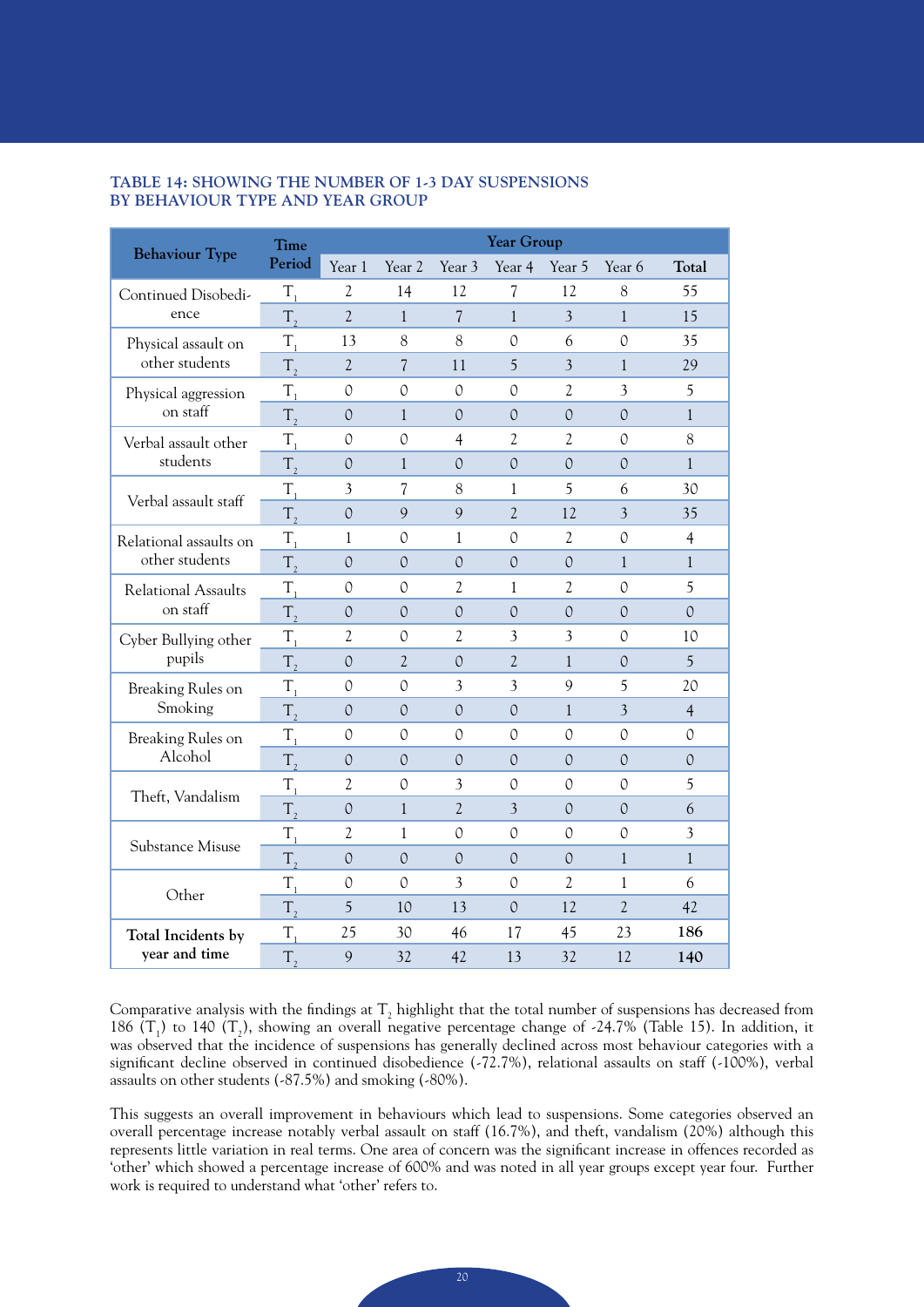|  |                                 | TABLE 15: SHOWING THE NUMBER AND PERCENTAGE CHANGE |  |
|--|---------------------------------|----------------------------------------------------|--|
|  | IN 1-3 DAY SUSPENSION INCIDENTS |                                                    |  |

|                                       | <b>TOTAL</b><br><b>INCIDENTS</b> | PER-<br><b>CENT-</b> |                             |
|---------------------------------------|----------------------------------|----------------------|-----------------------------|
| <b>BEHAVIOUR TYPE</b>                 | $T_{1}$                          | $T_{2}$              | AGE<br><b>CHANGE</b><br>(%) |
| <b>Continued Disobedience</b>         | 55                               | 15                   | $-72.7%$                    |
| Physical assault on other students    | 35                               | 29                   | $-17.1\%$                   |
| Physical aggression on staff          | 5                                | 1                    | $-80\%$                     |
| Verbal assault other students         | 8                                | $\mathbf{1}$         | $-87.5%$                    |
| Verbal assault staff                  | 30                               | 35                   | 16.7%                       |
| Relational assaults on other students | $\overline{4}$                   | 1                    | $-75\%$                     |
| Relational Assaults on staff          | 5                                | $\Omega$             | $-100\%$                    |
| Cyber Bullying other pupils           | 10                               | 5                    | $-50%$                      |
| Breaking Rules on Smoking             | 20                               | 4                    | $-80\%$                     |
| Breaking Rules on Alcohol             | $\Omega$                         | $\Omega$             | $0\%$                       |
| Theft, Vandalism                      | 5                                | 6                    | 20%                         |
| Substance Misuse                      | 3                                | $\mathbf{1}$         | $-66.7\%$                   |
| Other                                 | 6                                | 42                   | 600%                        |
| Total Incidents by year and period    | 186                              | 140                  | $-24.7\%$                   |

The figures also reveal an overall decrease for all year groups. The largest change in observed incidents over the period was for year group one (-64%) and year group six (-47.8%) and to a lesser extent year group five (-28.9%). Year group three saw little variation in incidents with a nominal percentage change decrease (-8.7%) suggesting that additional attention needs to be directed at year groups two, three, and four.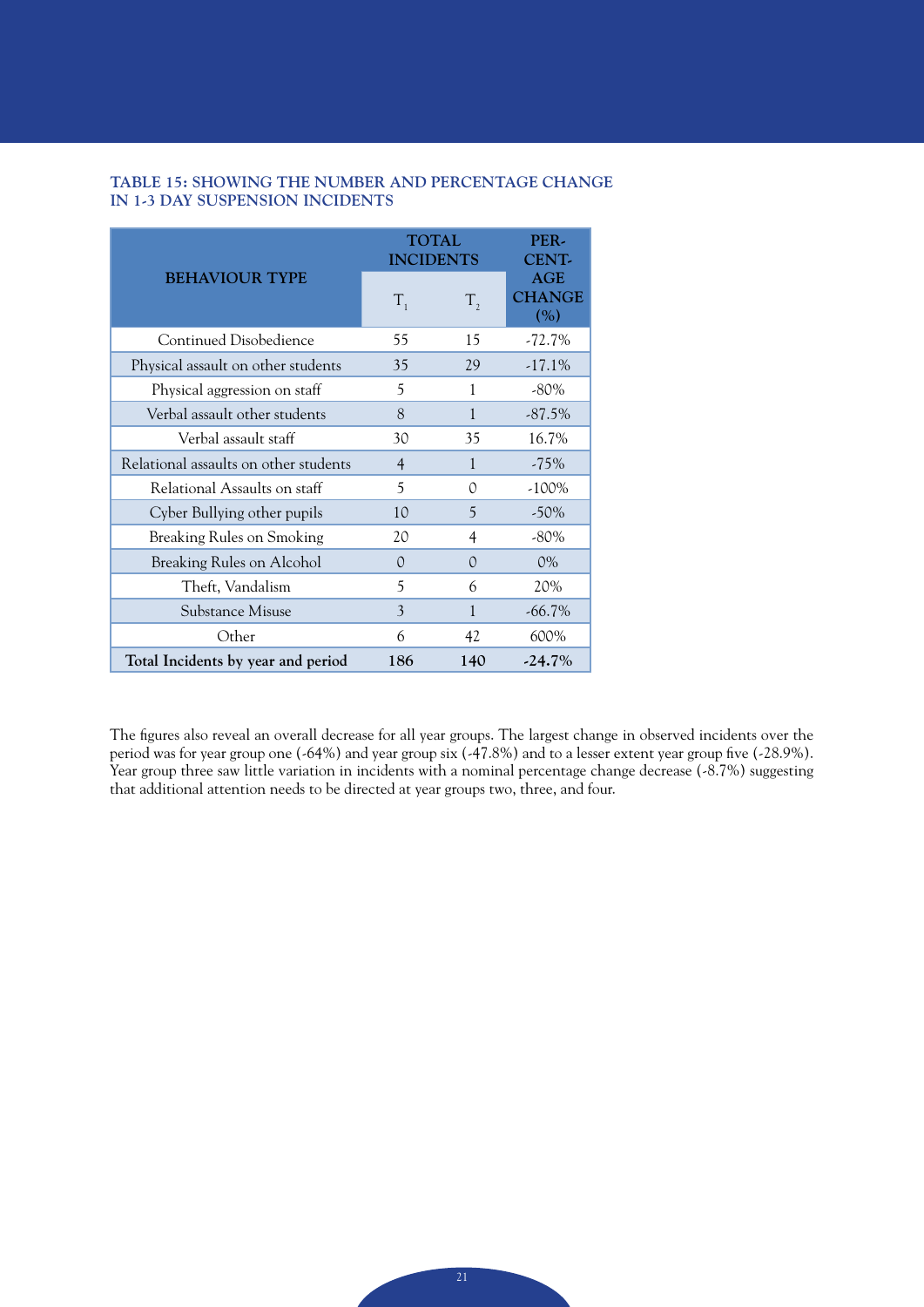

#### **FIGURE 5: SHOWING TOTAL INCIDENTS BY YEAR GROUP AND TIME PERIOD**

The significance of the findings, with regards to the temporal difference between incidents when applying a 1-3 day suspension can be found in Table 16 which shows that smoking (*t* = 2.346, *p* <.05) and other (*t* = 2.574, *p* <.05) incidents are the only incidents that display any statistical difference across conditions. Verbal assault of other student's falls marginally outside the 95% confidence interval (*t* = 1.989, *p* .051), but is significant at the 90% level. These are expected findings as the severity of these incidents are symptomatic of what would traditionally warrant a short-term exclusion period. Surprising findings pertain to the lack of statistically significant differences over the two conditional periods for the physical assault and aggression incidents which do show a drop off in the number of incidents; however, in real terms this is most likely due to the nominal adjustment in variance.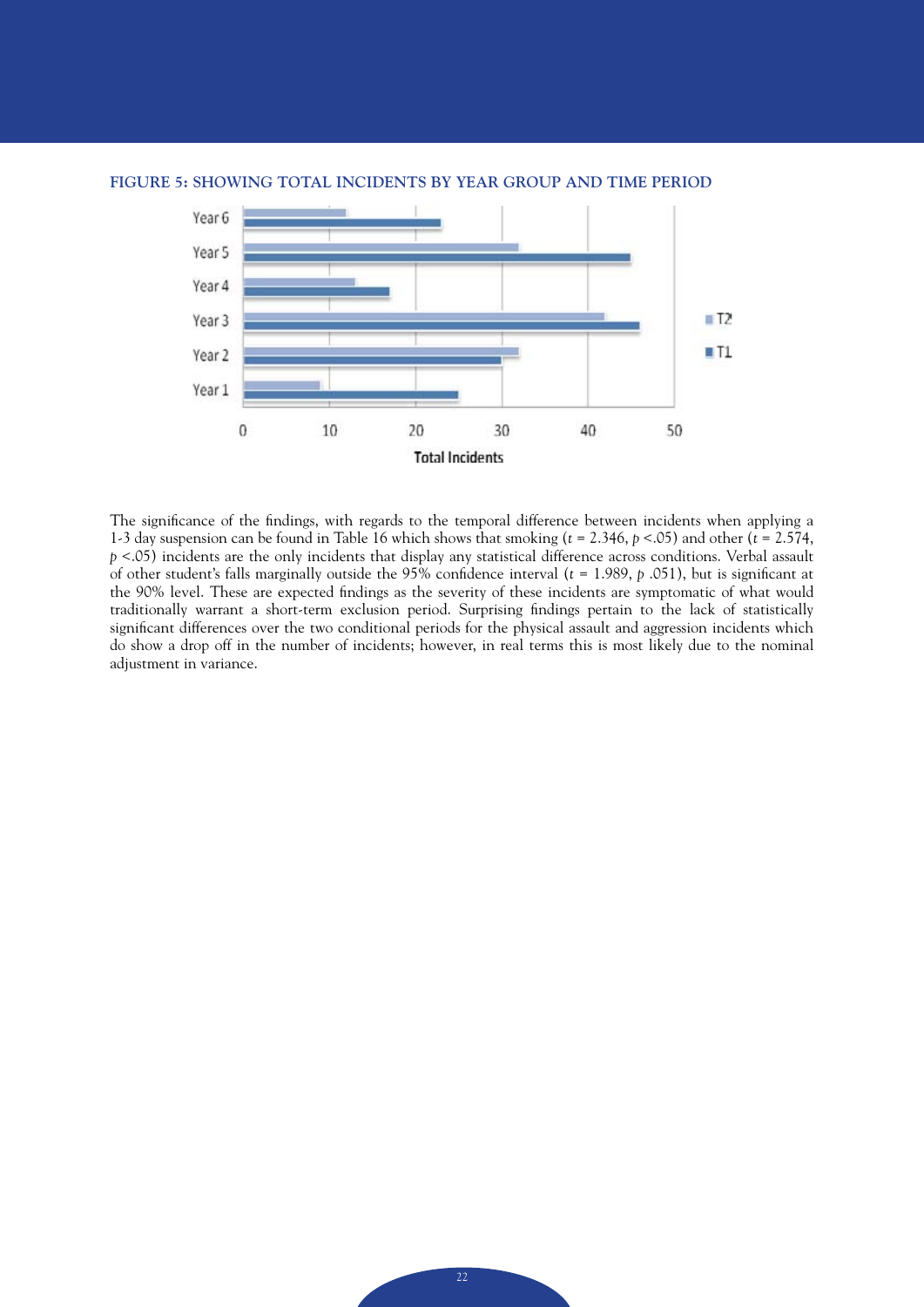|                                                   | <b>MEAN</b> | STD. D | <b>S. E MEAN</b> | T        | SIG. |
|---------------------------------------------------|-------------|--------|------------------|----------|------|
| 1-3 Day Suspension                                |             |        |                  |          |      |
| $B_P$ hy $\_\$ Ass $\_$ Stu - $B$<br>Phy_Ass_Stu2 | .100        | 1.386  | .179             | .559     | .578 |
| $B_P$ hy $\_\$ Ass $\_$ Sta - B<br>Phy_Ass_Sta2   | .067        | .446   | .058             | 1.158    | .252 |
| C_Ver_Ass_Stu - C_<br>Ver_Ass_Stu2                | .117        | .454   | .059             | 1.989    | .051 |
| C_Ver_Ass_Sta - C_<br>Ver_Ass_Sta2                | $-.085$     | 1.330  | .173             | $-0.489$ | .626 |
| D_Rel_Ass_Stu - D_<br>Rel Ass Stu2                | .050        | .341   | .044             | 1.137    | .260 |
| D_Rel_Ass_Sta - D_<br>Rel_Ass_Sta2                | .083        | .381   | .049             | 1.692    | .096 |
| E_Cyber_Bull - E_Cy-<br>ber_Bull2                 | .083        | .671   | .087             | .962     | .340 |
| F_Rul_Smok - F_Rul_<br>Smok2                      | .267        | .880   | .114             | 2.346    | .022 |
| G_Theft_Vand - G_<br>Theft_Vand2                  | $-.017$     | .504   | .065             | $-.256$  | .799 |
| H_Sub_Misuse - H_<br>Sub Misuse2                  | .033        | .317   | .041             | .814     | .419 |
| K_Other - K_Other2                                | $-.600$     | 1.806  | .233             | $-2.574$ | .013 |

#### **TABLE 16: T-TEST FOR 1-3 DAY SUSPENSION**

The results show that schools continue to use the 1-3 day exclusions. The general findings are positive as they indicate decreases in the total number of incidents across most year groups and across most behaviour types.

### **4.6 Suspensions for Four Days and Longer**

The figures revealed that 70% of the school cohort used a 4 day plus suspension. This figure remained unchanged over the sample period indicating that those schools who operate restorative practices use this as part of their disciplinary code (Table 17).

#### **TABLE 17: SHOWING THE PROPORTION OF SCHOOLS USING 4 DAY AND LONGER SUSPENSIONS**

| <b>Suspension</b>                   | Yes | Nο  | Yes | Nο |
|-------------------------------------|-----|-----|-----|----|
| Use of 4 day and longer suspensions | 70% | 30% | 70% | 2% |

The number of suspensions of 4 days or longer was low. Analysis of the results indicate that use of suspensions of 4 days or longer at  $T_1$  related to specific incidents of continued disobedience; physical assault on other students; physical aggression on staff; verbal assault on staff; theft, vandalism and substance misuse. Table 18 shows that over the full period of the research there was a total of 20 such suspensions with 8 of these relating to year three.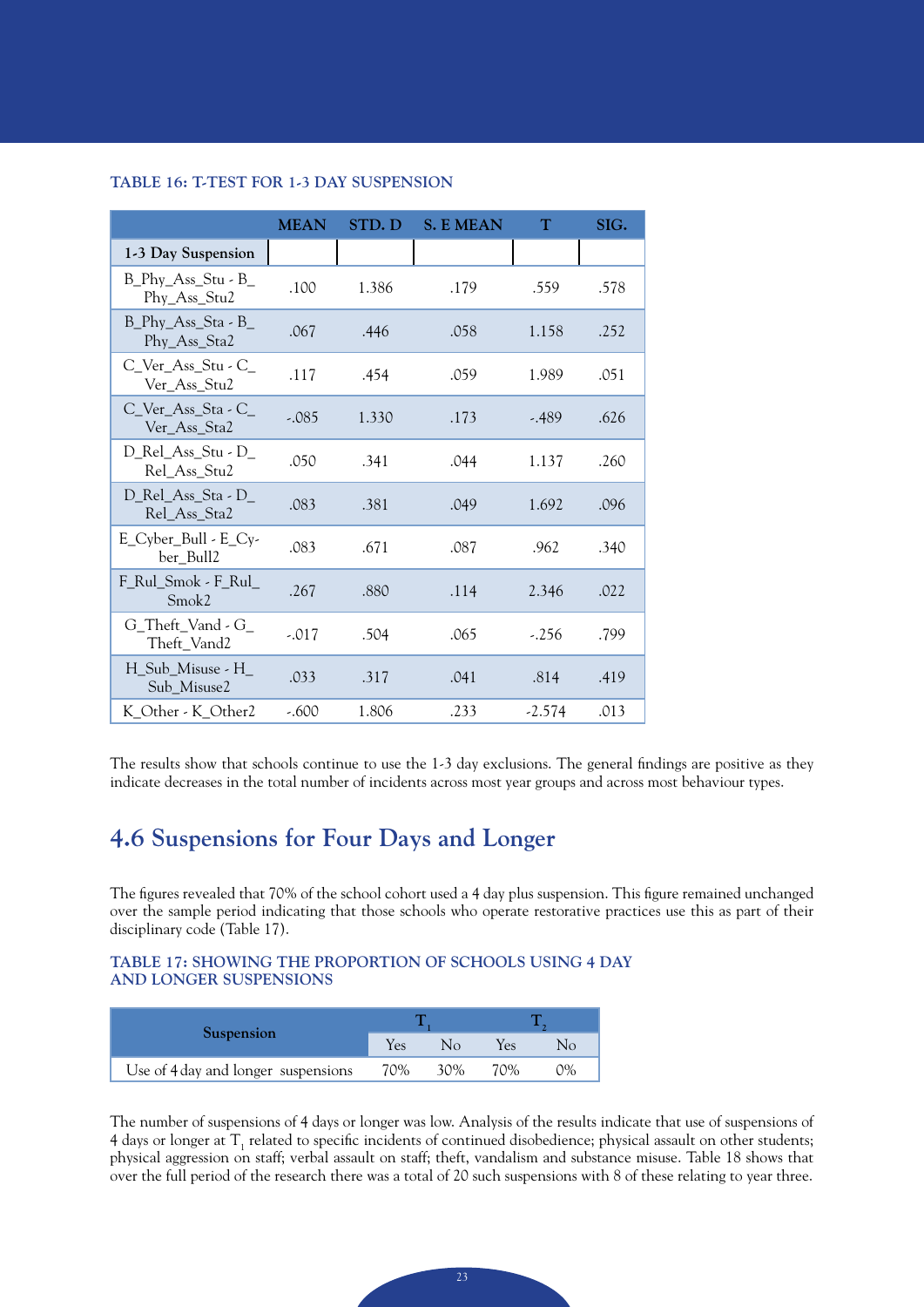### **TABLE 18: SHOWING THE NUMBER OF 4 DAYS AND LONGER SUSPENSIONS BY TYPE AND YEAR GROUP**

|                                             | <b>Time</b>        |               |                   |                | Year Group     |                |               |                |
|---------------------------------------------|--------------------|---------------|-------------------|----------------|----------------|----------------|---------------|----------------|
| <b>Behaviour Type</b>                       | Period             | Year 1        | Year <sub>2</sub> | Year 3         | Year 4         | Year 5         | Year 6        | Total          |
| Continued Disobe-                           | $T_{1}$            | $\mathcal{O}$ | $\mathbf{1}$      | 3              | $\mathcal{O}$  | 1              | $\mathcal{O}$ | 5              |
| dience                                      | $T_{2}$            | $\mathbf{1}$  | $\mathcal{O}$     | $\mathbf{1}$   | $\overline{O}$ | $\mathbf{1}$   | $\mathcal{O}$ | $\overline{3}$ |
| Physical assault on                         | $T_{1}$            | $\mathcal{O}$ | 0                 | $\mathcal{O}$  | $\mathcal{O}$  | 1              | $\Omega$      | 1              |
| other students                              | $T_{2}$            | $\mathcal{O}$ | $\mathcal{O}$     | $\mathcal{O}$  | $\mathcal{O}$  | $\mathcal{O}$  | $\mathbf{1}$  | $\mathbf{1}$   |
| Physical aggression                         | $T_{1}$            | $\mathcal{O}$ | 1                 | 0              | 0              | 0              | $\Omega$      | 1              |
| on staff                                    | T,                 | $\mathcal{O}$ | $\mathcal{O}$     | $\mathcal{O}$  | $\mathcal{O}$  | $\mathcal{O}$  | $\mathcal{O}$ | $\mathcal{O}$  |
| Verbal assault other                        | $T_{1}$            | 0             | 0                 | 0              | $\mathcal{O}$  | 0              | $\Omega$      | 0              |
| students                                    | T,                 | $\mathcal{O}$ | $\mathcal{O}$     | $\mathcal{O}$  | $\mathcal{O}$  | $\mathcal{O}$  | $\mathcal{O}$ | $\mathcal{O}$  |
|                                             | $T_{1}$            | 0             | $\mathbf{1}$      | 1              | $\mathcal{O}$  | 0              | $\Omega$      | $\overline{2}$ |
| Verbal assault staff<br>Relational assaults | $T_{2}$            | $\Omega$      | $\mathcal{O}$     | $\Omega$       | $\Omega$       | $\mathbf{1}$   | $\mathcal{O}$ | $\mathbf{1}$   |
|                                             | $T_{\rm i}$        | 0             | 0                 | 0              | 0              | 0              | $\Omega$      | 0              |
| on other students                           | $T_{2}$            | $\Omega$      | $\Omega$          | $\Omega$       | $\Omega$       | $\Omega$       | $\mathcal{O}$ | $\Omega$       |
| <b>Relational Assaults</b>                  | $T_{1}$            | 0             | 0                 | $\mathcal{O}$  | 0              | 0              | $\Omega$      | 0              |
| on staff                                    | $T_{2}$            | $\Omega$      | $\mathcal{O}$     | $\mathcal{O}$  | $\mathcal{O}$  | $\Omega$       | $\mathcal{O}$ | $\Omega$       |
| Cyber Bullying                              | $T_{\rm_1}$        | 0             | 0                 | 0              | 0              | 0              | 0             | 0              |
| other pupils                                | $T_{2}$            | $\Omega$      | $\mathcal{O}$     | $\mathcal{O}$  | $\Omega$       | $\Omega$       | $\Omega$      | $\mathcal{O}$  |
| Breaking Rules on                           | $T_{\overline{1}}$ | 0             | 0                 | $\mathcal{O}$  | 0              | 0              | 0             | 0              |
| Smoking                                     | $T_{2}$            | $\Omega$      | $\mathcal{O}$     | $\mathcal{O}$  | $\mathcal{O}$  | $\Omega$       | $\mathcal{O}$ | $\Omega$       |
| Breaking Rules on                           | $T_{1}$            | 0             | 0                 | 0              | 0              | 0              | 0             | 0              |
| Alcohol                                     | T,                 | $\Omega$      | $\mathcal{O}$     | $\mathcal{O}$  | $\Omega$       | $\Omega$       | $\Omega$      | $\mathcal{O}$  |
| Theft, Vandalism                            | $T_{\rm_1}$        | $\mathcal{O}$ | $\mathcal{O}$     | $\mathcal{O}$  | $\mathcal{O}$  | $\mathbf{1}$   | $\Omega$      | 1              |
|                                             | $T_{\rm g}$        | $\mathcal{O}$ | $\mathcal{O}$     | $\mathbf{1}$   | $\mathcal{O}$  | $\mathcal{O}$  | $\mathcal{O}$ | $\mathbf{1}$   |
| Substance Misuse                            | $T_{\rm i}$        | 1             | $\Omega$          | $\mathcal{O}$  | $\mathcal{O}$  | $\Omega$       | $\Omega$      | 1              |
|                                             | T,                 | $\mathcal{O}$ | $\mathcal{O}$     | $\mathcal{O}$  | $\mathcal{O}$  | $\mathcal{O}$  | $\mathcal{O}$ | $\mathcal{O}$  |
| Other                                       | $T_{\rm i}$        | $\mathcal{O}$ | $\mathcal{O}$     | $\mathcal{O}$  | $\mathcal{O}$  | $\mathcal{O}$  | $\mathcal{O}$ | $\mathcal{O}$  |
|                                             | $T_{\rm a}$        | $\mathcal{O}$ | $\mathbf{1}$      | $\overline{2}$ | $\mathcal{O}$  | $\mathcal{O}$  | $\mathcal{O}$ | $\overline{3}$ |
| Total Incidents by                          | $T_{\rm i}$        | $\mathbf{1}$  | 3                 | $\overline{4}$ | $\mathcal{O}$  | 3              | $\mathcal{O}$ | 11             |
| year and period                             | $T_{2}$            | $\mathbf{1}$  | $\mathbf{1}$      | $\overline{4}$ | $\mathcal{O}$  | $\overline{2}$ | $\mathbf{1}$  | 9              |

When comparing the results at  $T_2$  with those categories which invoked the use of this sanction at  $T_1$ , there was a general decline from 11 incidents  $(T_1)$  to 9 incidents  $(T_2)$ . The number of incidents involving continued disobedience, physical aggression on staff and verbal assault on staff all declined (Table 19).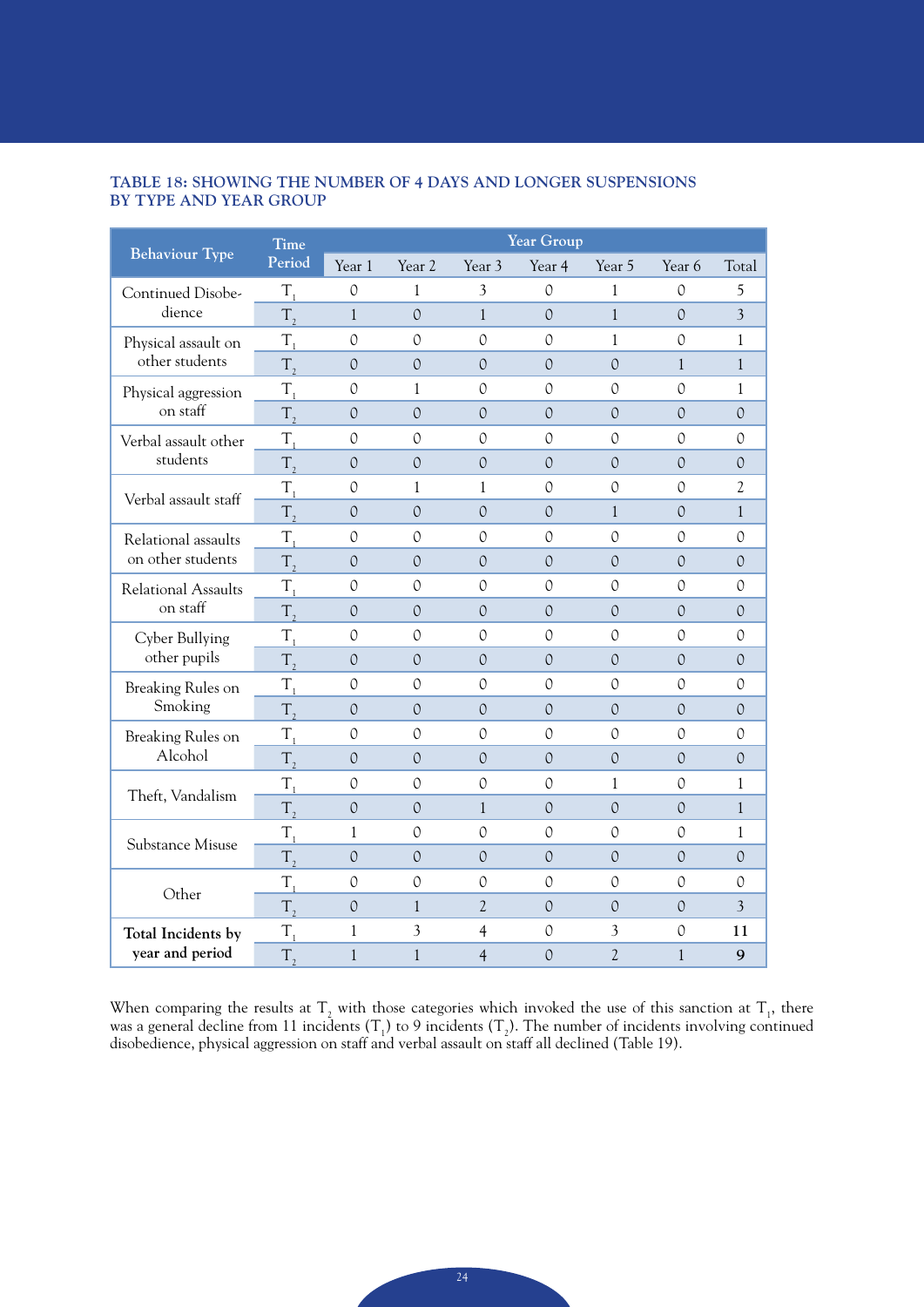|                                    |                | <b>TOTAL</b><br><b>INCIDENTS</b> |                             |  |
|------------------------------------|----------------|----------------------------------|-----------------------------|--|
| <b>BEHAVIOUR TYPE</b>              | $T_{1}$        | T,                               | AGE<br><b>CHANGE</b><br>(%) |  |
| Continued Disobedience             | 5              | 3                                | $-40\%$                     |  |
| Physical assault on other students |                |                                  | $0\%$                       |  |
| Physical aggression on staff       |                | ∩                                | $-100\%$                    |  |
| Verbal assault staff               | $\mathfrak{D}$ |                                  | $-50\%$                     |  |
| Theft, Vandalism                   |                |                                  | $0\%$                       |  |
| Substance Misuse                   |                |                                  | $-100\%$                    |  |
| Other                              |                | 3                                |                             |  |
| Total Incidents by year and period |                | 9                                | $-18.2\%$                   |  |

#### **TABLE 19: SHOWING NUMBER AND PERCENTAGE CHANGE IN 4 DAYS AND LONGER SUSPENSION INCIDENTS**

When the figures are considered by year groups (Figure 6), it is difficult to draw meaningful inference due to the small number of observations, however, in general terms it can be observed that there has been little change across year groups one, three and four and a nominal decline in the number of incidents across years two and three. Compared with T<sub>1</sub> (91%), years two, three and five accounted for 78% of suspensions at T<sub>2.</sub>



#### **FIGURE 6: SHOWING TOTAL INCIDENTS BY YEAR GROUP AND TIME PERIOD**

Finally, the lack of statistically significant differences over the two conditional periods for the 4+ day suspension (Table 20) is most likely due to the limited number of observations across incidents and schools and the relatively low variation in mean scores.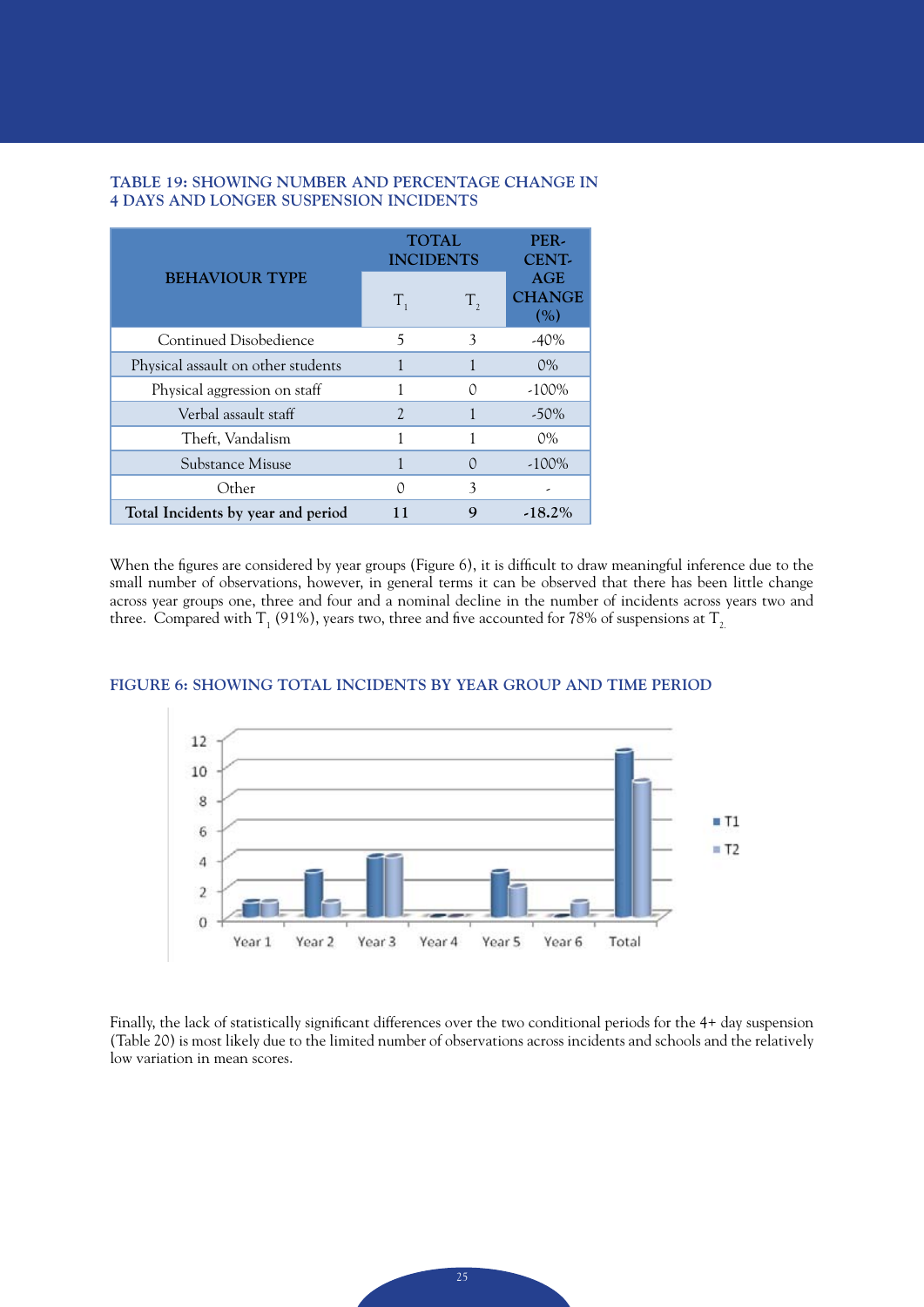|                                                | <b>Mean</b> | Std. D | S. E Mean | t        | Sig.  |  |  |  |  |  |  |
|------------------------------------------------|-------------|--------|-----------|----------|-------|--|--|--|--|--|--|
| 4+ Day suspension                              |             |        |           |          |       |  |  |  |  |  |  |
| Contin Disob - Contin Disob2                   | .033        | .410   | .053      | .629     | .532  |  |  |  |  |  |  |
| B_Phy_Ass_Stu - B_Phy_Ass_<br>Stu2             | 0.000       | .184   | .024      | 0.000    | 1.000 |  |  |  |  |  |  |
| B_Phy_Ass_Sta - B_Phy_Ass_<br>Sta <sub>2</sub> | .017        | .129   | .017      | 1.000    | .321  |  |  |  |  |  |  |
| C Ver Ass Sta - C Ver Ass<br>Sta <sub>2</sub>  | .017        | .225   | .029      | .574     | .568  |  |  |  |  |  |  |
| G Theft Vand - G Theft Vand2                   | 0.000       | .184   | .024      | 0.000    | 1.000 |  |  |  |  |  |  |
| H Sub Misuse - H Sub Misuse2                   | .017        | .129   | .017      | 1.000    | .321  |  |  |  |  |  |  |
| K Other - K Other2                             | $-.050$     | .287   | .037      | $-1.351$ | .182  |  |  |  |  |  |  |

### **TABLE 20:** *T***-TEST FOR 4 DAYS AND LONGER SUSPENSIONS**

## **4.7 Expulsion**

No schools recorded any expulsions for the categorised behaviours at any stage during the research period. It is encouraging that schools have not utilised this disciplinary sanction over the sample period and this may be a result of the restorative practices already initiated across the cohort and embedded in behaviour policy.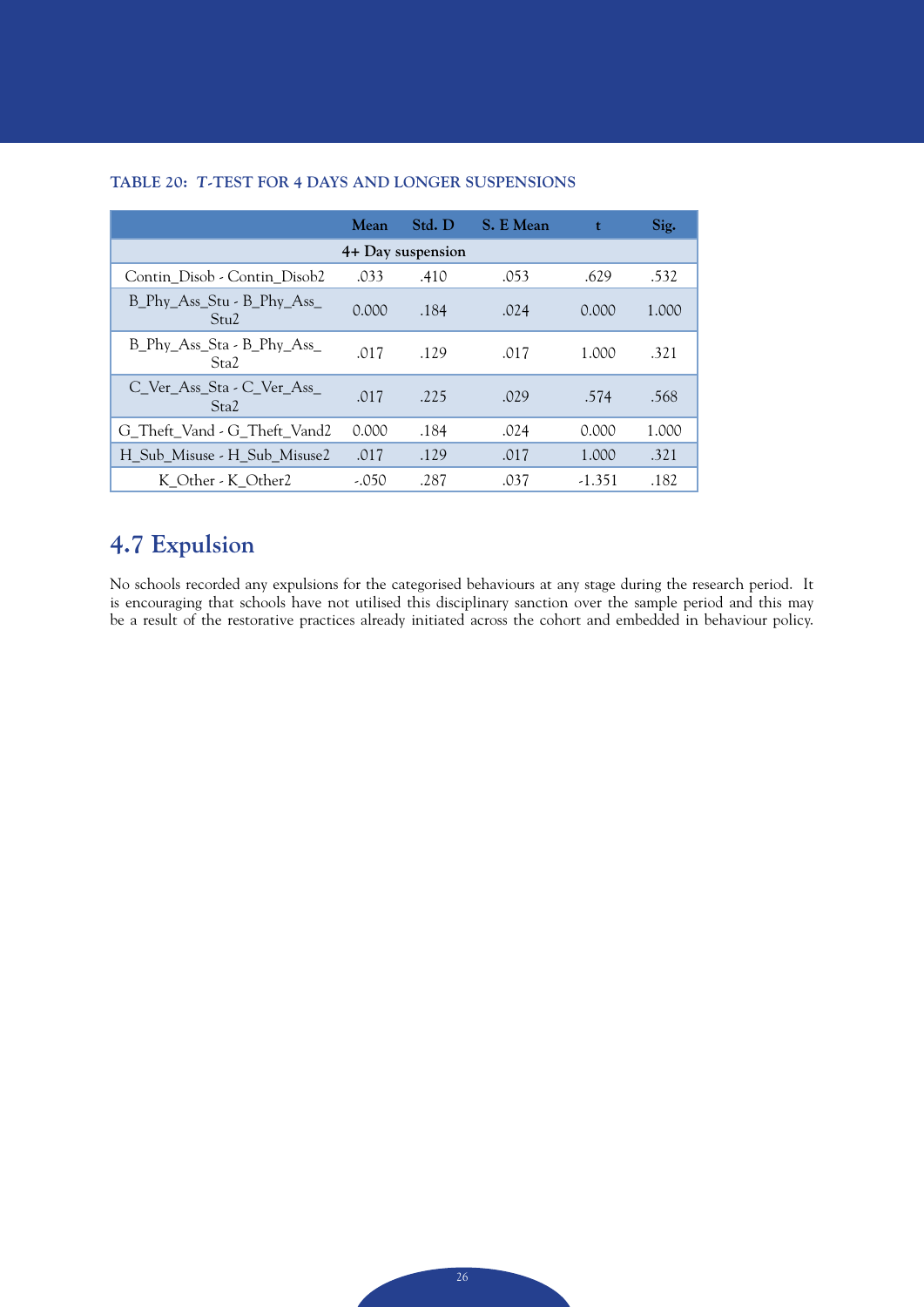## **5.0 Establishing an Overall Baseline of Inappropriate Behaviours**

The findings in this section have explored the responses of the school cohort at both periods of time and can be summarised in Table 21, below.

| <b>Behaviour</b>        |      | <b>School Using</b><br>Sanction | Percentage | Incidents<br>Recorded    |                          | Percentage |  |
|-------------------------|------|---------------------------------|------------|--------------------------|--------------------------|------------|--|
|                         | T.   | $T_{2}$                         | change     | T.                       | $T_{2}$                  | change     |  |
| Informal Warnings       | 90%  | 100%                            | 11.1%      | ٠                        | ٠                        | ٠          |  |
| Formal Warnings         | 70%  | 70%                             | $0\%$      | -                        | $\overline{\phantom{a}}$ | ,          |  |
| On Report               | 90%  | 100%                            | 11.1%      | $\overline{\phantom{a}}$ | ٠                        | ∽          |  |
| <b>Detention System</b> | 90%  | 90%                             | $0\%$      |                          | $\overline{\phantom{a}}$ | -          |  |
| $Time$ Out              | 40%  | 40%                             | $0\%$      | 519                      | 84                       | $-83.8\%$  |  |
| 1-3 day suspension      | 100% | 100%                            | $0\%$      | 186                      | 140                      | $-24.7\%$  |  |
| 4+ day suspension       | 70%  | 70%                             | $0\%$      | 11                       | 9                        | $-18.2\%$  |  |
| Exclusion               | 100% | 100%                            | $0\%$      | $\Omega$                 | $\Omega$                 | $0\%$      |  |

### **TABLE 21: SUMMATIVE TABLE SHOWING OVERALL BASELINE OF INAPPROPRIATE BEHAVIOURS**

The findings appear to show that school practice reflects the use of traditional sanctions as well as restorative practices. This suggests that restorative schools are operating between paradigms. One position is to see the need for a shift to occur so that restorative practices are supported and can be seen as a whole school management system (Buckley and Maxwell, 2007). Findings in this research appear to accord with the indicators of change described by Blood and Thorsborne (2005) as set out in Figure 7.

### **FIGURE 7: TIMEFRAME AND INDICATORS OF CHANGE**



(Adapted from Blood and Thorsborne, 2005)

Therefore, the collective results clearly indicate that there is evidence of good practice, development and improvement of relational cultures within schools resulting in overall reductions in the incidents of behaviour and use of punitive sanctions, which show statistically significance differences over the period of the research. This highlights that overall expected progress has been achieved by this stage in time and that continuing work is required over time to alter process, align policy and improve skills to embed a whole school restorative approach in schools. The mechanisms and vehicle through which this can be achieved, or indeed inhibited, is explored in greater detail in Section 8 below.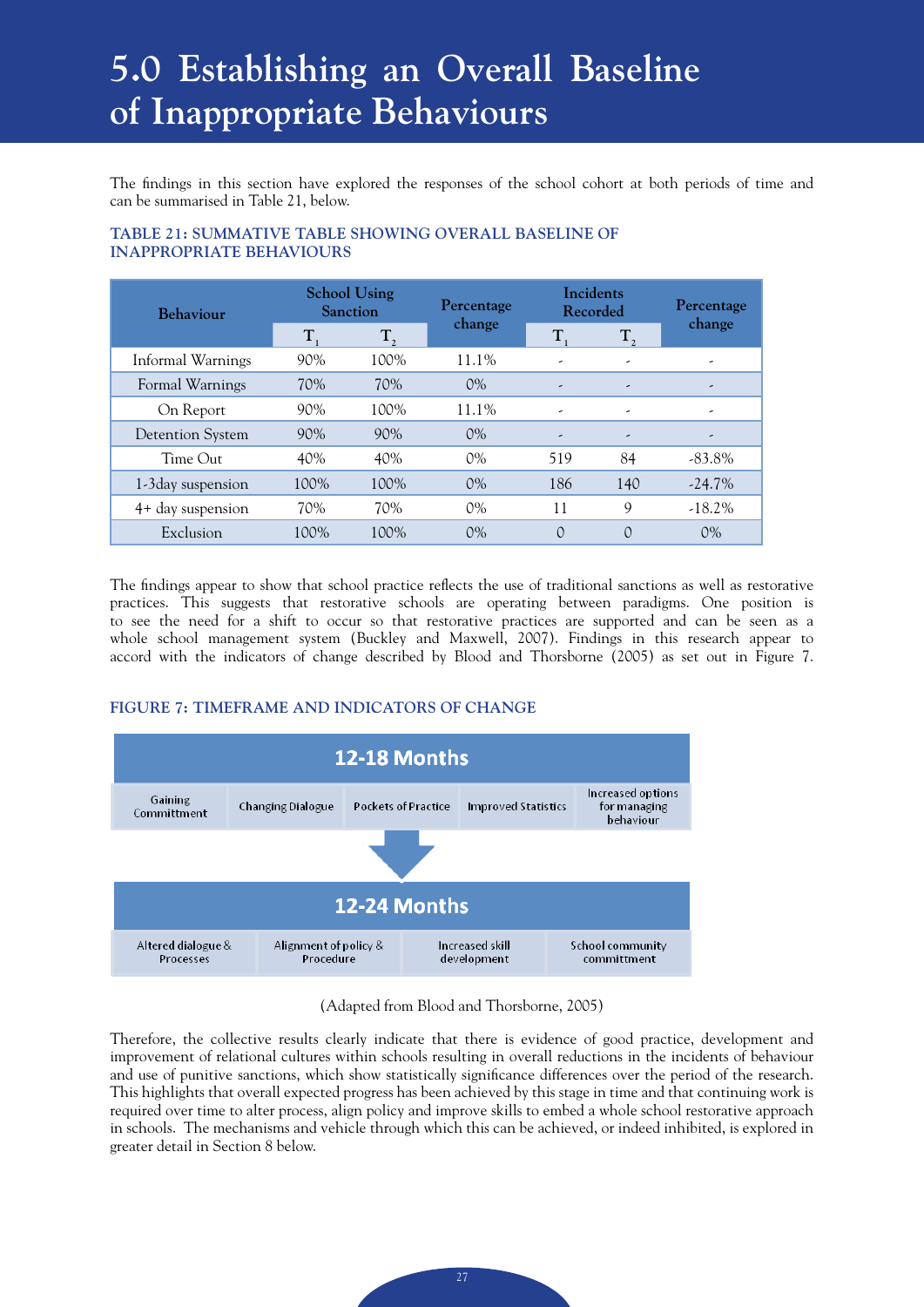## **6.0 Restorative Practices in Youth Work Organisations in County Donegal**

While youth work organisations are designed to support the learning and development of young people, they are different in many ways to schools. Youth work operates from within an informal education paradigm. The quality and nature of relationships are central in youth work processes. Issues of power and control, participation, the diversity of young people and the significance of peer networks are significant for practice. Consequently the methodology designed for the research into youth work services required an adaptation from the schools questionnaires.

What emerges is that the participating youth organisations have a culture where:

- sanctions are not commonly used (but are available to workers);
- when used these sanctions are used with the intent of inclusion rather than further exclusion;
- these sanctions can be useful in calling young people to be more accountable and respectful with their peers and the adults supporting them.

## **6.1 Youth Worker Warnings**

On those occasions where the behaviour of young people gave concern both youth organisations used a system of informal warnings. If the negative behaviours deteriorated then formal warnings could be applied. These would be noted by and usually overseen by a senior youth worker.

There were different approaches about how informal warnings could lead to formal warnings. In one organisation discretion meant it depended on the young person and the situation. In the other there was a system of three informal warnings leading to a formal warning. To administer the formal warning in one organisation the youth worker and a manager met the young person along with their parent or guardian. In the other, it was carried out by a relevant staff member, overseen by a second staff member and monitored by a senior staff member.

## **6.2 One to One Contracts**

In response to unhelpful behaviours both organisations used an individual contract with the young person. This is used to agree goals and expectations and to create an opportunity to reflect on what has been going on. In one project it was a method used for a measured re-engagement with the programme after a young person has been suspended. These contracts were usually a response to bullying, drug or alcohol misuse, criminal behavior, disruptive behaviour, violence, persistent foul and abusive language, and vandalism. These contracts can be dissolved at the stage when a young person has reestablished their credibility by behaving responsibly.

## **6.3 Time Out**

Both organisations operated time out which would normally be triggered by a serious incident. One of the organisations did not keep a record of time out prior to the research project commencing. For the other, the 2012 figures and reasons are in Table 22 below.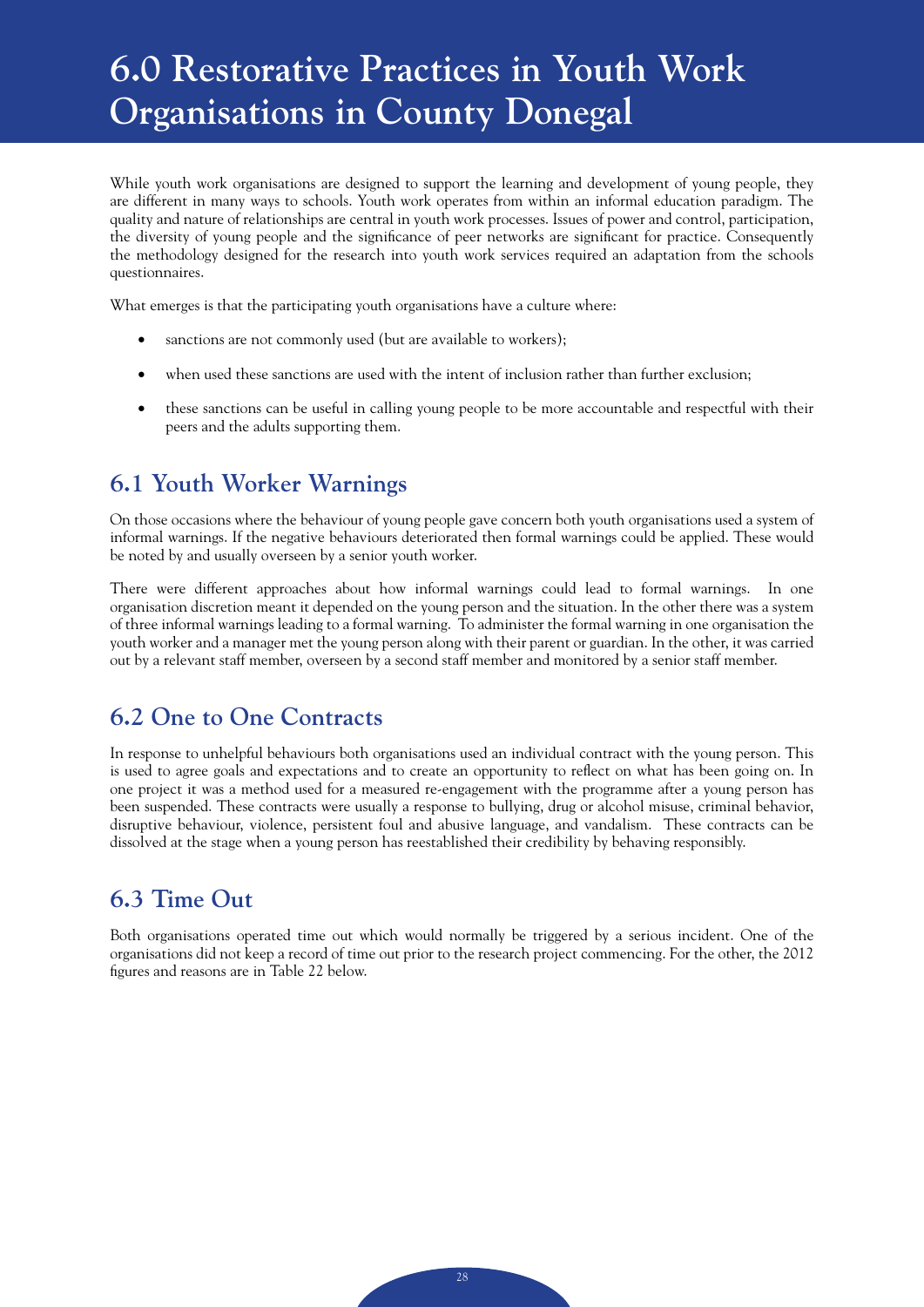#### **TABLE 22: NUMBER OF TIME OUT SANCTIONS USED BY ONE YOUTH WORK ORGANISATION 2012**

| <b>REASON FOR TIME OUT</b>                 | <b>NUMBER OF INCI-</b><br><b>DENTS</b> |
|--------------------------------------------|----------------------------------------|
| Disruptive behaviour                       | 20                                     |
| Physical horseplay with other young people | 5                                      |
| Verbally demeaning other young people      | 8                                      |
| Verbally demeaning staff                   | 10                                     |
| Relationally diminishing other students    | 8                                      |
| Challenging a worker's authority           |                                        |
| Cyber bullying – first offence             | 3                                      |
| Total incidents                            | 58                                     |

The figures indicate that the most prominent behaviour type which resulted in use of Time Out was disruptive behaviour, accounting for over a third (34.5%) of incidents. Verbally demeaning staff accounted for a further 17.2% of total incidents.

Figures from both organisations in 2013 showed that there were 341 incidents resulting in the use of time out at census point. When disaggregated by type, disruptive behaviour accounted for 34.9% of total incidents resulting in time out, with physical horseplay (23.5%) and verbally demeaning staff (17.6%) the other prominent reasons. Notably, there were no incidents of relationally diminishing other young people recorded in 2013 (Table 23).

#### **TABLE 23: NUMBER OF TIME OUT USED BY YOUTH WORK ORGANISATIONS IN 2013**

| <b>Reason for Time Out</b>                 | Number of incidents |
|--------------------------------------------|---------------------|
| Disruptive behaviour                       | 119                 |
| Physical horseplay with other young people | 80                  |
| Verbally demeaning other young people      | 60                  |
| Verbally demeaning staff                   | 45                  |
| Relationally diminishing other students    | $\Omega$            |
| Challenging a worker's authority           | 27                  |
| Cyber bullying – first offence             | 10                  |
| <b>Total Incidents</b>                     | 341                 |

Overall, the findings clearly indicate that time out is clearly used as a regular means of managing behaviour within the youth work organisations, particularly low level types of behaviour.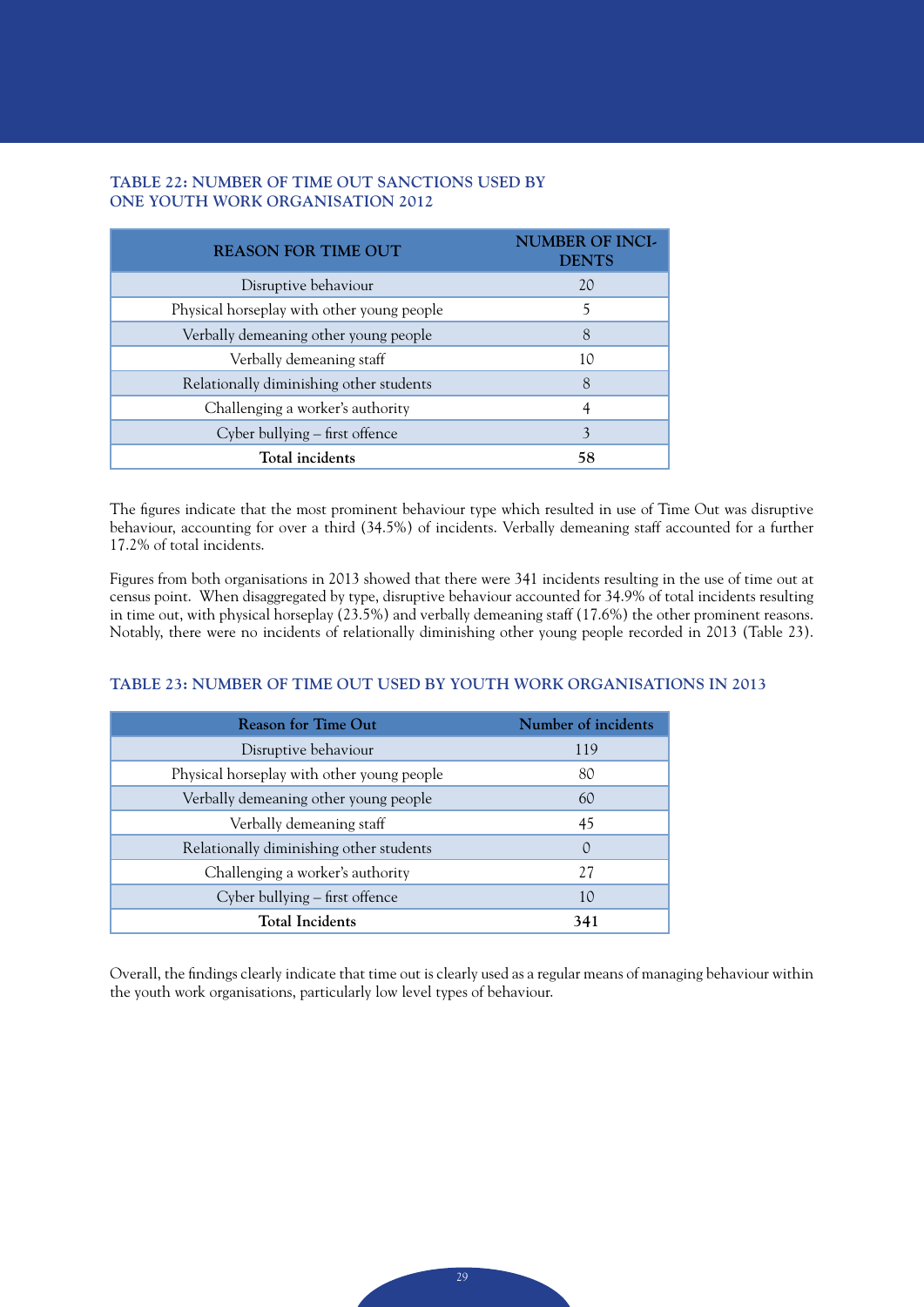## **6.4 Suspensions**

One organisation used suspension sanction; the other did not. The figures for one organisation for 2012 and 2013 are detailed in Table 24, below.

|                                            |                  | <b>Number of Incidents</b> |
|--------------------------------------------|------------------|----------------------------|
| <b>Reason for Suspension</b>               | 2012             | 2013                       |
| Continued disobedience                     |                  | 3                          |
| Physical horseplay with other young people |                  |                            |
| Verbal assault on other young people       | ∩                |                            |
| Verbally assaulting staff                  | 3                | $\mathcal{L}$              |
| Relational assaults on other young people  | 2                |                            |
| Challenging a worker's authority           | $\left( \right)$ |                            |
| Cyber bullying First Offence               |                  |                            |
| Smoking                                    | $\left( \right)$ |                            |
| Theft, vandalism                           | $\mathfrak{D}$   |                            |
| Substance misuse                           |                  |                            |
| <b>Total Incidents</b>                     | 11               |                            |

### **TABLE 24: NUMBER OF SUSPENSIONS USED BY ONE YOUTH WORK ORGANISATION IN 2012**

The findings show that the number of suspensions overall reduced from 11 to 7 for one organisation, in percentage terms a decrease of -36.7%. Notwithstanding this, the figures highlight that, in real terms of overall membership numbers of young people, there were very small numbers of behavioural difficulties which resulted in suspensions. In 2012, verbally assaulting staff was the prominent reason for suspension, accounting for over a quarter (27.3%) of suspensions. Physical horseplay, relational assaults on other young people and theft or vandalism accounted for 18.2% respectively. In 2013, continued disobedience was the prominent reason for suspension (42.8%) with verbal assault of staff accounting for a further 28.6% of suspension incidents.

## **6.5 Expulsions**

One organisation used expulsion if the matter was serious enough; the other did not. In 2012 the one organisation that used expulsion did so with two young people. Neither organisation reported any expulsions in 2013.

### **TABLE 25: NUMBER OF EXPULSION USED BY ONE YOUTH WORK ORGANISATION**

| <b>Expulsions</b>    |  |
|----------------------|--|
| Number of Expulsions |  |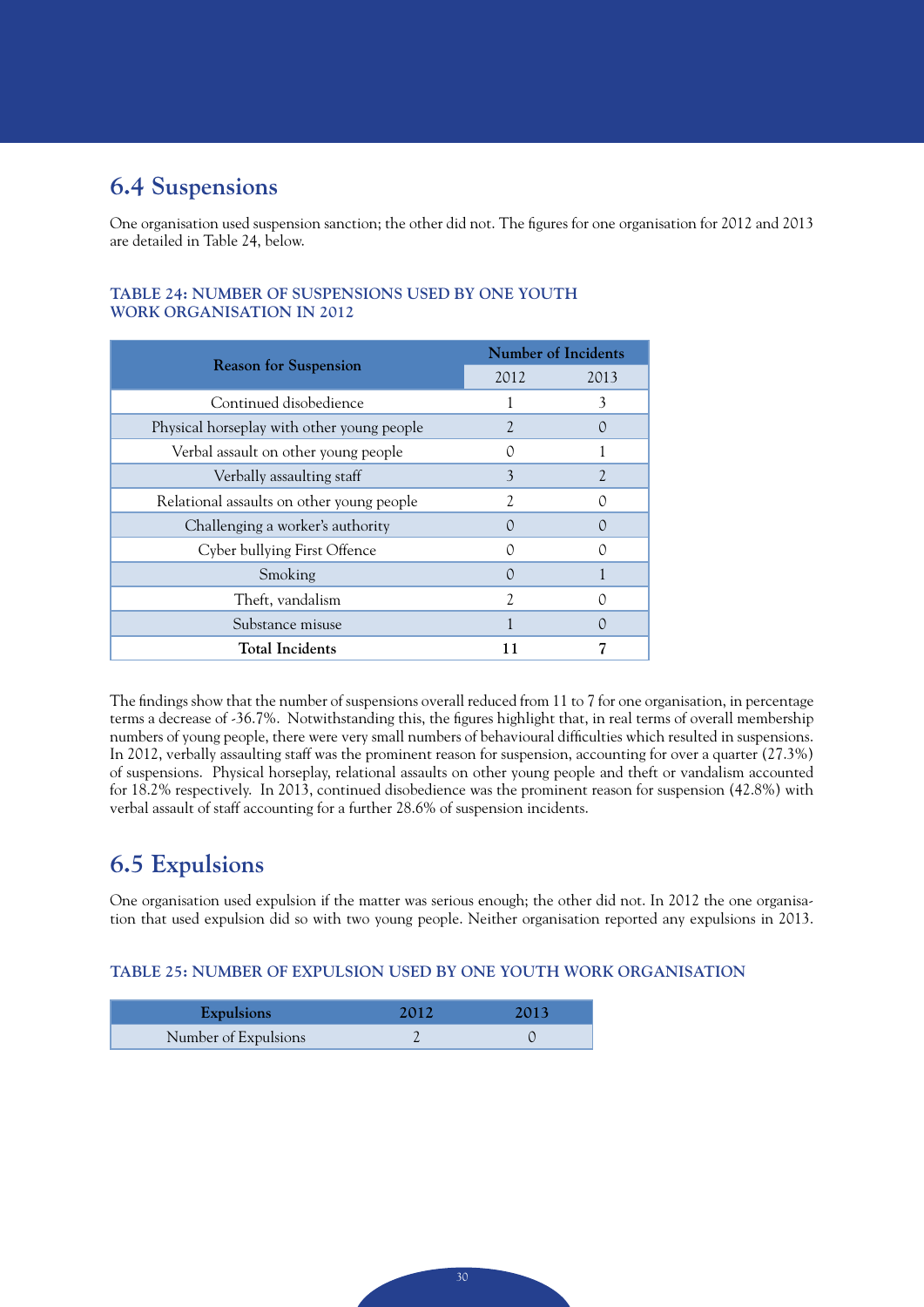## **7.0 Restorative Practices in Youthreach Centres in County Donegal**

Youthreach centres offer individualised learning programmes to young people who are struggling with formal education in schools and have since left to join this programme. Classes are smaller and tutors have more time to develop relationships with the learners. This research was designed to compare practices in relation to the management of behaviour at the beginning of the project with practices that had been developed and embedded after one year of the project. The first survey was completed in March 2012 and then repeated in March 2013.

## **7.1 The Use of Sanctions**

When used as a mechanism to get young people to think about their actions and take responsibility, time out can create a thoughtful, reflective space to address issues of concern. To put the figures in Table 26 (below) in context, the Centres at the time of the survey were responsible for 116 young people. In relation to 'warnings' and 'on report' the centres were very clear that there were procedures in place under the supervision of the Centre Coordinator. There was a strong culture of wishing the learner to respond and continue with their involvement in the programme. 'Detention' was not part of the practices of the Centres.

Time out is used regularly in four Centres and one Centre does not operate this approach. In one Centre, time out was used before imposing any sanctions. Overall, the Centres reported that they used time out on 136 occasions in managing behavior of young people who may be difficult to motivate, who may resist structures that they do not understand or who may have come from negative experiences of school.

| <b>Behaviour Type</b>                  | Year                        | Year                           | Year             | Year    | Total |
|----------------------------------------|-----------------------------|--------------------------------|------------------|---------|-------|
|                                        | Group 1                     | Group 2                        | Group 3          | Group 4 |       |
| Disruptive behaviour                   | 14                          | 9                              |                  | 12      | 40    |
| Physical horseplay with other learners | $\mathcal{L}$               | 12                             | 8                |         | 25    |
| Verbally demeaning other learners      | $\mathcal{D}_{\mathcal{A}}$ | 11                             | $\left( \right)$ | 0       | 13    |
| Verbally demeaning staff               | 12                          |                                | 2                | 0       | 15    |
| Challenging a tutor's authority        | 3                           | 3                              |                  | Q       | 17    |
| Cyber bullying First Offence           | 0                           |                                | 0                | 0       |       |
| Smoking                                |                             | $\overline{\mathcal{L}}$       |                  | 9       | 25    |
| Total<br>$\sim$<br>$\overline{1}$      | 40<br>$\sim$ $\sim$         | 39<br>$\overline{\phantom{a}}$ | 24               | 33      | 136   |

#### **TABLE 26: REPORTED USE OF TIME OUT IN 2012\***

**\*Based on figures obtained from 2 Centre's**

Figures for 2013 are detailed in Table 27, which includes reported use of time out for year group five.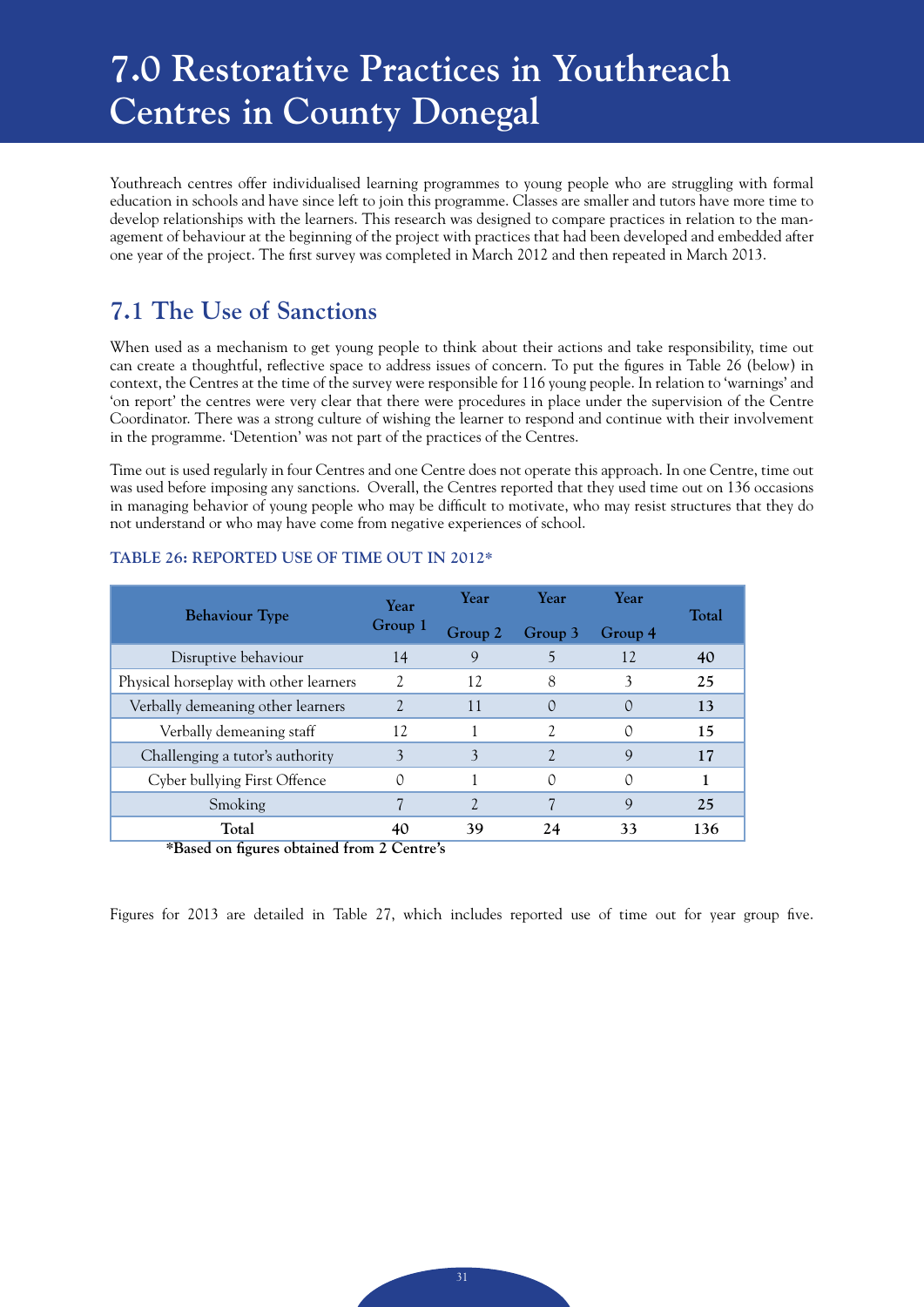| <b>Behaviour</b> Type                     | Year    | Year           | Year           | Year           | Year          | <b>TOTAL</b> |  |
|-------------------------------------------|---------|----------------|----------------|----------------|---------------|--------------|--|
|                                           | Group 1 | Group 2        | Group 3        | Group 4        | Group 5       |              |  |
| Disruptive behaviour                      | 12      |                | 20             | 6              | 60            | 105          |  |
| Physical horseplay with other<br>learners | 6       |                | $\mathfrak{Z}$ | $\mathcal{L}$  | 45            | 56           |  |
| Verbally demeaning other<br>learners      |         | 16             | $\Omega$       | $\Omega$       | 12            | 29           |  |
| Verbally demeaning staff                  | 5       | $\mathfrak{D}$ | $\mathfrak{Z}$ |                | 10            | 20           |  |
| Challenging a tutor's authority           | 5       |                | 9              | 10             | 30            | 55           |  |
| Smoking                                   | 2       | $\mathcal{L}$  | $\overline{4}$ | $\mathfrak{D}$ | $\mathcal{L}$ | 12           |  |
| Total                                     | 31      | 29             | 37             | 21             | 159           | 277          |  |
| * Based on figures from 2 Centres         |         |                |                |                |               |              |  |

#### **TABLE 27: REPORTED USE OF TIME OUT IN 2013\***

The survey did not permit an assessment of how time out is used and whether it is experienced by the young person as an opportunity to reflect upon responsibility and to learn or whether it is perceived simply as a punishment. Nonetheless, the figures indicate that there has been consistent use of the time out sanction to manage the behaviour of young people. Moreover, it was also observed in 2013 that 57.4% of time out sanctions were employed with year group five. One can only speculate on whether that is due to a growing reluctance to use heavier sanctions.

However, it should also be noted that a large proportion of these figures are estimated. Experience teaches that if new practices are to be embedded in an organisation, it is necessary to accurately record and monitor key indicators of change.

## **7.2 The Use of Suspension**

Suspension for 1 to 3 days is a sanction that was used by all Centres. In this regard, there were very clear lines that triggered suspension and, at the same time, there was a hope that the young people would always return. In 2012, 36 suspension incidents were recorded from a population of 116 students. The relatively high number of suspensions may underpin the drive to develop more restorative cultures within these Centres as the disruption caused by such suspensions on the young person's education and development can be considerable and result in stress among both staff and learners. Figures also reveal that suspensions of 4 days or more were rarely used.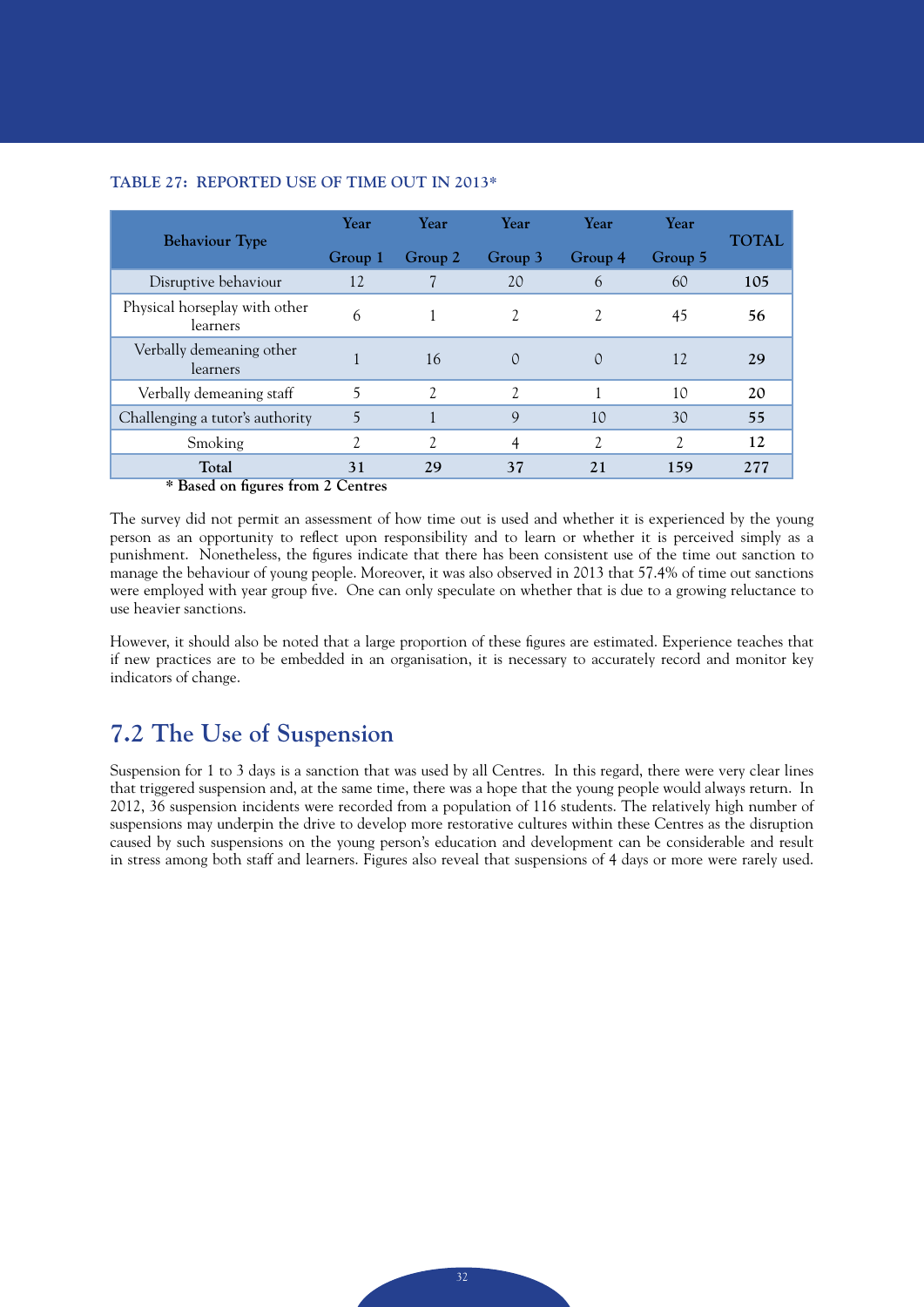### **TABLE 28: REPORTED USE OF SUSPENSION IN 2012**

| <b>Behaviour Type</b>                 | Year    | <b>Year</b> | <b>Year</b> | Year    | Total       |
|---------------------------------------|---------|-------------|-------------|---------|-------------|
|                                       | Group 1 | Group 2     | Group 3     | Group 4 |             |
| Continued disobedience                |         |             | 6           | 3       | 12          |
| Physical assault on other learners    |         |             |             |         |             |
| Physical aggression on staff          |         |             |             |         |             |
| Verbal Assault on other learners      |         |             |             |         |             |
| Verbal assault on staff               | 3       |             |             |         | $\mathbf Q$ |
| Relational assaults on other learners | 2       |             |             |         | 5           |
| Breaking centre rules on smoking      |         |             | $\Box$      |         | 3           |
| Breaking centre rules on alcohol      |         |             | 0           |         | $\Omega$    |
| Theft, vandalism                      |         |             |             |         |             |
| Total:                                | 10      |             | l ( )       |         | 36          |

The results from 2013 show that, in total, three young people were suspended from Centres with all suspensions for continued disobedience. One Centre reported that, while suspension was still available to it, it had not been used throughout the year. Therefore, the figures reveal that suspensions have reduced from 36 incidents to 3 in a one year period. This is a remarkable change in practices.

## **7.3 The Use of Expulsions**

Expulsion was a sanction available to and used by two of the Centres. In 2012, figures show that there were 6 recorded expulsions. However, in 2013, this had reduced to one expulsion.

#### **TABLE 29: NUMBER OF EXPULSION USED BY CENTRES\***

| <b>EXPULSIONS</b>                    | 2012 | 2013 |  |  |
|--------------------------------------|------|------|--|--|
| Number of Expulsions                 |      |      |  |  |
| *Based on 2 Centres using expulsions |      |      |  |  |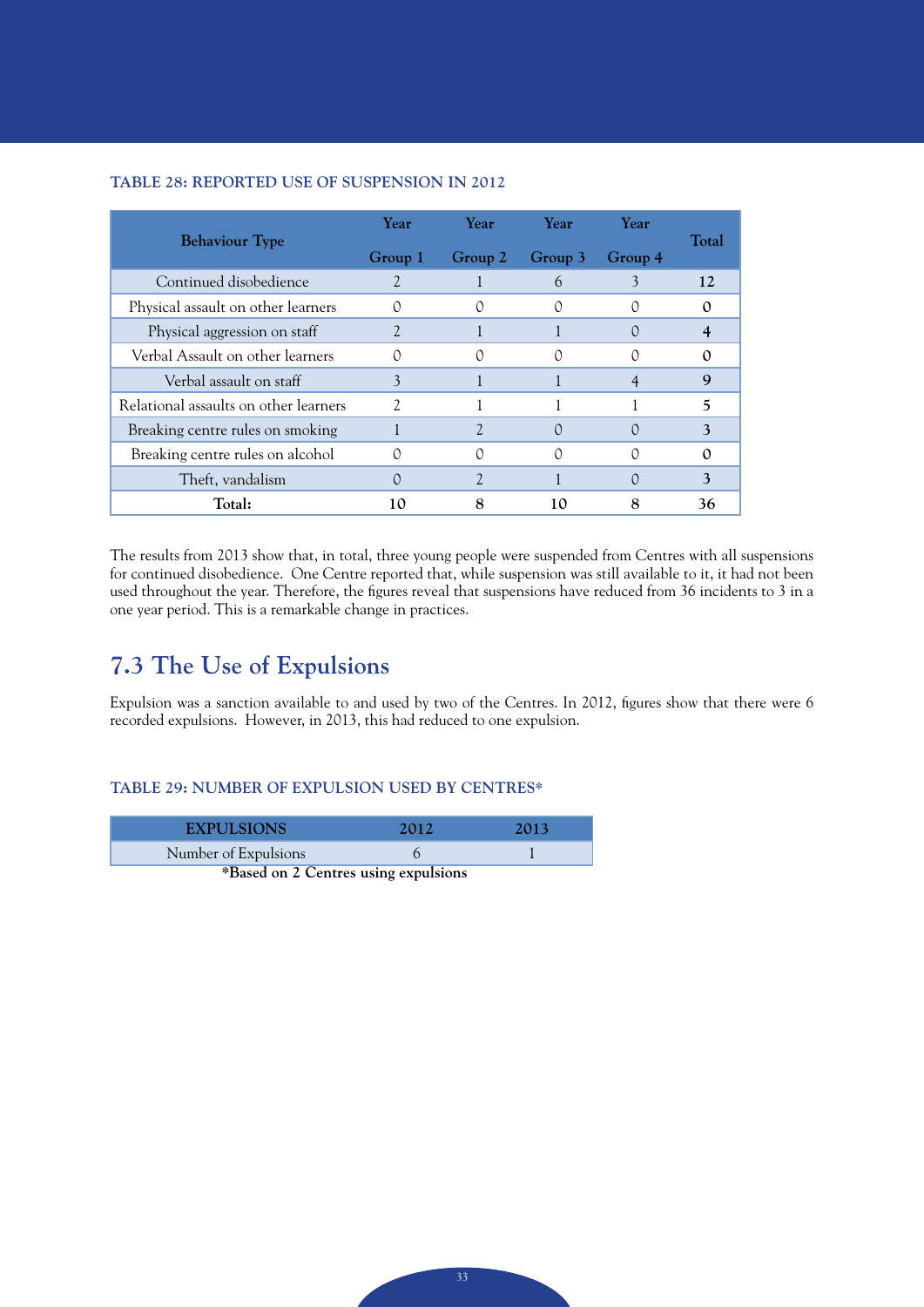## **7.4 Overall Assessment**

In conclusion, the findings suggest that Youthreach centres are relying more on inclusive methods such as time out and less on suspensions and expulsions in their responses to challenging behaviour.

Centre Co-ordinators reported that restorative practices approaches had been "discussed and agreed". Interestingly the question asking if restorative practices are now incorporated into behaviour polices conveys little movement with the average response being that they are "moderately embedded". By contrast the respondents state that restorative practices are mostly or fully incorporated into "pastoral care and support systems".

In round one, two centres reported that they had not had "whole centre staff training". In round two this had reduced to one centre stating that it had not been involved in such training. All other centres stated that within the last year they have spent between 11 and 20 hours on training in restorative practices. Four centres in round one said that they had not engaged in awareness raising of restorative practices among the young people. In round two all centres indicated that they had. Interestingly no centre has instigated training in peer mediation. This may indicate that restorative practices are currently regarded within an adult to young person paradigm. In 2012 two centres expressed aspirations to involve the Learner Council in conflict resolution measures. The round two responses don't reveal whether or not this happens. One centre (in round two) does state that restorative practices are discussed at the learner's induction period.

The aspiration some expressed in round one to work with parents has developed partially. In round one all respondents said they had not engaged with parents to make them aware of restorative practices. In round 2, two respondents stated they were now doing this through information being sent to parents to explain how restorative practices would affect the centre's approach. Another indication of shift towards restorative practices in round 2 is when respondents say that informal restorative conversations are occurring more frequently than was reported in round 1. In round 2 "moderately" and "often" were selected whereas in round 1 answers were spread from never to sometimes with only 1 centre claiming "often" at that time.

One respondent ticked "never" and made a telling comment:

"I have difficulty with putting the 'restorative' word before what previously was our own practice – thus conversations, group work, family interventions, role play, drama, debates, discussions. There is a tendency to promote 'restorative' as the only way or the best way."

Respondents in round 2 said that when it comes to restorative meetings to address harm they either use a balance of discipline and restorative practices, or mostly restorative practices with some traditional discipline. One respondent to round 2 said: "this is the biggest challenge facing us at the moment – getting the resources/ time to work this way", and they went on to say they may "try to have a specific/allocated time set aside to make this easier to manage". When it came to the questions on "intensive responses to heal relationships and repair harm" the deficit in confidence and training for formal conferences seems to have shifted slightly with most centres saying that a few staff have been trained and a couple saying they will use a "major restorative conference" when there are "serious behaviour issues".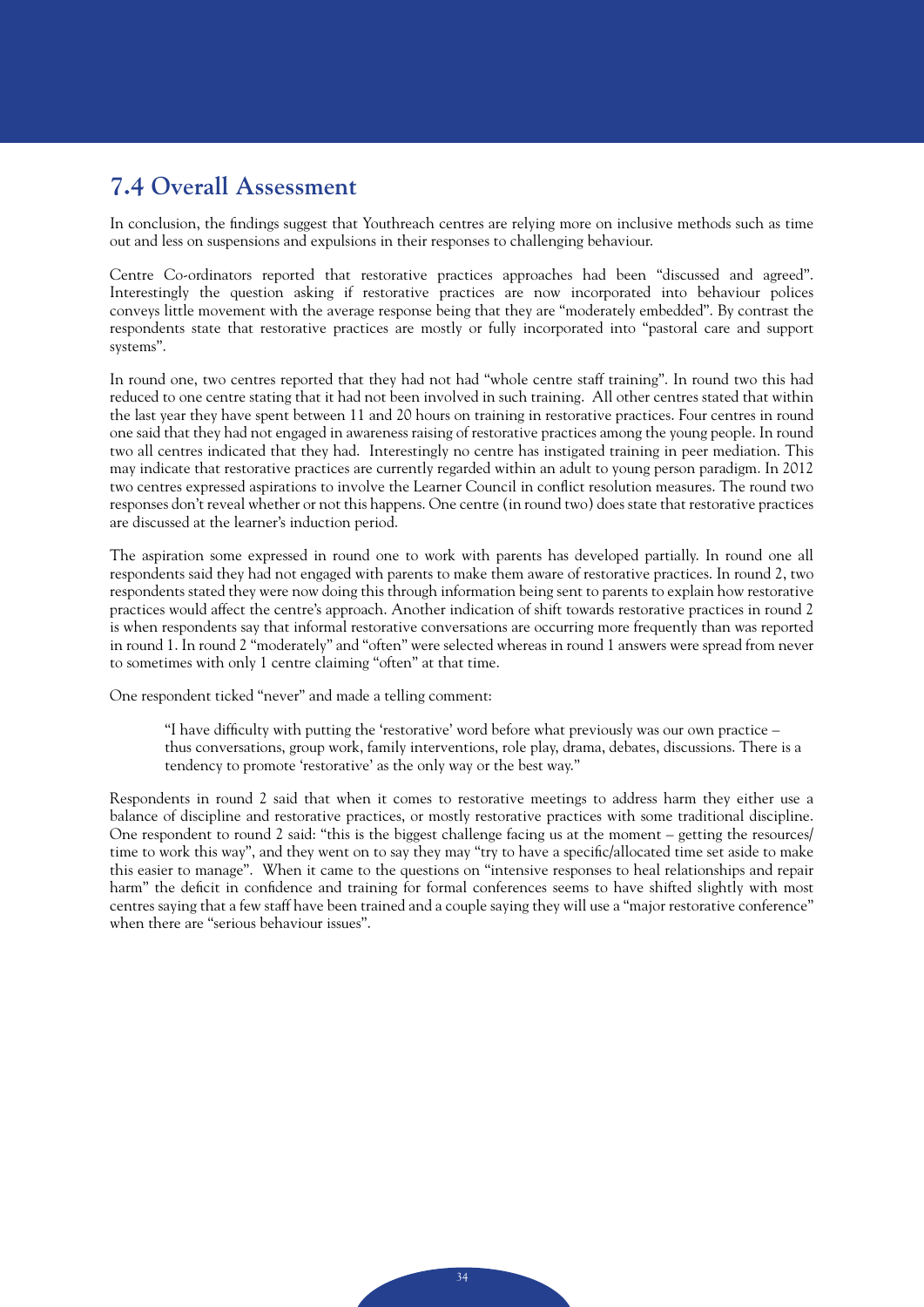## **8.1 Conclusions**

This report is based on the responses of 17 organisations that promote and support young people's learning and development in Co. Donegal. They completed two questionnaires at the beginning and end of a twelve month period commencing in the Spring of 2012. The report concludes that the concept of restorative practices and some of its principles and practices are reflected in all of the organisations who took part in this research. The detail of the story within each organisation is not captured in the questionnaires. To understand how restorative practices in Donegal have been developing it is likely that a number of factors are relevant.

- 1. The conversation that began some years ago within Donegal ETB about the value of restorative practices and the willingness of people to act on these conversations in practical ways.
- 2. The practice of "individual champions" including senior managers in a number of organisations.
- 3. The encouragement that stemmed from the use of conferences around more serious incidents and what were considered to be good outcomes from these conferences.
- 4. The training carried out by expert independent restorative practices trainers working across various settings over the last three years.
- 5. The participation of some staff in the University of Ulster Postgraduate Certificate course in Restorative Practices.
- 6. The possible impact of participating in the research.
- 7. The evidence of positive results from restorative practices in schools, Youthreach centres and youth services.

As a result there has been a reduction in behaviour management methods which exclude and an increase in approaches to discipline that include young people. This sort of change is sustainable in the long-term if all individuals see, hear and feel that fairness is upheld and individuals are supported.

Established forms of addressing difficult behaviour, especially in schools, still draw heavily on behaviour management policy and practices that may be at odds with restorative approaches. The rationale behind these approaches and the tensions that arise require further discussion. It is too simplistic to label these strategies as "good" or "bad". It is more useful to focus on the core purpose of educational settings and to foster communities of practice that give primacy to the individual, dignity, worth and talent of every member of these communities. When these are damaged by disrespectful words and actions or behaviours that cause more serious harm, restorative practices can offer more satisfying inclusive ways of making things right. Sometimes organisations may be really clear about the sort of behaviours they are against, for example bullying. A restorative approach enables organisations to become clearer in both words and actions about what they stand for.

The development of restorative practices in schools, youth projects and Youthreach centres is often associated with a major shift in the management of disruptive behaviour among young people. Instilling restorative practice can improve learning through the cultivation of responsible behaviour by young people for their individual actions and collective relationships within the school, Youthreach or youth work system including peers, teachers and parents. Adopting a restorative approach should therefore seek to promote and harmonise proactive relational support for parents, teachers and schools for the benefit of all. When research evidence and experiences of developing Restorative Practices in schools in Ireland, the UK, Canada, New Zealand, the US and Australia are gathered together there is a broad agreement on four inter–weaving levels of practice being relevant for a whole school approach. Therefore, the second questionnaire instrument was designed to obtain responses relating to the four inter-related levels of practice, specifically: (1) The Overall Strategy around Governance, Structures and Processes; (2) Whole School Approaches with all staff and students with the Focus on Growing Healthy Relationships and Preventing Harm; (3) Targeted Approaches with the Focus on Maintaining Relationships and Resolving Conflict in the day to day running of the school; and (4) Intensive Responses on those occasions when significant harm has occurred.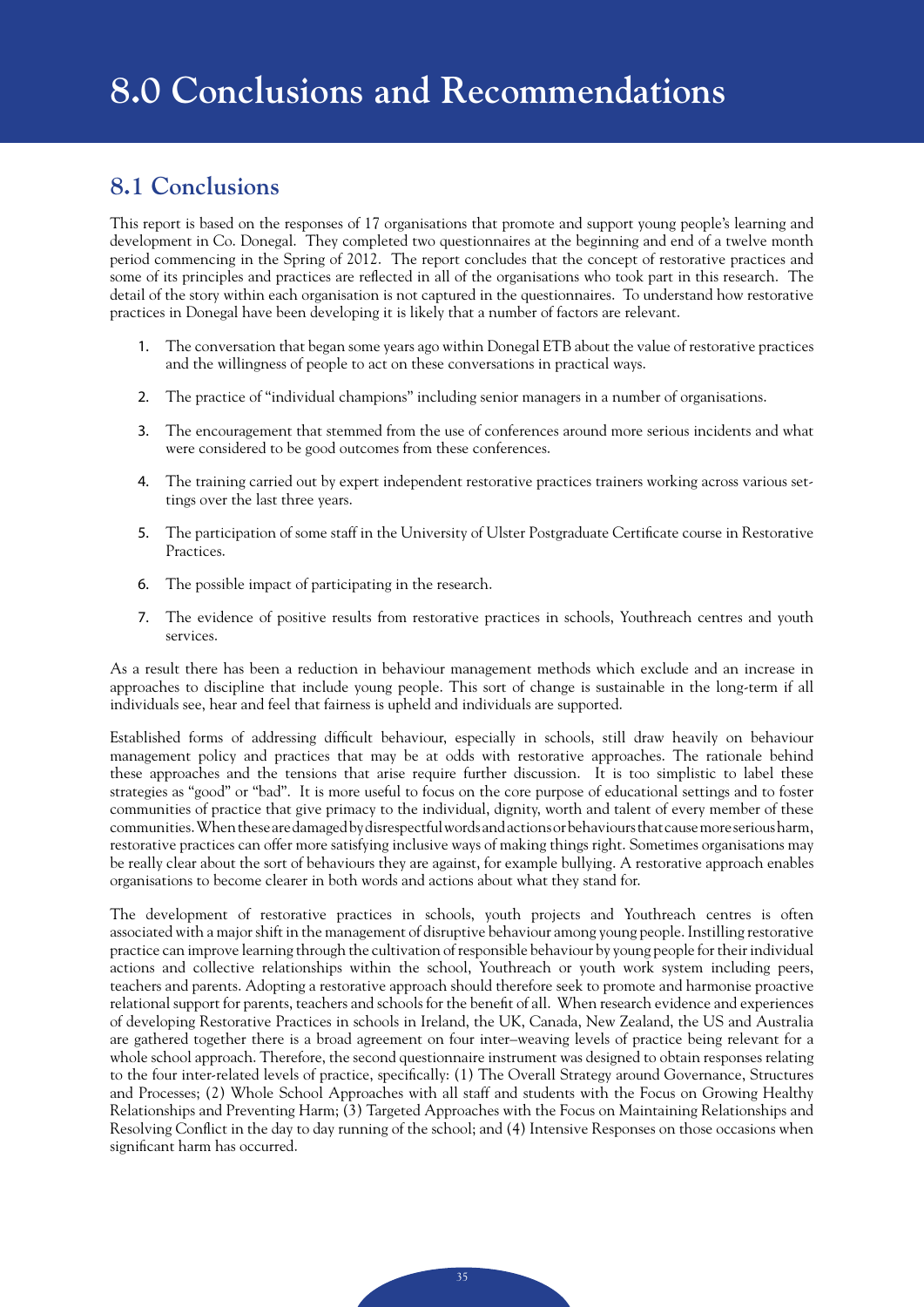The model devised by the University of Ulster is based upon seeing a school or a youth project as a microcosm of society or as a community. In addition to planning for the desired results of education or personal development and organising resources and implementing processes to achieve these results, educational and youth organisations must find ways of maintaining safe and controlled environment conducive to learning and development just as communities need to find ways for diverse people to live together in peace. We believe that this works through sustaining a set of norms based upon shared values and beliefs. This is based upon the quality of relationships between people, characterised by the shared sense of community and common purpose.

A school, youth project and Youthreach centre needs to think carefully about how it will develop culture, relationships and socialisation processes to support its planned educational and developmental outcomes. However, we believe that it is through culture, relationships and socialisation that young people mature, develop respect and become responsible adults. In other words these aspects of organisational life provide opportunities for learning. A restorative approach within the school or youth work and Youthreach centre should not, then, simply focus on behaviour management and see restorative practice as some form of alternative sanction. A whole system approach focuses on changing the culture and relationships in a school to improve the overall academic and social learning processes and outcomes. The values of respect, safety, inclusion, responsibility and fairness will have primacy in the culture. All relationships within the school, youth project and Youthreach centre along with the language of communication will reflect these on a daily basis.

Specific restorative practices such as mediation and conferences are important but should not be the primary focus of a whole organisation approach. They are effective ways of addressing harm when values and skills are used to guide them. They give voice to individuals who are listened to. The whole story of what went wrong can then be addressed and when required amends can be made, an apology offered and accepted. Through these processes lessons on how to get on with people are learnt and the connections between people are strengthened.

In November 2011, when the University met 99 teachers, youth workers and Youthreach staff from Co Donegal, we proposed that conferencing and mediation should be regarded as part of a broader educational platform. We described a model which linked a culture of respect, fostering relationships and learning and achievement (Figure 8, below).



#### **FIGURE 8: THE RESTORATIVE SCHOOL: A DYNAMIC MODEL**

Each of these spheres of practice should be integrated and interacting so as to enable the school, centre or youth project community to grow and support its members. We believe that creating such a whole system approach is a long-term project. To this end, we offer the following recommendations.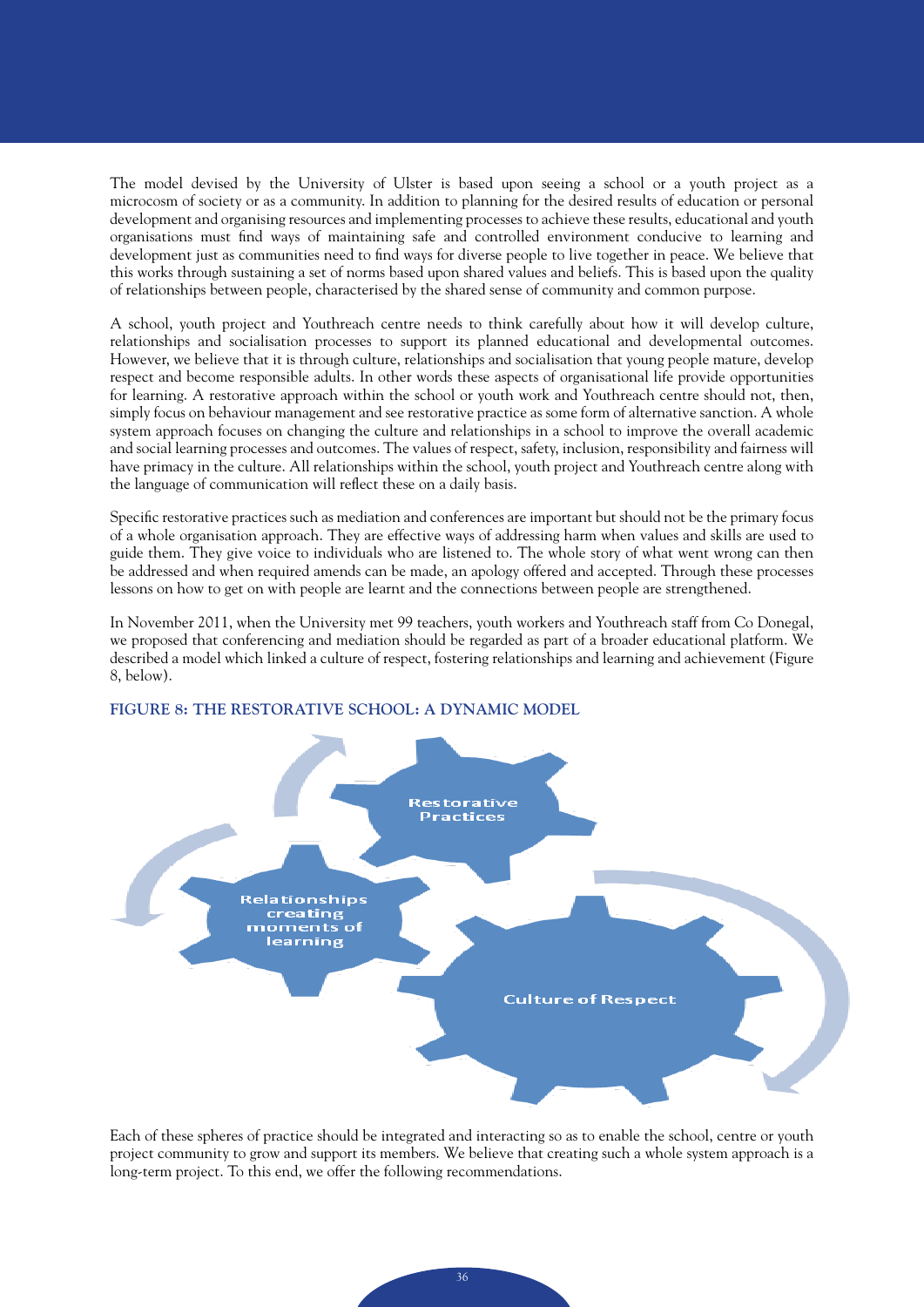## **8.2 Recommendations**

- 1. Ensure that the ethos and operational architecture of restorative practices is reflected in the appropriate policy statements of all Donegal schools and Centres. This should clarify the meaning of "whole organisational approaches" to restorative practices, including relationships between staff, between staff and parents as well as between staff and young people. It should also address and resolve the tensions between competing paradigms of behaviour management and restorative approaches to discipline.
- 2. Develop policy and practice on the use of language by professional staff so that it reflects the desired culture and is used to affirm and enhance respect for personal identity.
- 3. Train young people in restorative practices.
- 4. Establish restorative practices training for family networks connected to all education/youth work establishments.
- 5. Develop pathways for current staff who have experience in restorative practices to become trainers in the above initiatives.
- 6. Establish reflective practitioner groups across the county to support practice development.
- 7. Publish a Donegal Restorative Practitioner Handbook to clarify restorative practices and its links to group work, mediation and other relationship based approaches to conflict.
- 8. Promote partnership work between the ETB network and other relevant agencies including the Gardaí, the HSE and Donegal County Council.
- 9. Present the Donegal ETB story so far to the North/South Ministerial Working Group.

In each of these recommendations, Donegal ETB can be assured of the support of the University of Ulster.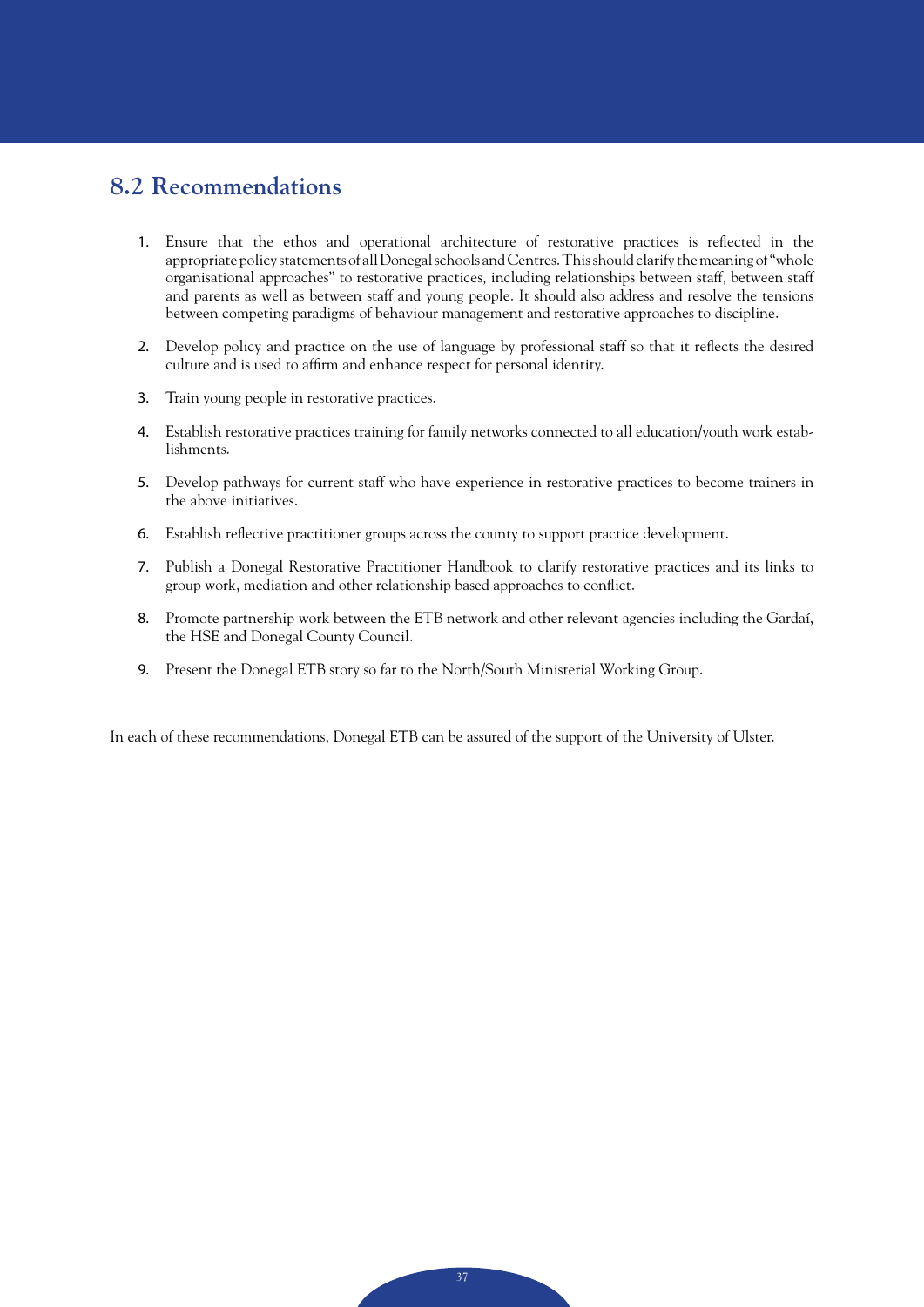# **9.0 Appendices**

### **Appendix 1: Paired Sample Statistics**

|                      | Mean               | $\overline{\mathbf{N}}$ | Std. Devia-<br>tion | Std. Error<br>Mean |
|----------------------|--------------------|-------------------------|---------------------|--------------------|
| A_Disrup_Behav       | 2.93               | 60                      | 7.011               | .905               |
| A_Disrup_Behav2      | .52                | 60                      | 1.242               | .160               |
| <b>B_Phys_Play</b>   | .97                | 60                      | 3.042               | .393               |
| B_Phys_Play2         | .07                | 60                      | .312                | .040               |
| C_Verb_Demean_Stu    | .95                | 60                      | 2.626               | .339               |
| C_Verb_Demean_Stu2   | .13                | 60                      | .676                | .087               |
| C_Verb_Demean_Staff  | .67                | 60                      | 2.144               | .277               |
| C_Verb_Demean_Staff2 | .33                | 60                      | 1.020               | .132               |
| D_Relat_Demean_Stu   | .75                | 60                      | 1.601               | .207               |
| D_Relat_Demean_Stu2  | 0.00               | 60                      | 0.000               | 0.000              |
| D_Chall_Teach_Auth   | 1.65               | 60                      | 4.266               | .551               |
| D_Chall_Teach_Auth2  | .20                | 60                      | .684                | .088               |
| E_Cyber_Bull         | .28                | 60                      | .976                | .126               |
| E_Cyber_Bull2        | .15                | 60                      | .606                | .078               |
| F_Smoking            | .28                | 60                      | 1.391               | .180               |
| Smoking2             | 0.00               | 60                      | 0.000               | 0.000              |
| K_Other              | .17                | 60                      | 1.291               | .167               |
| K_Other2             | 0.00               | 60                      | 0.000               | 0.000              |
| Question 5           |                    |                         |                     |                    |
| B_Phy_Ass_Stu        | .58                | 60                      | 1.441               | .186               |
| B_Phy_Ass_Stu2       | .48                | 60                      | 1.066               | .138               |
| B_Phy_Ass_Sta        | .08                | 60                      | .424                | .055               |
| B_Phy_Ass_Sta2       | .02                | 60                      | .129                | .017               |
| C_Ver_Ass_Stu        | .13                | 60                      | .430                | .056               |
| C_Ver_Ass_Stu2       | .02                | 60                      | .129                | .017               |
| C_Ver_Ass_Sta        | .51                | 59                      | 1.040               | .135               |
| C_Ver_Ass_Sta2       | .59                | 59                      | 1.116               | .145               |
| D_Rel_Ass_Stu        | .07                | 60                      | .312                | .040               |
| D_Rel_Ass_Stu2       | .02                | 60                      | .129                | .017               |
| D_Rel_Ass_Sta        | .08                | 60                      | .381                | .049               |
| D_Rel_Ass_Sta2       | 0.00               | 60                      | 0.000               | 0.000              |
| E_Cyber_Bull         | .17                | 60                      | .587                | .076               |
| E_Cyber_Bull2        | .08                | 60                      | .334                | .043               |
| F_Rul_Smok           | .33                | 60                      | .933                | .120               |
| F Rul Smok2          | .07                | 60                      | .312                | .040               |
| F_Rul_Alco           | .00 <sup>a</sup>   | 60                      | 0.000               | 0.000              |
| F_Rul_Alco2          | $.00^{\mathrm{a}}$ | 60                      | 0.000               | 0.000              |
| G_Theft_Vand         | .08                | 60                      | .381                | .049               |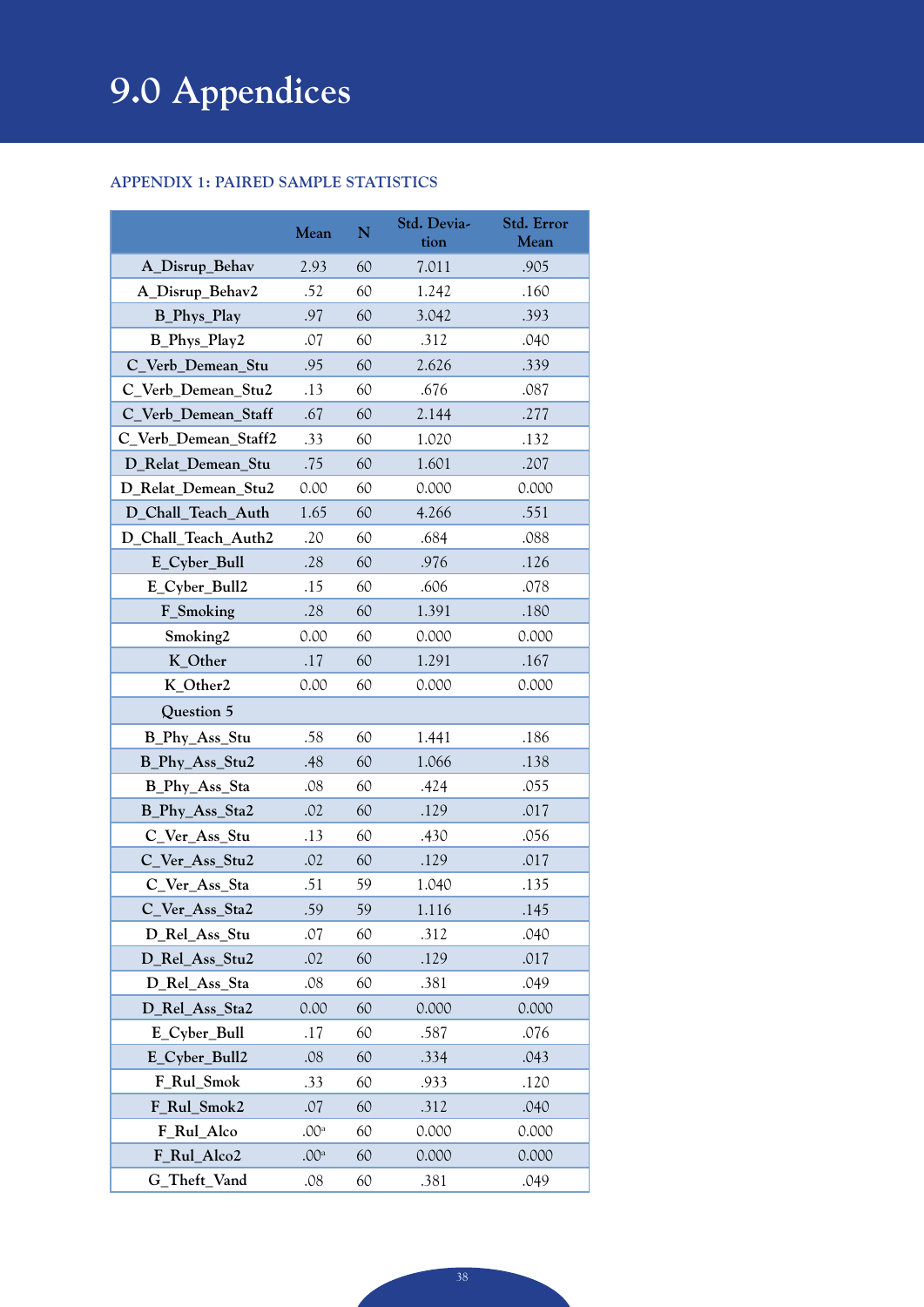| G_Theft_Vand2  | .10              | 60 | .354  | .046  |
|----------------|------------------|----|-------|-------|
| H Sub Misuse   | .05              | 60 | .287  | .037  |
| H Sub Misuse2  | .02              | 60 | .129  | .017  |
| K_Other        | .10              | 60 | .477  | .062  |
| K_Other2       | .70              | 60 | 2.165 | .280  |
| Question 6     |                  |    |       |       |
| Contin Disob   | .08              | 60 | .334  | .043  |
| Contin_Disob2  | .05              | 60 | .220  | .028  |
| B_Phy_Ass_Stu  | .02              | 60 | .129  | .017  |
| B_Phy_Ass_Stu2 | .02              | 60 | .129  | .017  |
| B_Phy_Ass_Sta  | .02              | 60 | .129  | .017  |
| B_Phy_Ass_Sta2 | 0.00             | 60 | 0.000 | 0.000 |
| C_Ver_Ass_Stu  | $.00^{\rm a}$    | 60 | 0.000 | 0.000 |
| C_Ver_Ass_Stu2 | .00 <sup>a</sup> | 60 | 0.000 | 0.000 |
| C_Ver_Ass_Sta  | .03              | 60 | .181  | .023  |
| C Ver Ass Sta2 | .02              | 60 | .129  | .017  |
| D_Rel_Ass_Stu  | .00 <sup>a</sup> | 60 | 0.000 | 0.000 |
| D_Rel_Ass_Stu2 | .00 <sup>a</sup> | 60 | 0.000 | 0.000 |
| D_Rel_Ass_Sta  | .00 <sup>a</sup> | 60 | 0.000 | 0.000 |
| D_Rel_Ass_Sta2 | .00 <sup>a</sup> | 60 | 0.000 | 0.000 |
| E_Cyber_Bull   | .00 <sup>a</sup> | 60 | 0.000 | 0.000 |
| E_Cyber_Bull2  | .00 <sup>a</sup> | 60 | 0.000 | 0.000 |
| F Rul Smok     | .00 <sup>a</sup> | 60 | 0.000 | 0.000 |
| F Rul Smok2    | .00 <sup>a</sup> | 60 | 0.000 | 0.000 |
| F_Rul_Alco     | .00 <sup>a</sup> | 60 | 0.000 | 0.000 |
| F_Rul_Alco2    | .00 <sup>a</sup> | 60 | 0.000 | 0.000 |
| G_Theft_Vand   | .02              | 60 | .129  | .017  |
| G_Theft_Vand2  | .02              | 60 | .129  | .017  |
| H Sub Misuse   | .02              | 60 | .129  | .017  |
| H_Sub_Misuse2  | 0.00             | 60 | 0.000 | 0.000 |
| K_Other        | 0.00             | 60 | 0.000 | 0.000 |
| K_Other2       | .05              | 60 | .287  | .037  |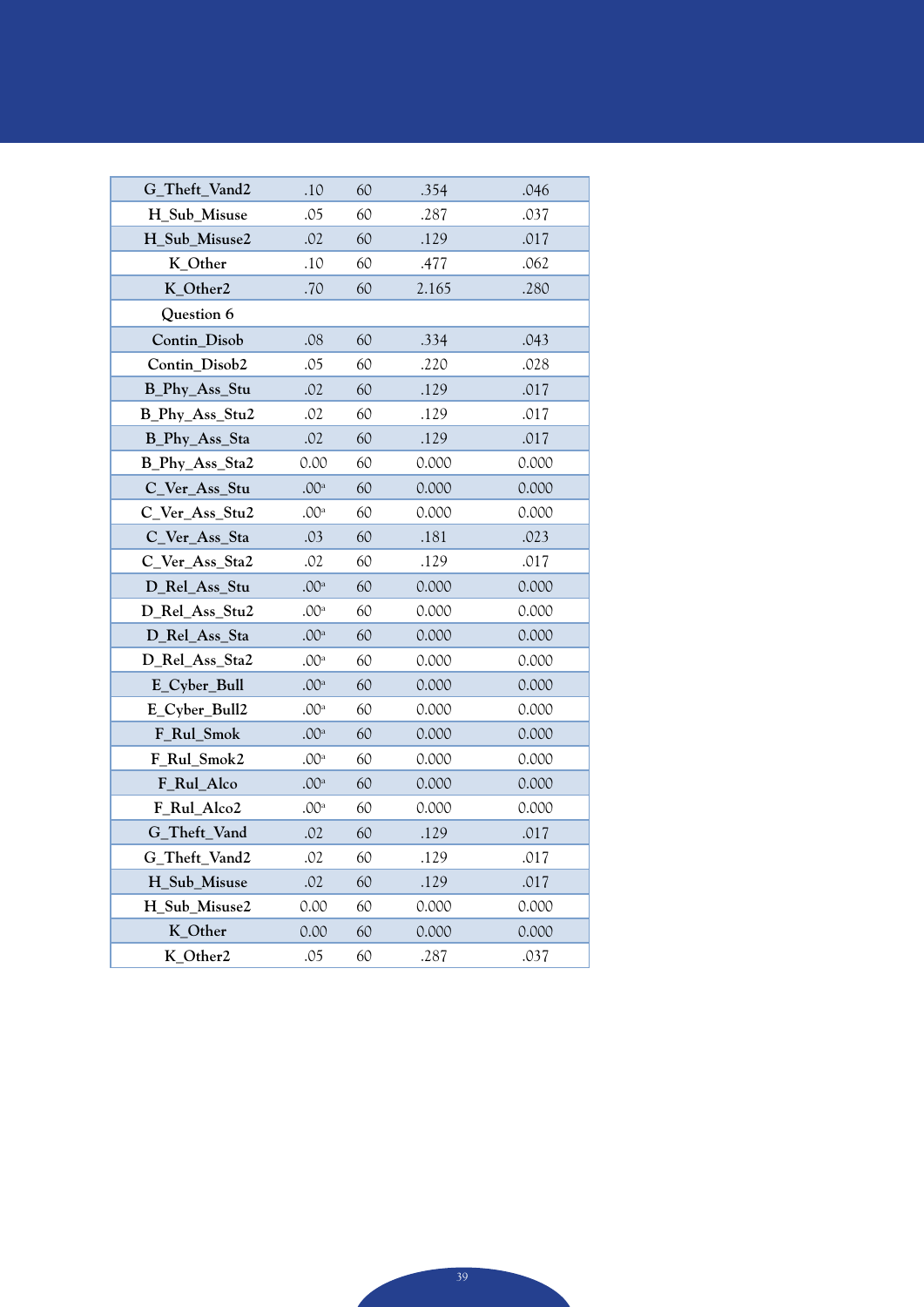### **Paired Sample Correlations**

|                                                | N  | Correlation | Sig. |
|------------------------------------------------|----|-------------|------|
| Question 4                                     |    |             |      |
| A_Disrup_Behav & A_Disrup_Behav2               | 60 | .144        | .272 |
| B_Phys_Play & B_Phys_Play2                     | 60 | -.069       | .600 |
| C_Verb_Demean_Stu & C_Verb_Demean_Stu2         | 60 | .023        | .862 |
| C_Verb_Demean_Staff & C_Verb_Demean_<br>Staff2 | 60 | .052        | .695 |
| D_Relat_Demean_Stu & D_Relat_Demean_Stu2       | 60 |             |      |
| D_Chall_Teach_Auth & D_Chall_Teach_Auth2       | 60 | .170        | .195 |
| E_Cyber_Bull & E_Cyber_Bull2                   | 60 | $-.073$     | .579 |
| F_Smoking & Smoking2                           | 60 |             |      |
| K_Other & K_Other2                             | 60 |             |      |
| Question 5                                     |    |             |      |
| B_Phy_Ass_Stu & B_Phy_Ass_Stu2                 | 60 | .420        | .001 |
| B_Phy_Ass_Sta & B_Phy_Ass_Sta2                 | 60 | -.026       | .845 |
| C_Ver_Ass_Stu & C_Ver_Ass_Stu2                 | 60 | -.041       | .758 |
| C_Ver_Ass_Sta & C_Ver_Ass_Sta2                 | 59 | .241        | .066 |
| D Rel Ass Stu & D Rel Ass Stu2                 | 60 | -.028       | .831 |
| D_Rel_Ass_Sta & D_Rel_Ass_Sta2                 | 60 |             |      |
| E_Cyber_Bull & E_Cyber_Bull2                   | 60 | .014        | .913 |
| F_Rul_Smok & F_Rul_Smok2                       | 60 | .330        | .010 |
| G_Theft_Vand & G_Theft_Vand2                   | 60 | .063        | .634 |
| H_Sub_Misuse & H_Sub_Misuse2                   | 60 | -.023       | .862 |
| K_Other & K_Other2                             | 60 | .802        | .000 |
| Question 6                                     |    |             |      |
| Contin_Disob & Contin_Disob2                   | 60 | -.058       | .661 |
| B_Phy_Ass_Stu & B_Phy_Ass_Stu2                 | 60 | $-.017$     | .898 |
| B_Phy_Ass_Sta & B_Phy_Ass_Sta2                 | 60 |             |      |
| C_Ver_Ass_Sta & C_Ver_Ass_Sta2                 | 60 | $-.024$     | .855 |
| G_Theft_Vand & G_Theft_Vand2                   | 60 | -.017       | .898 |
| H_Sub_Misuse & H_Sub_Misuse2                   | 60 |             |      |
| K_Other & K_Other2                             | 60 |             |      |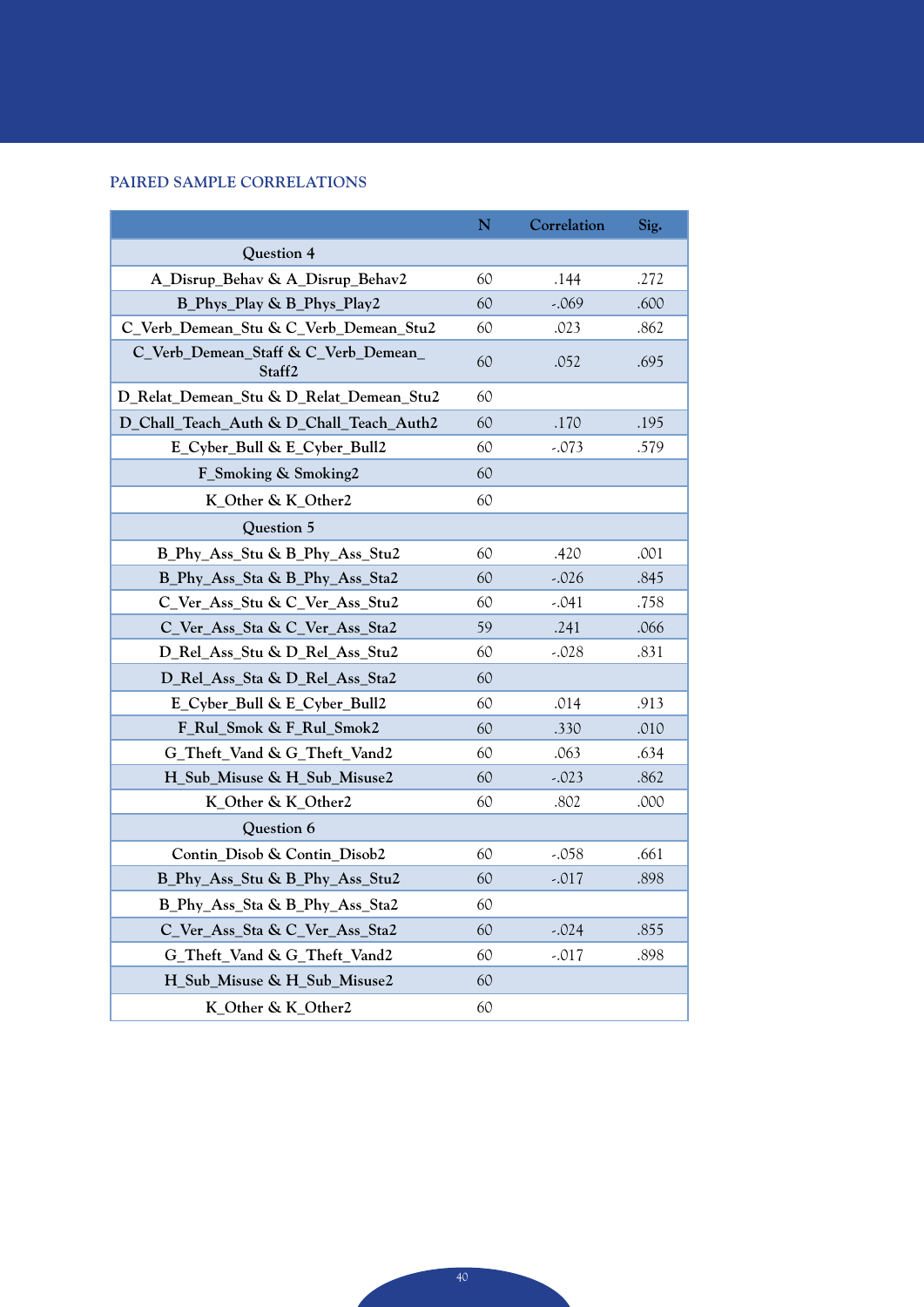## **Appendix 2: Participating Organisations**

- 1. Donegal Youth Service
- 2. Foróige
- 3. Ballyshannon Youthreach Centre
- 4. Buncrana/Glengad Youthreach Centres
- 5. Gortahork Youthreach Centre
- 6. Letterkenny Youthreach Centre
- 7. Lifford Youthreach Centre
- 8. St Catherine's Vocational School, Killybegs
- 9. Magh Éne College, Bundoran
- 10. Gairm Scoil Mhic Diarmada, Arranmore Island
- 11. Errigal College, Letterkenny
- 12. Finn Valley College, Stranorlar
- 13. Crana College, Buncrana
- 14. Gairmscoil Chú Uladh, Béal an Átha Móir
- 15. Mulroy College, Milford
- 16. St Columba's Comprehensive School, Glenties
- 17. Pobalscoil Chloich Cheannfhaola (PCC) Falcarragh
- 18. Carndonagh Community School
- 19. St Eunan's College, Letterkenny
- 20. Rosses Community School, Dungloe
- 21. Royal and Prior Community School, Raphoe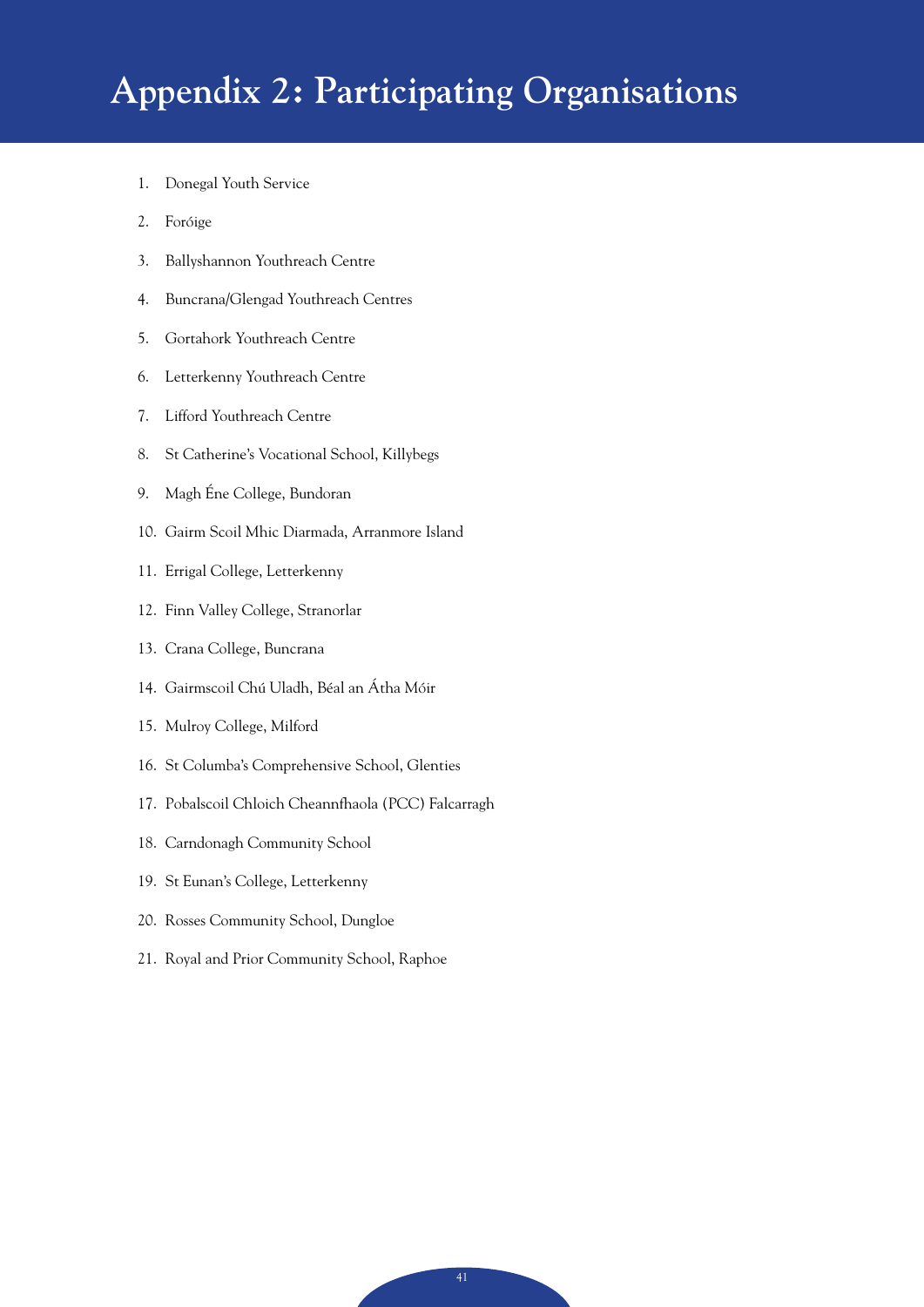## **10.0 Bibliography**

Bazeley, P. (2007) *Qualitative Data Analysis with NVivo*. London: Sage Publications.

Bitel, M. (2005) *National Evaluation of the Restorative Justice in Schools*. London: Youth Justice Board for England and Wales.

Blood, P. (2005) *The Australian Context – Restorative Practices as a Platform for Cultural Change in Schools*. Paper presented at XIV World Congress of Criminology, August 7– 11, in Philadelphia.

Blood, P. and Thorsborne, M. (2005) *The Challenge of Cultural Change: Embedding Restorative Practice in Schools.* Paper presented at the Sixth International Conference on Conferencing, Circles and other Restorative Practices: "Building a Global Alliance for Restorative Practices and Family Empowerment". Sydney, Australia, March 3-5, 2005.

Buckley, S. (2007) 'Restorative Practices in Education: the Experiences of a Group of New Zealand Schools' in Maxwell, G. and Lui, J. (eds.) (2007) *Restorative Justice and Practices in New Zealand: Towards a Restorative Society.*  Wellington: Institute of Policy Studies.

Cameron, L. and M. Thorsborne. (2001) 'Restorative Justice and School Discipline; Mutually Exclusive?' in *Restorative Justice and Civil Society*, ed. H. Strang and J. Braithwaite, 180–95. Cambridge: Cambridge University Press.

Chmelynski, C. (2005) Schools Find ''Restorative Justice'' More Effective than Expulsion. *School Board News*, May 17. Virginia: National School Boards Association.

Drewery, W. 2004. Conferencing in Schools: Punishment, Restorative Justice and the Productive Importance of the Process of Conversation. *Journal of Community and Applied Social Psychology* 14: 332–34.

Gibb, G. (2002) *Qualitative Data Analysis: Explorations with NVivo*. Buckingham: Open University Press.

Grinnell, R. M. (1993) *Social Work Research and Evaluation*. Illinois USA: Peakock Publishers.

Lingard, B. et al. (2003) *Leading Learning*. London: Open University Press.

Mason, J. (1996) *Qualitative Researching*. Thousand Oaks, USA: Sage Publications.

Maxwell, G. and Lui, J. (eds.) (2007) *Restorative Justice and Practices in New Zealand: Towards a Restorative Society*. Wellington: Institute of Policy Studies.

McCluskey, G., G. Lloyd, J. Kane, S. Riddell, J. Stead, and E. Weedon. (2008) 'I was dead restorative today.' From Restorative Justice to Restorative Approaches in School. *Cambridge Journal of Education* 38, no. 2: 199–217.

Munn, P., G. Lloyd, and M.A. Cullen. (2000) *Alternatives to Exclusion from School*. London: Chapman.

Ragin, C. (1994) *Constructing Social Research: the Unity and Diversity of Method*. Thousand Oaks. CA.

Reid, K. (2006) Raising School Attendance: A Case Study of Good Practice in Monitoring and Raising Standards. *Quality Assurance in Education* 14, no. 3: 199–216.

Sarantakos, S. (2005) *Social Research*, 3rd edition, Basingstoke: Palgrave MacMillan.

Spiegel, M.R. and Stephens, L.J. (1999) *Statistics*, 3rd edition, Singapore: McGraw-Hill.

Varnham, S. (2005) *Seeing Things Differently: Restorative Justice and School Discipline*. Wellington: Massey University.

Weare, K (2004) *Developing the Emotionally Literate School*. Paul Chapman Publishing,

Webb, R., and G. Vulliamy. (2004) *A Multi-Agency Approach to Reducing Disaffection and Exclusions*. London: DfES.